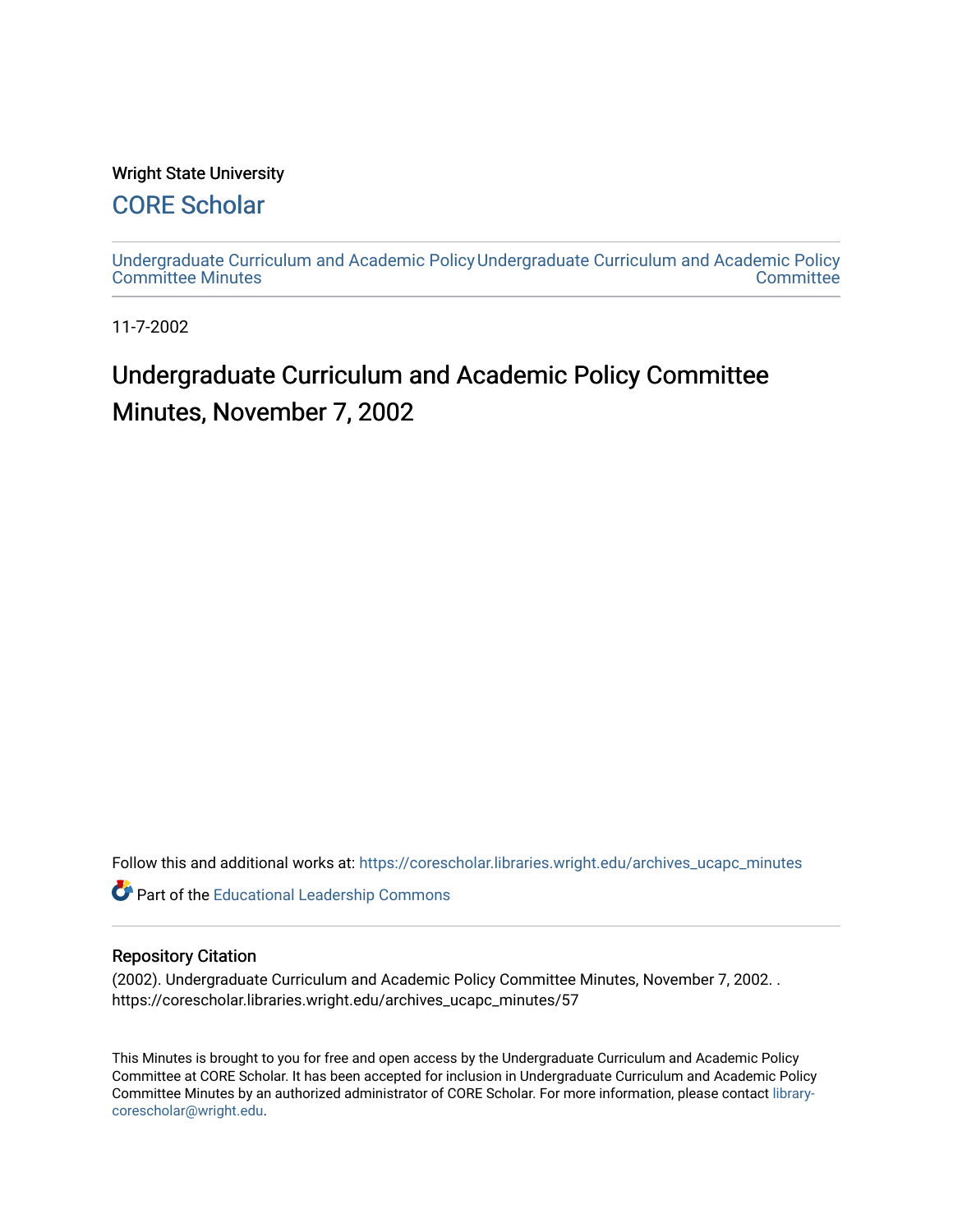# **Undergraduate Curriculum and Academic Policy Committee**

# **Minutes of November 7, 2002 Meeting**

**Present:** Jeanne Fraker, Burga Jung, Joe Law, Carol Loranger, Jan Maxwell, Richard Mercer, Susan Praeger, Mateen Rizki, Mary Rucker, Tom Sav, Tom Skinner (substituting for Beth Basista). Note: Mindy McNutt called in with recommendations on agenda items, but could not attend due to family emergencies.

### **Approved Minutes of October 3, 2002**

#### **UCAPC Subcommittee Reports**

Writing Across the Curriculum Committee: Joe Law gave a brief report on his November 4 presentation to the Faculty Senate and announced that the Senate approved the WAC Program revisions to accommodate the New Fall 2003 GE. The revisions were previously recommended by the WAC Committee and subsequently approved by the UCAPC (see October 3 minutes).

Study and Assess Writing Across the Curriculum: Carol Loranger briefly reviewed the progress of the committee and referred to the detailed written report submitted to the Faculty Senate on November 4 and previously distributed to all university faculty in the list-serve mailing of the Senate Agenda.

#### **Course Inventory and Modification Requests**

#### COSM

Returned Course Inventories: GL 346. The committee was informed that the course credit hours needed to be 4.5 rather than the proposed 4.0 to meet the middle school licensure program. In addition, the committee noted that the course syllabus proposal fell short of the minimum university requirements. The COSM representatives to UCAPC can provide details of the discussion to the college and department..

Approved Course Modifications: BIO 201, EH 368, EH 463, EH 467, EH 492, PSY 419

Returned Course Modifications: EH 467 and EH 492. The committee noted that the current catalog already contains the course titles of both course modification proposals, but hoped that the potential inaccuracies in the printed catalog could be the source of confusion. Again, the COSM representatives to UCAPC can provide detailed guidance to the college and department.

Approved Course Modifications: ART 397 (noting that UCAPC added a required change in Title for Student Record), ART 497

Returned Course Inventories: CST 220, CST 231, CST 232, CST 240, CST 241, CST 242, CST 243, CST 250, RST 261, RST 262, RST 270, RST 280, RST 290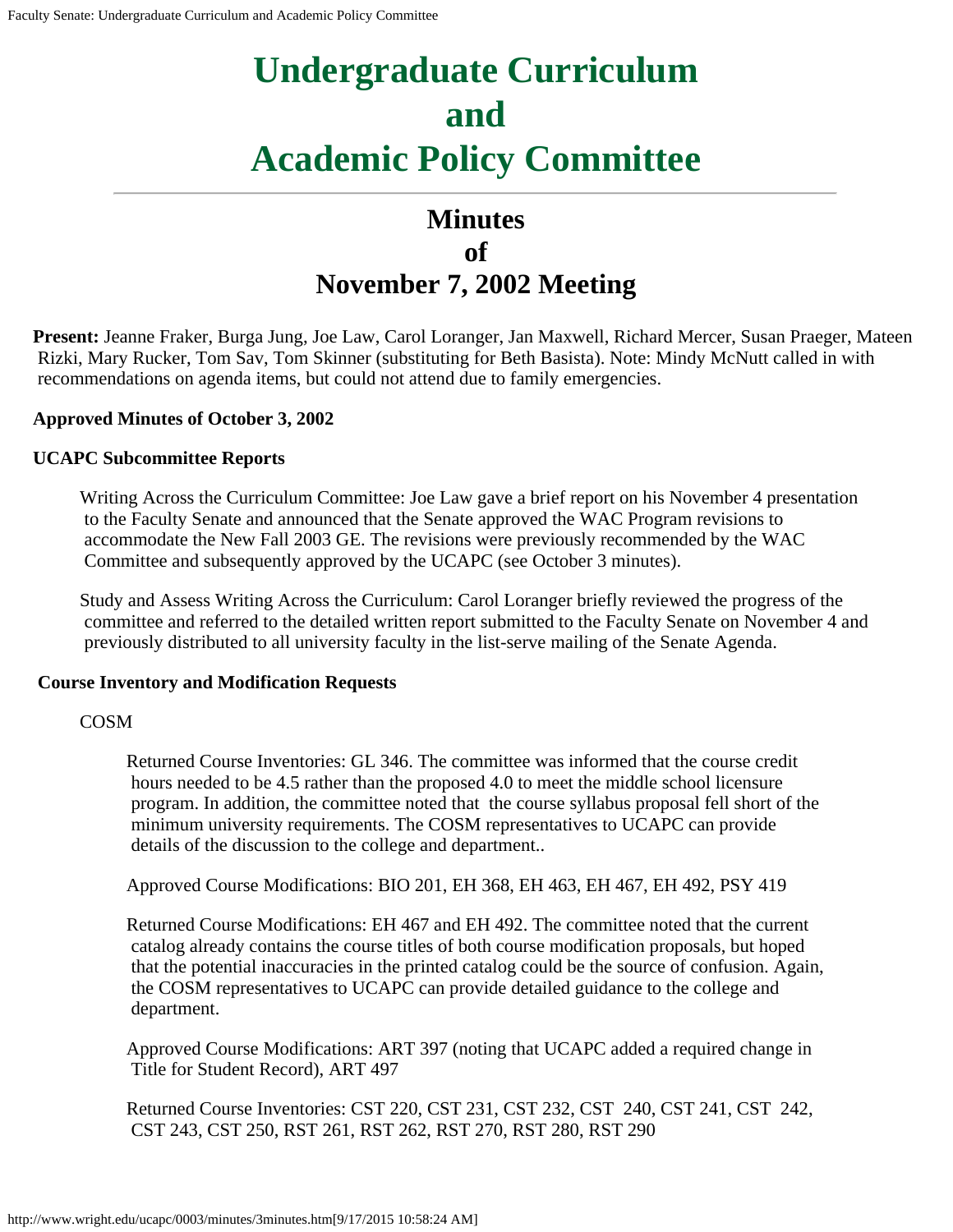Returned Course Modifications: CST 220, CST 230, CST 250, RST 260, RST 270, RST 280, RST 290, ART 397, ART 497

With regard to the CST and RST course modification and inventory proposals to accommodate the Fall 2003 New GE, the committee had several concerns with respect to the syllabi, including but but not limited to missing course objectives and little indication of writing intensiveness. While the committee felt that some did not meet university requirements, it was decided that the General Education and Implementation Committee (GEIC) should first review the proposals in view of the standards GEIC imposed on other course proposals. Thus, it would be best for the COLA to submit the entire stock of course proposals to GEIC for review. The UCAPC would like to review the proposals after GEIC's recommendations are incorporated. An overview of the CST and RST modification and inventory requests is as follows:

#### **[CST and RST Modification and](#page-4-0)  [Inventory](#page-4-0)**

UC

Approved Course Modifications: UVC 101, UVC 102

#### **Program Changes**

COLA: Approved Gerontology Certificate in Social Work Program Change

Add to Core Courses: SW 270 Delete from Core Courses: SW 463 Add to Electives: SW 271 and SW 389

### COBA:

The committee discussed the Raj Soin College of Business current effort to convert all its undergraduate programs from a three to four credit hour base for Fall 2003. At the meeting, members were provided a conversion proposal that included new business core requirements, all major and minor program changes, and a a summary of the (detailed but forthcoming) course modification and inventory requests. Part of the discussion focused on the urgency of reviewing the proposal in view of the (1) the College of Business class scheduling deadlines for Fall 2003, (2) university-wide Fall 2003 class scheduling work being undertaken by the Registrar and the release of additional class spaces that would be made available if Business were on four hours (it was estimated to be 50, although the committee is waiting confirmation of that estimate from the Registrar), (3) university-wide impacts on other programs in the Colleges of Liberal Arts, Education and Human Services, Engineering and Computer Science, etc. (4) WSU Undergraduate Catalog changes that must be coordinated throughout the university with not only the College of Business proposal and its downstream impacts on other college, but also the New Fall 03 General Education Program, and (5) the desire to have incoming Fall 03 students in the College of Business on the same new Business and GE requirements. The committee did not have the proposal in advance of the meeting and, therefore did not have adequate time to review it. The committee discussed the possibility of holding a special meeting on November 14 with the proviso that all other colleges and units be given ample opportunity (as required by the procedures and processes) to review the program proposal and detailed course modification and inventory requests along with syllabi. It was quickly concluded that such a review would not be possible in that time frame. In addition, it was noted that other colleges were held to the same processes, procedures, and curriculum standards in past years. However,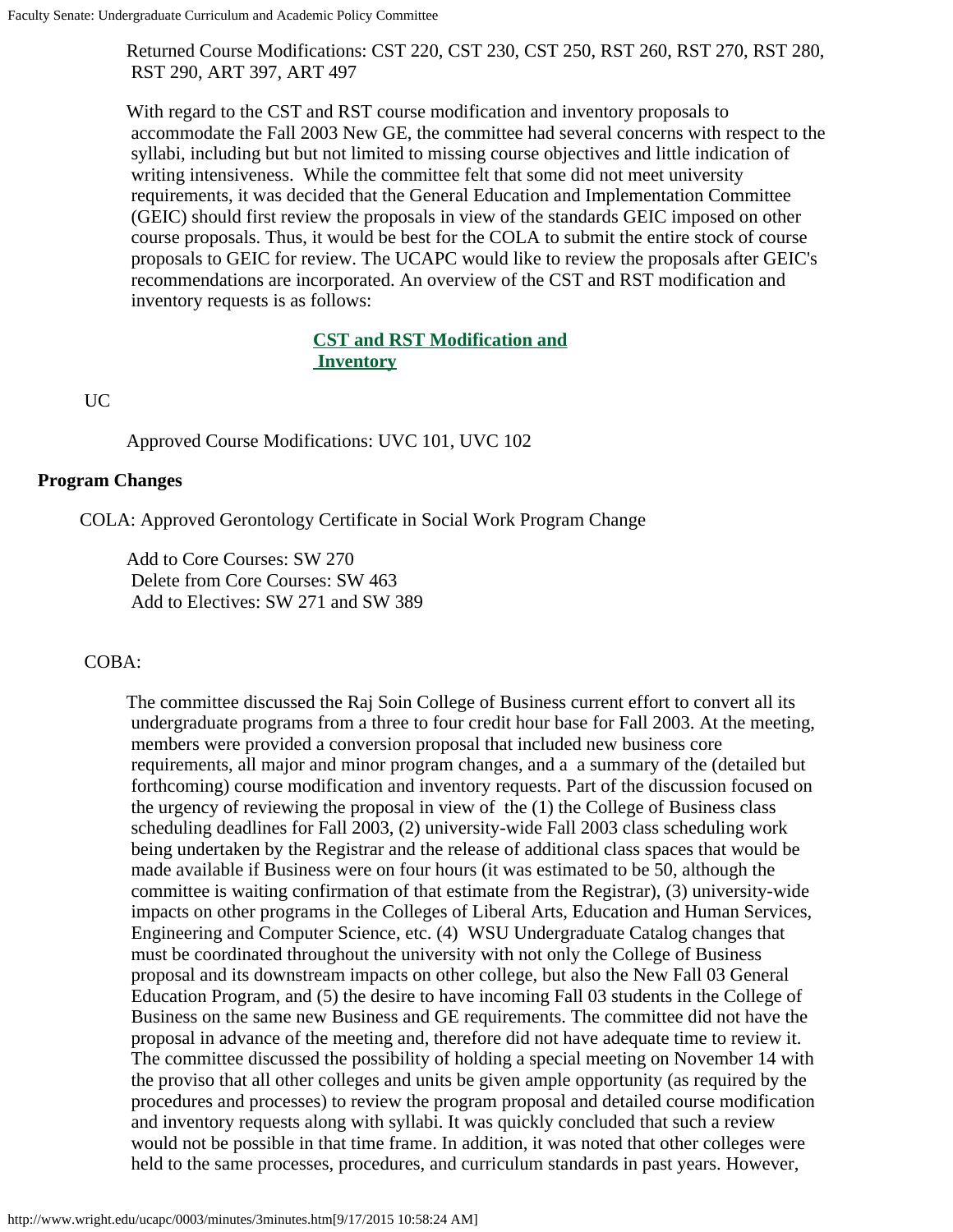the committee agreed to make every effort possible to complete the review on a timely basis. Upon receipt of the complete proposal, including course modification and inventory changes accompanied by required syllabi, the UCAPC will meet on December 3 at 12 noon to make every effort possible to conduct its review in preparation for recommendations to the Faculty Senate.

To improve the efficiency of the review process, it would be most helpful to the UCAPC and ultimately the Faculty Senate if all other colleges and their respective departments and curriculum committees review the RS COB proposal and provide any comments, recommendations, etc. to their UCAPC representatives. The proposal is available to review as follows:

### **[Raj Soin College of Business Program Changes for Conversion to Four](#page-5-0)  [Credit Hours](#page-5-0)**

Specific course modification and inventory requests along with course syllabi will be distributed to the UCAPC college representatives before November 15.

**Note:** Other colleges submitting curriculum and policy proposals for review by the committee need to submit the original and 18 copies at least 8 working days in advance of the December 3 meeting.

**[UCAPC HOME](http://www.wright.edu/ucapc/index.htm)**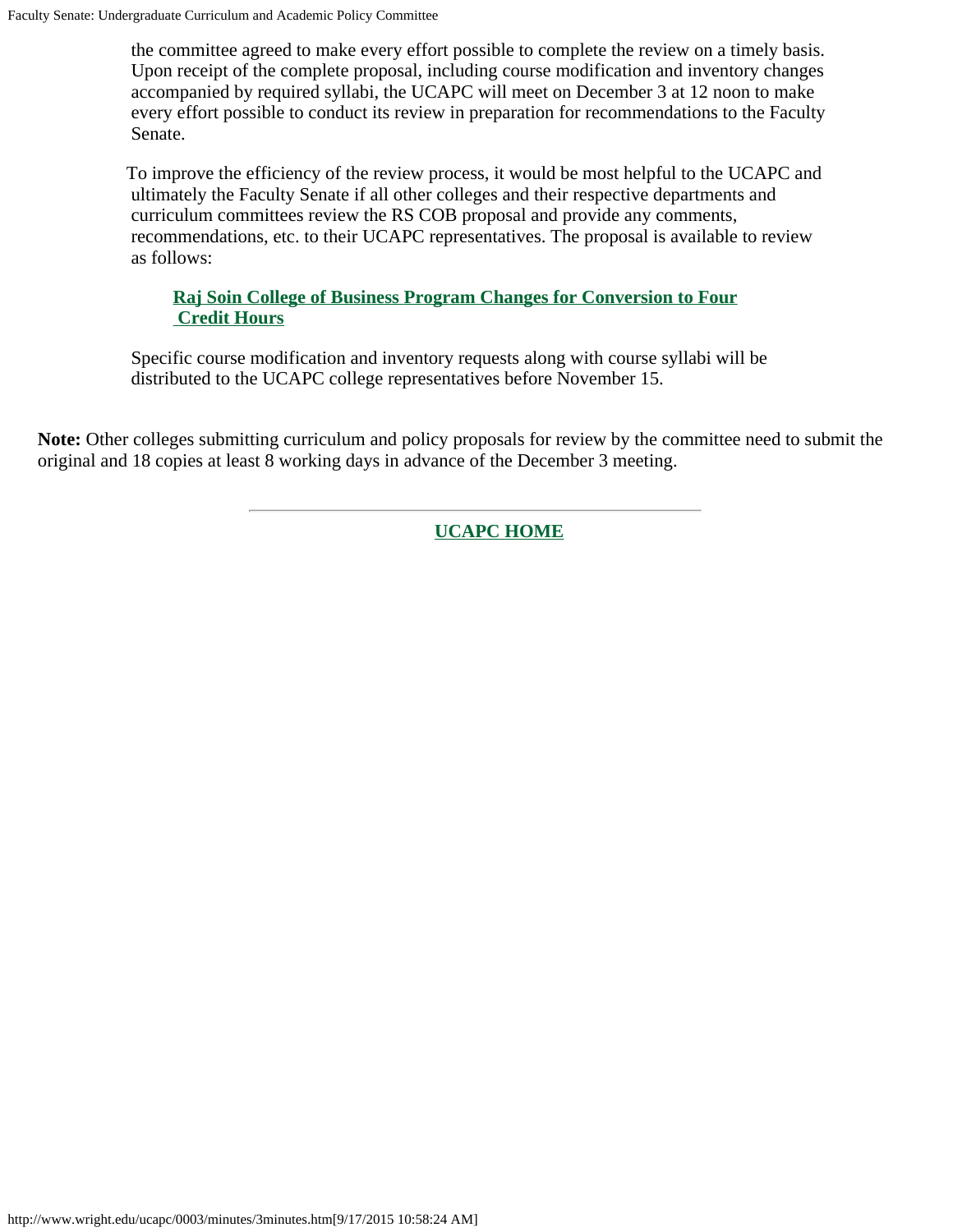#### **Comparative Studies and Regional Studies Courses COLA Modification and Inventory Requests**

<span id="page-4-0"></span>

| <b>Course</b>                                                    | Variable<br><b>Title</b> | <b>Course</b><br><b>Modification</b><br><b>Request</b> | <b>Course</b><br>Inventory<br><b>Request</b> |
|------------------------------------------------------------------|--------------------------|--------------------------------------------------------|----------------------------------------------|
| <b>Comparative Studies (CST &amp; CSE)</b>                       |                          |                                                        |                                              |
| <b>Comparative Non-Western Environments</b><br><b>CST 220</b>    |                          | Change to 221                                          | Delete 220                                   |
| <b>CST 230</b><br><b>Comparative Non-Western View</b>            | Variable Title           |                                                        | <b>Delete</b>                                |
| <b>CST 231</b><br>Comparative Non-Western Literature             |                          |                                                        | <b>New</b>                                   |
| <b>CST 232</b><br><b>Comparative Non-Western Religions</b>       |                          |                                                        | <b>New</b>                                   |
| <b>CST 240</b><br><b>Comparative Non-Western Cultures</b>        | Variable Title           |                                                        | Delete                                       |
| <b>CST 241</b><br><b>Comparative Non-Western Cultures</b>        |                          |                                                        | <b>New</b>                                   |
| <b>CST 242</b><br><b>Comparative Non-Western Cultures: Music</b> |                          |                                                        | <b>New</b>                                   |
| <b>Comparative Non-Western Cultures: Art</b><br><b>CST 243</b>   |                          |                                                        | <b>New</b>                                   |
| <b>CST 250</b><br><b>Comparative Non-Western Social Systems</b>  | Variable Title           | Change to 251                                          | Delete 250                                   |
| Comparative Non-Western Economic Systems**<br><b>CSE 250</b>     | Variable Title           |                                                        |                                              |
| <b>Regional Studies (RST &amp; RSE)</b>                          |                          |                                                        |                                              |
| Regional Studies: Asia<br><b>RST 260</b>                         | Variable Title           |                                                        | <b>Delete</b>                                |
| Regional Studies: Japan<br><b>RST 261</b>                        |                          |                                                        | <b>New</b>                                   |
| <b>RST 262</b><br>Regional Studies: China                        |                          |                                                        | <b>New</b>                                   |
| Regional Studies: Asia: China**<br><b>RSE 260</b>                |                          |                                                        |                                              |
| <b>RST 270</b><br>Regional Studies: Africa                       |                          | Change to 271                                          | Delete 270                                   |
| Regional Studies: Latin America<br><b>RST 280</b>                |                          | Change to 281                                          | Delete 280                                   |
| <b>RST 290</b><br>Regional Studies: Middle East                  |                          | Change to 291                                          | Delete 290                                   |

**\*\*** CSE and RSE are Department of Economics, College of Business, courses and are not included in COLA Requests.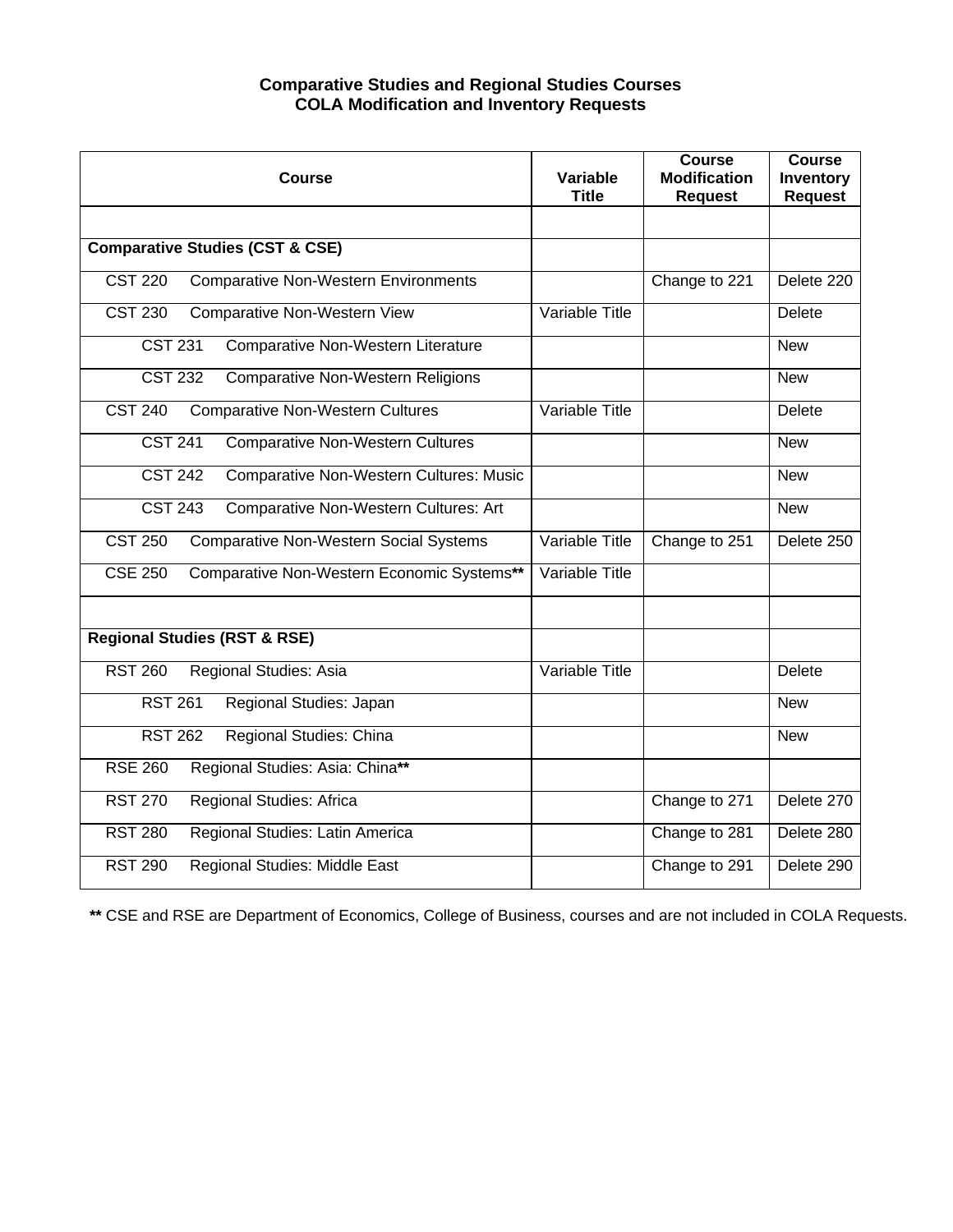<span id="page-5-0"></span>**Raj Soin College of Business**

**Program Changes for Fall 2003 Conversion to Four Credit Hours**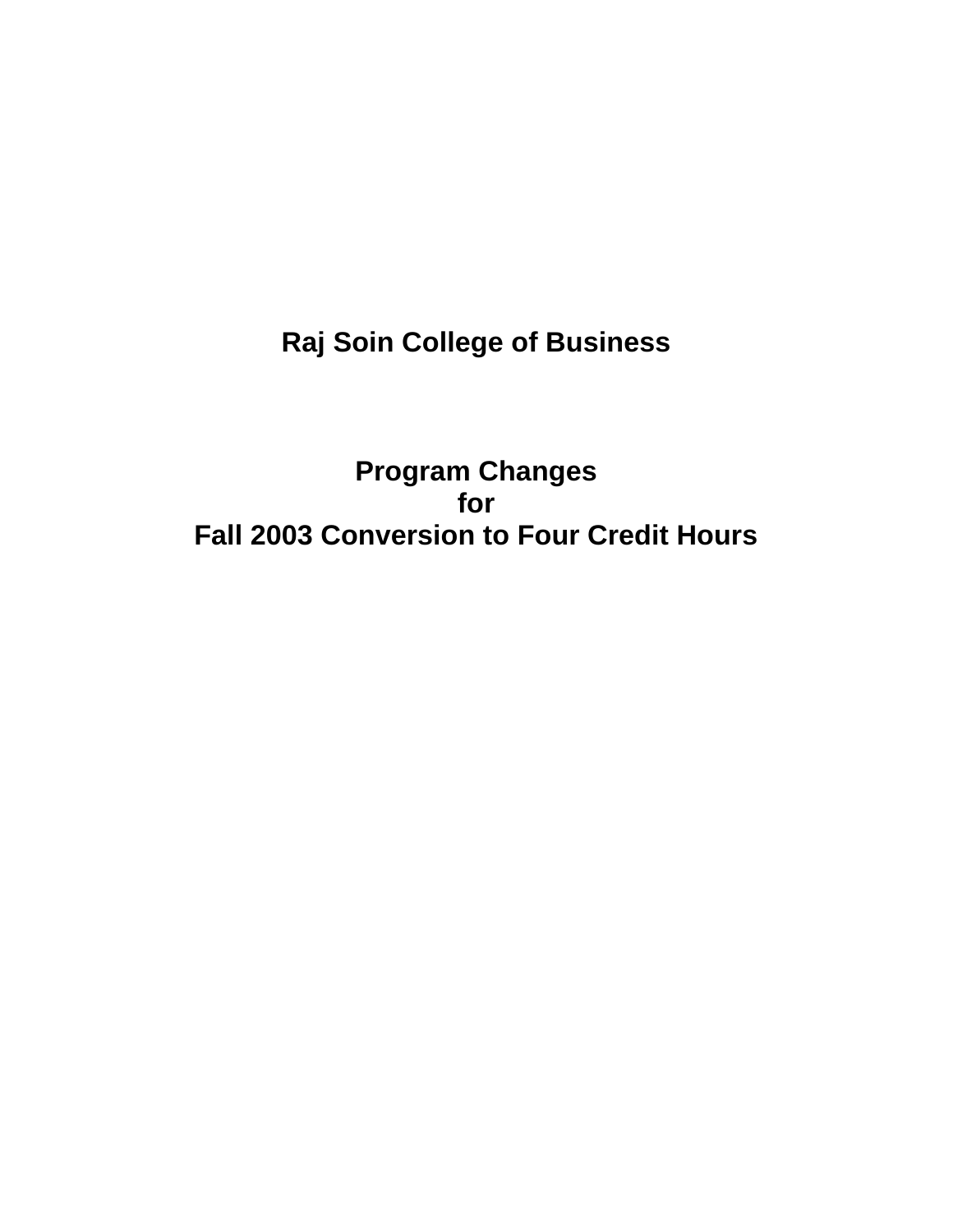### **Contents**

| Department of Accountancy<br>Bachelor of Science in Accountancy (and account of the contract of the contract of the science of 3                                                                                                                                                                                                                                                                                                                                                                                                                                                                               |                |
|----------------------------------------------------------------------------------------------------------------------------------------------------------------------------------------------------------------------------------------------------------------------------------------------------------------------------------------------------------------------------------------------------------------------------------------------------------------------------------------------------------------------------------------------------------------------------------------------------------------|----------------|
| Department of Economics                                                                                                                                                                                                                                                                                                                                                                                                                                                                                                                                                                                        |                |
| Department of Finance and Financial Services<br>Bachelor of Science in Finance (and accommodation of the contract of the finance of the finance of the state o<br>Finance and Financial Services Courses: Summary of Modifications and Inventories [1, 1, 1, 13]                                                                                                                                                                                                                                                                                                                                               |                |
| Department of Management<br>Bachelor of Science in Human Resource Management (and accommodation of Science in Human Resource Management (a<br>Bachelor of Science in Management (and accommodation of the contract of the science of Science in Management (b<br>Minor in Management (and account of the control of the control of the control of the control of the control of<br>Management Courses: Summary of Modifications and Inventories [1, 1, 1, 1, 1, 1, 1, 19] Management Courses: Summary of Modifications and Inventories [1, 18] Management Courses                                              |                |
| Department of Management Science and Information Systems<br>Bachelor of Science in Management Information Systems<br>Minor in Management Information Systems (and the content of the content of the manufacture of the manufacture<br>Management Information Systems Courses: Summary of Modifications and Inventories<br>Bachelor of Science in Operations Management (and the content of the content of the 23<br>Minor in Operations Management (and accommodation of the contract of the contract of the contract of the contr<br>Management Science Courses: Summary of Modifications and Inventories  25 | 20<br>21<br>22 |
| Department of Marketing                                                                                                                                                                                                                                                                                                                                                                                                                                                                                                                                                                                        |                |
| International Business Academic Programs<br>Bachelor of Science in International Business (and the content of the content of the 31<br>Minor in International Business (and accommodation of the contract of the state of the state of the state of t<br>Minor in International Trade (and accommodation of the contract of the contract of the Minor in International                                                                                                                                                                                                                                         | 33             |
| <b>Business Minor</b>                                                                                                                                                                                                                                                                                                                                                                                                                                                                                                                                                                                          | 36             |
| Writing Across the Curriculum                                                                                                                                                                                                                                                                                                                                                                                                                                                                                                                                                                                  |                |
| <b>Transition Plan</b><br>General Statement, Business Core, and Departmental Plans<br>40 - 51                                                                                                                                                                                                                                                                                                                                                                                                                                                                                                                  |                |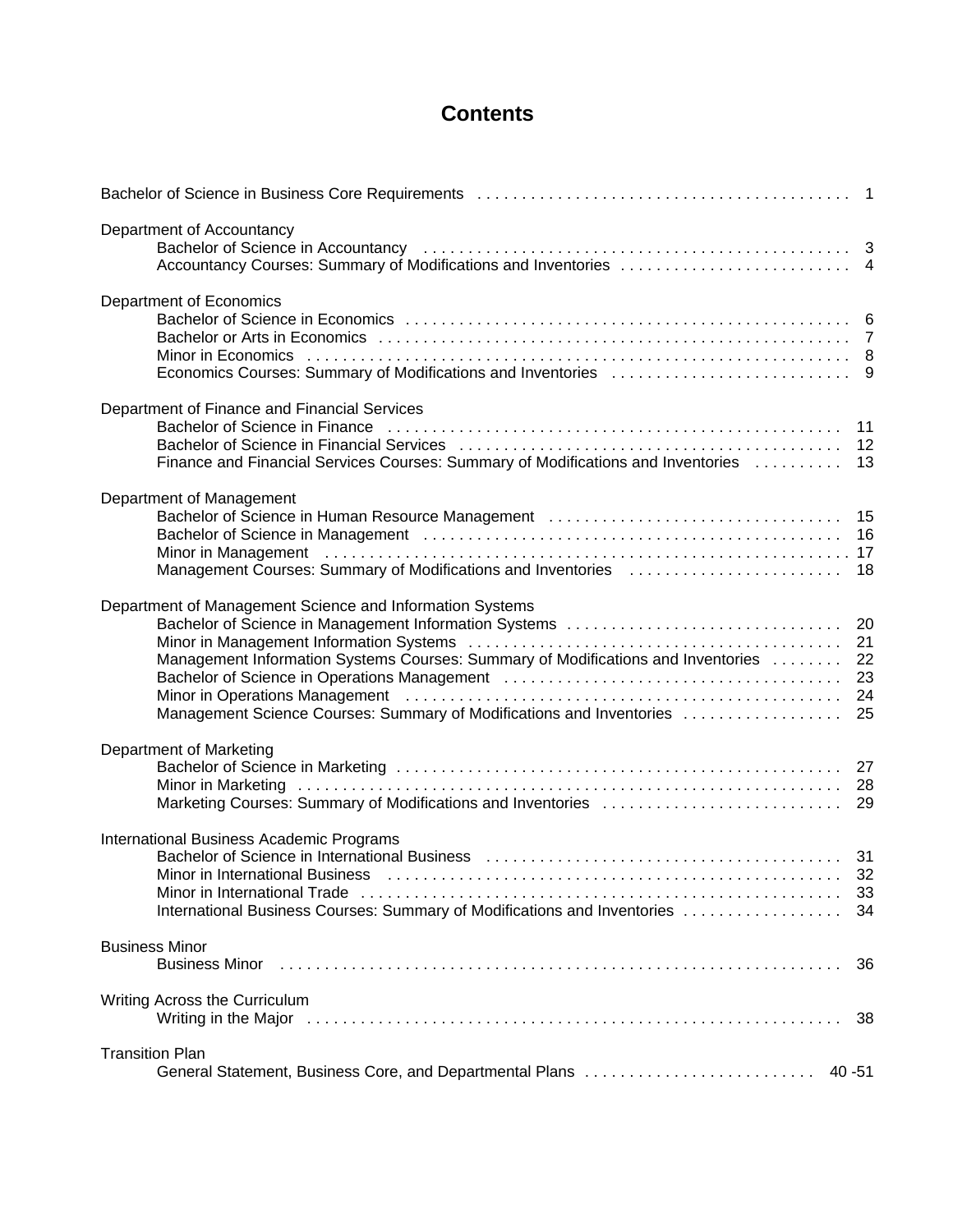# **Bachelor of Science in Business Core Requirements**

| <b>Current Three Credit Hour Base</b>                                                                                                       |                | <b>New Four Credit Hour Base</b>                                                                                                                         |       |
|---------------------------------------------------------------------------------------------------------------------------------------------|----------------|----------------------------------------------------------------------------------------------------------------------------------------------------------|-------|
|                                                                                                                                             | Hours          |                                                                                                                                                          | Hours |
| I. General Education                                                                                                                        | 51             | I. General Education                                                                                                                                     | 48    |
| <b>Required Substitutions:</b><br>Area One: Mathematics (counted in section II) 3 hrs<br>Area Four: Economics (counted in section II) 3 hrs |                | <b>Required Substitutions:</b><br>Area One:<br>Mathematics (counted in section II)<br>4 hrs<br>Area Three:<br>Economics (counted in section II)<br>4 hrs |       |
|                                                                                                                                             |                | Area Six: College Component:<br>4 hrs<br>EC 290 or FIN 205                                                                                               |       |
| II. Business Core Requirements                                                                                                              | 79             | II. Business Core Requirements                                                                                                                           | 79    |
| MTH 129, 228<br>(substitution for GE, MTH 145)                                                                                              | 8              | MTH 129, 228<br>(substitution for GE Area One, MTH 145)                                                                                                  | 8     |
| EC 201, 202, 203<br>(substitution for GE, EC 200)                                                                                           | 9              | EC 204, 205<br>(substitution for GE Area Three, EC 200)                                                                                                  | 8     |
| MS 201, 202, 203                                                                                                                            | 9              | MS 204, 205                                                                                                                                              | 8     |
| <b>CS 205</b>                                                                                                                               | 4              | <b>CS 205</b>                                                                                                                                            | 4     |
| <b>ENG 330</b>                                                                                                                              | 4              | <b>ENG 330</b>                                                                                                                                           | 4     |
|                                                                                                                                             |                | <b>COM 101</b>                                                                                                                                           | 3     |
| <b>Other Business Required Core Courses</b>                                                                                                 | 45             | <b>Other Business Required Core Courses</b>                                                                                                              | 44    |
| ACC 201, 202                                                                                                                                | 6              | ACC 204, 205                                                                                                                                             | 8     |
| EC 320                                                                                                                                      | 3              | EC 310                                                                                                                                                   | 4     |
| FIN 301, 302                                                                                                                                | 6              | <b>FIN 310</b>                                                                                                                                           | 4     |
| MIS 300                                                                                                                                     | 4              | MIS 300                                                                                                                                                  | 4     |
| MS 306                                                                                                                                      | 3              | MS 307                                                                                                                                                   | 4     |
| MKT 301, 302                                                                                                                                | $\overline{7}$ | <b>MKT 300</b>                                                                                                                                           | 4     |
| <b>LAW 350</b>                                                                                                                              | $\mathbf{3}$   | <b>LAW 300</b>                                                                                                                                           | 4     |
| MGT 300, 302, 490, 491, 492                                                                                                                 | 13             | MGT 304, 493, 499                                                                                                                                        | 12    |
| III. Major Core and Elective Requirements                                                                                                   | 59             | III. Major Core and Elective Requirements                                                                                                                | 60    |
| <b>Total</b>                                                                                                                                | 189            | <b>Total</b>                                                                                                                                             | 187   |

|                | <b>New Four Credit Hour Base</b>                                                                                                                         |       |
|----------------|----------------------------------------------------------------------------------------------------------------------------------------------------------|-------|
| Hours          |                                                                                                                                                          | Hours |
| 51             | I. General Education                                                                                                                                     | 48    |
|                | <b>Required Substitutions:</b><br>Area One:<br>Mathematics (counted in section II)<br>4 hrs<br>Area Three:<br>Economics (counted in section II)<br>4 hrs |       |
|                | 4 hrs<br>Area Six: College Component:<br>EC 290 or FIN 205                                                                                               |       |
| 79             | II. Business Core Requirements                                                                                                                           | 79    |
| 8              | MTH 129, 228<br>(substitution for GE Area One, MTH 145)                                                                                                  | 8     |
| 9              | EC 204, 205<br>(substitution for GE Area Three, EC 200)                                                                                                  | 8     |
| 9              | MS 204, 205                                                                                                                                              | 8     |
| 4              | CS 205                                                                                                                                                   | 4     |
| 4              | <b>ENG 330</b>                                                                                                                                           | 4     |
|                | <b>COM 101</b>                                                                                                                                           | 3     |
|                |                                                                                                                                                          |       |
| 45             | <b>Other Business Required Core Courses</b>                                                                                                              | 44    |
| 6              | ACC 204, 205                                                                                                                                             | 8     |
| 3              | EC 310                                                                                                                                                   | 4     |
| 6              | <b>FIN 310</b>                                                                                                                                           | 4     |
| 4              | MIS 300                                                                                                                                                  | 4     |
| 3              | MS 307                                                                                                                                                   | 4     |
| $\overline{7}$ | <b>MKT 300</b>                                                                                                                                           | 4     |
| 3              | <b>LAW 300</b>                                                                                                                                           | 4     |
| 13             | MGT 304, 493, 499                                                                                                                                        | 12    |
|                |                                                                                                                                                          |       |
| 59             | III. Major Core and Elective Requirements                                                                                                                | 60    |
|                |                                                                                                                                                          |       |
| 189            | <b>Total</b>                                                                                                                                             | 187   |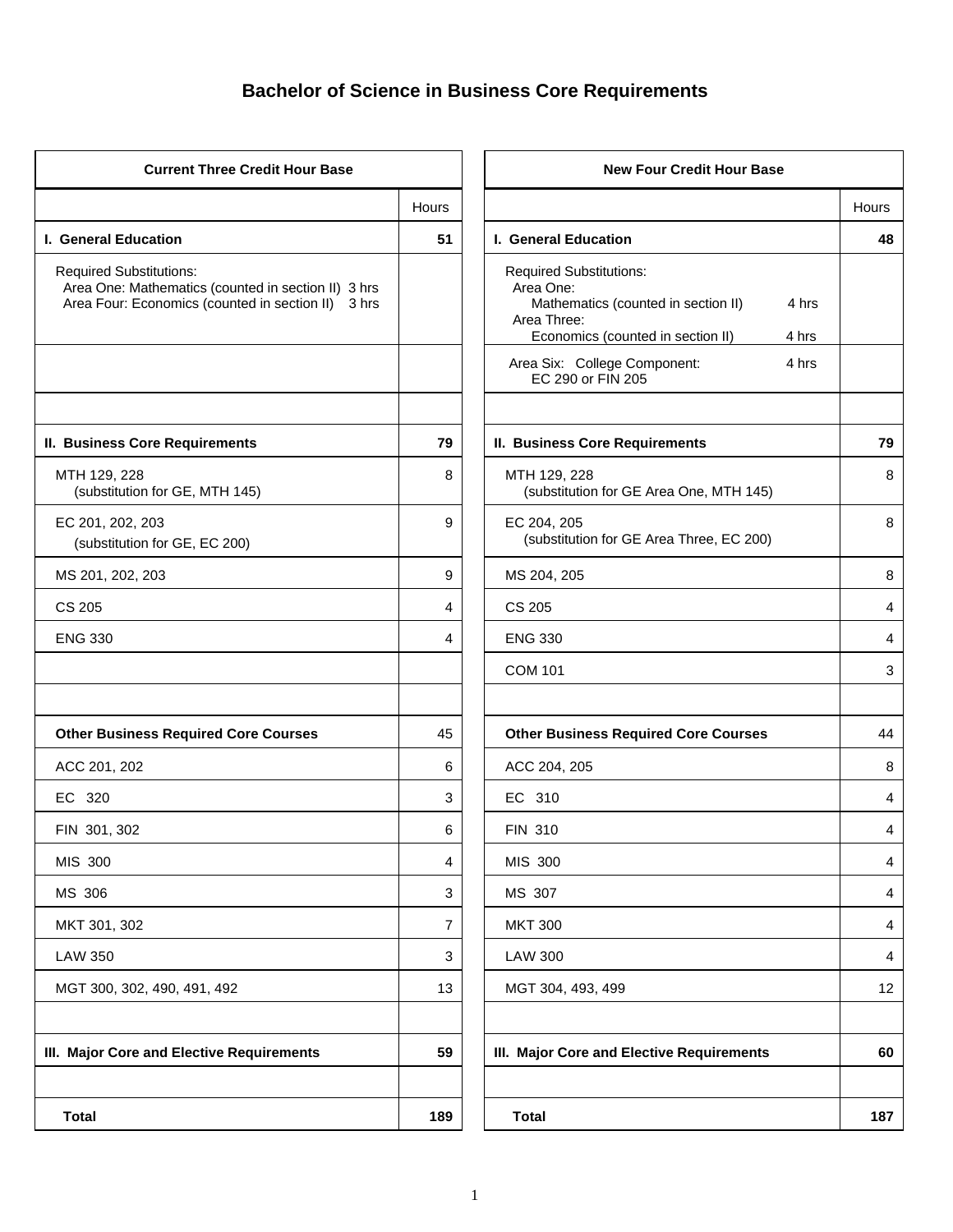**Department of Accountancy**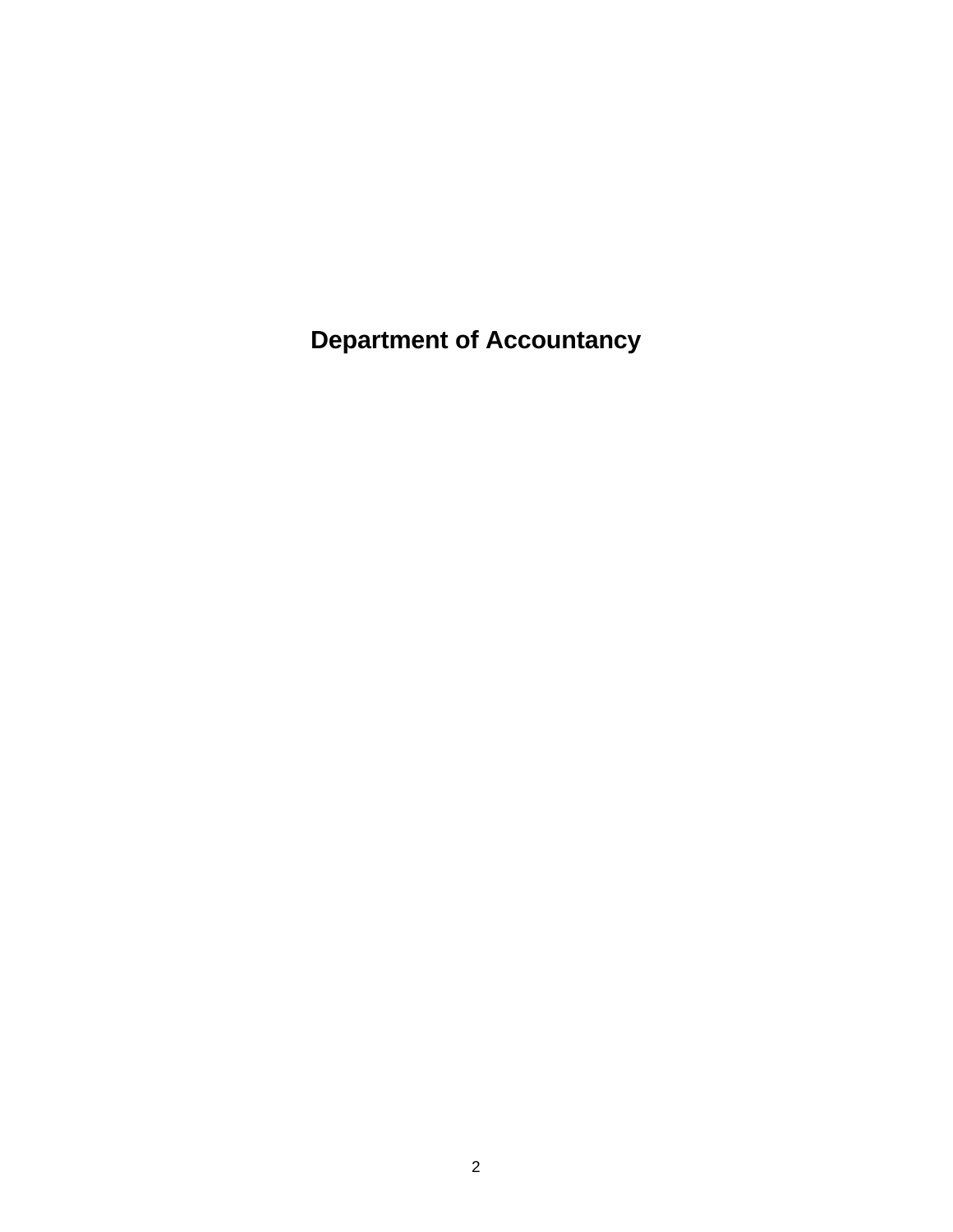### **Bachelor of Science in Accountancy**

| <b>Current Three Credit Hour Base</b>                                                                                           |              | <b>New Four Credit Hour Base</b>                                                                                                       |       |
|---------------------------------------------------------------------------------------------------------------------------------|--------------|----------------------------------------------------------------------------------------------------------------------------------------|-------|
|                                                                                                                                 | <b>Hours</b> |                                                                                                                                        | Hours |
| <b>I. General Education</b>                                                                                                     | 51           | <b>I. General Education</b>                                                                                                            | 48    |
| <b>Required Substitutions:</b><br>Area One: Mathematics (counted in section II)<br>Area Four: Economics (counted in section II) |              | <b>Required Substitutions:</b><br>Area One:<br>Mathematics (counted in section II)<br>Area Three:<br>Economics (counted in section II) |       |
|                                                                                                                                 |              | Area Six:<br>College Component: Econ. 290 or Fin. 205                                                                                  | 4     |
| <b>II. Business Core Requirements</b>                                                                                           | 79           | <b>II. Business Core Requirements</b>                                                                                                  | 79    |
| MTH 129, 228<br>(substitution for GE, MTH 145)                                                                                  | 8            | MTH 129, 228<br>(substitution for GE Area One, MTH 145)                                                                                | 8     |
| EC 201, 202, 203<br>(substitution for GE, EC 200)                                                                               | 9            | EC 204, 205<br>(substitution for GE Area Three, EC 200)                                                                                | 8     |
| <b>Other Business Required Core Courses</b><br>(See College of Business Core Requirements)                                      | 62           | <b>Other Business Required Core Courses</b><br>(See College of Business Core Requirements)                                             | 63    |
| III. Accountancy Core and Elective Requirements                                                                                 | 42           | III. Accountancy Core and Elective Requirements                                                                                        | 44    |
| Acc 203, 304, 305, 306, 321, 322, 328,<br>407, 421, 441, 442, 498                                                               | 36           | Acc 206, 307, 308, 309, 323, 326, 343,<br>423, 424, 444                                                                                | 40    |
| Law 360, Fin. 303                                                                                                               | 6            | Fin. 311                                                                                                                               | 4     |
| <b>IV. Business Electives</b>                                                                                                   | 3            | <b>IV. Business Electives</b>                                                                                                          | 8     |
| <b>V. Non-Business Electives</b>                                                                                                | 14           | <b>V. Non-Business Electives</b>                                                                                                       | 8     |
| <b>Total</b>                                                                                                                    | 189          | <b>Total</b>                                                                                                                           | 187   |

|       | <b>New Four Credit Hour Base</b>                                                                                                       |       |
|-------|----------------------------------------------------------------------------------------------------------------------------------------|-------|
| Hours |                                                                                                                                        | Hours |
| 51    | I. General Education                                                                                                                   | 48    |
|       | <b>Required Substitutions:</b><br>Area One:<br>Mathematics (counted in section II)<br>Area Three:<br>Economics (counted in section II) |       |
|       | Area Six:<br>College Component: Econ. 290 or Fin. 205                                                                                  | 4     |
| 79    | <b>II. Business Core Requirements</b>                                                                                                  | 79    |
| 8     | MTH 129, 228<br>(substitution for GE Area One, MTH 145)                                                                                | 8     |
| 9     | EC 204, 205<br>(substitution for GE Area Three, EC 200)                                                                                | 8     |
| 62    | <b>Other Business Required Core Courses</b><br>(See College of Business Core Requirements)                                             | 63    |
|       |                                                                                                                                        |       |
| 42    | III. Accountancy Core and Elective Requirements                                                                                        | 44    |
|       |                                                                                                                                        |       |
| 36    | Acc 206, 307, 308, 309, 323, 326, 343,<br>423, 424, 444                                                                                | 40    |
| 6     | Fin. 311                                                                                                                               | 4     |
|       |                                                                                                                                        |       |
| 3     | <b>IV. Business Electives</b>                                                                                                          | 8     |
|       |                                                                                                                                        |       |
| 14    | <b>V. Non-Business Electives</b>                                                                                                       | 8     |
|       |                                                                                                                                        |       |
| 189   | <b>Total</b>                                                                                                                           | 187   |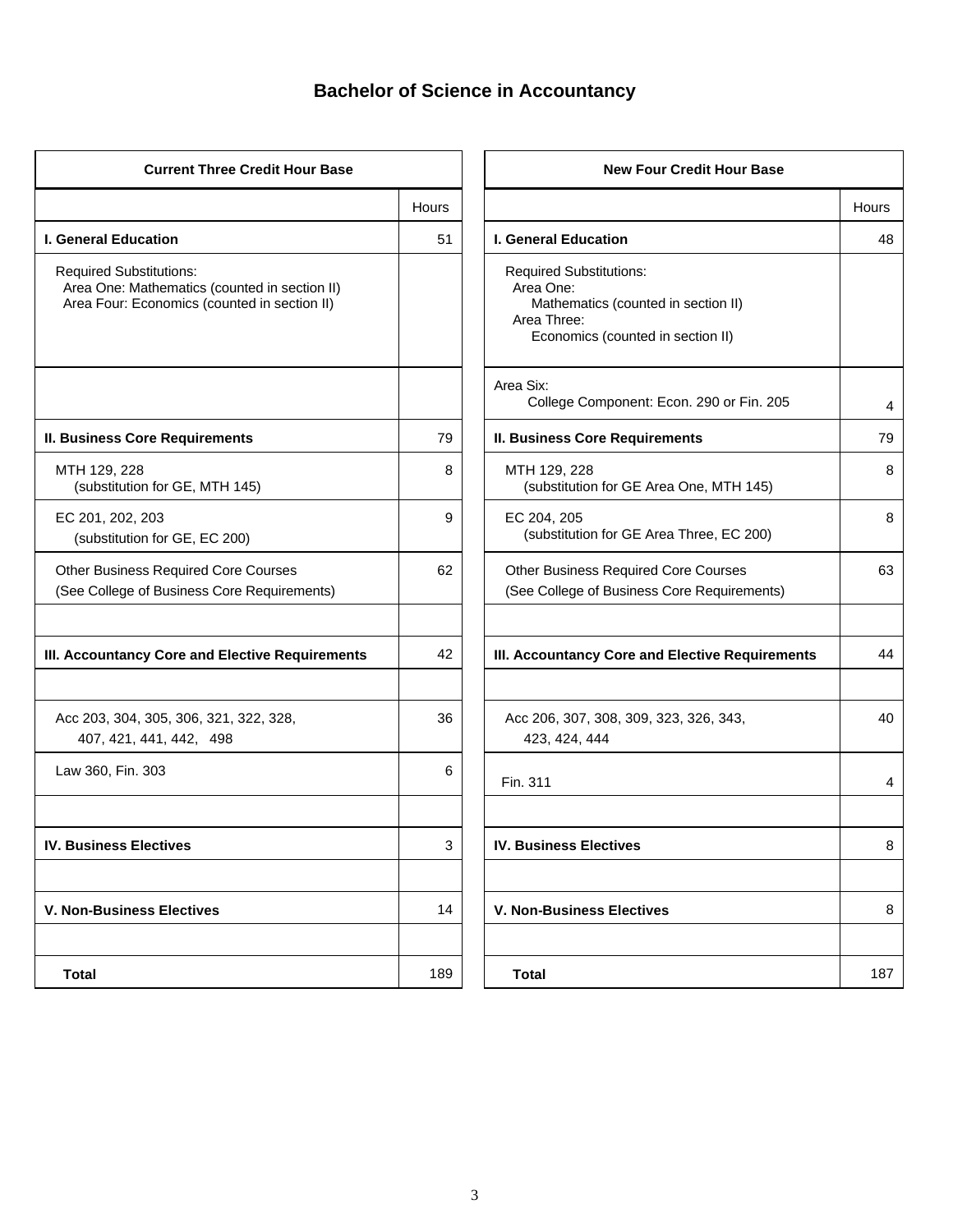#### **Department of Accountancy Courses Modifications and Inventories**

| <b>Course (Credit Hours)</b>                         |                           | <b>Modification</b>  |                        | Inventory         |
|------------------------------------------------------|---------------------------|----------------------|------------------------|-------------------|
|                                                      | Credit<br>Hours<br>Change | Catalog Title Change | Additional<br>Changes* |                   |
| 200 Individual Income Tax Preparation (3)            |                           |                      | Inactive               |                   |
| 201 Accounting Concepts and Principles I, II (3)     |                           |                      |                        | Delete (b)        |
| 202 Accounting Concepts and Principles I, II (3)     |                           |                      |                        | Delete (b)        |
| 203 Introduction to Accounting Systems (3)           |                           |                      |                        | Delete (b)        |
| 204 Accounting Principles I (4)                      | 4(a)                      |                      |                        | New Course        |
| 205 Accounting Principles II (4)                     | 4(a)                      |                      |                        | New Course        |
| 206 Accounting Systems and Internal Control (4)      | 4(a)                      |                      |                        | New Course        |
| 300 Accounting For Managerial Analysis (3)           |                           |                      | Inactive               |                   |
| 304 Financial Accounting I (3)                       |                           |                      |                        | Delete (b)        |
| 305 Financial Accounting II (3)                      |                           |                      |                        | Delete (b)        |
| 306 Financial Accounting III (3)                     |                           |                      |                        | Delete (b)        |
| 307 Intermediate Accounting I (4)                    | 4(a)                      |                      |                        | New Course        |
| 308 Intermediate Accounting II (4)                   | 4(a)                      |                      |                        | New Course        |
| 309 Advanced Accounting (4)                          | 4 (a)                     |                      |                        | <b>New Course</b> |
| 321 Management Accounting I (3)                      |                           |                      |                        | Delete (b)        |
| 322 Management Accounting II (3)                     |                           |                      |                        | Delete (b)        |
| 323 Management Accounting (4)                        | 4(a)                      |                      |                        | <b>New Course</b> |
| 326 Accounting Systems Design and Implementation (4) | 4(a)                      |                      |                        | New Course        |
| 328 Accounting Systems I (3)                         |                           |                      |                        | Delete (b)        |
| 343 Federal Income Tax I (4)                         | 4(a)                      |                      |                        | New Course        |
| 407 Financial Accounting IV (3)                      |                           |                      |                        | Delete (b)        |
| 412 Accounting Systems II (3)                        |                           |                      |                        | Delete (b)        |
| 421 Auditing I (3)                                   |                           |                      |                        | Delete (b)        |
| 422 Auditing II (3)                                  |                           |                      |                        | Delete (b)        |
| 423 Auditing (4)                                     | 4(a)                      |                      |                        | New Course        |
| 424 Managerial Accounting Advanced (4)               | 4(a)                      |                      |                        | New Course        |
| 431 Governmental Accounting (3)                      |                           |                      |                        | Delete (b)        |
| 441 Income Tax Accounting I (3)                      |                           |                      |                        | Delete (b)        |
| 442 Income Tax Accounting II (3)                     |                           |                      |                        | Delete (b)        |
| 444 Federal Income Tax II (4)                        | 4(a)                      |                      |                        | New Course        |
| 451 International Accounting (3)                     |                           |                      |                        | Delete (b)        |
| 454 International Accounting (4)                     | 4(a)                      |                      |                        | New Course        |
| 477 Special Topics in Accounting (1-3)               | 4(a)                      |                      | 5                      |                   |
| 478 Honors: Independent Study In Accountancy (3)     | 4(a)                      |                      | 5                      |                   |
| 481 Internship in Accounting (3)                     | 4(a)                      |                      | 5,8                    |                   |
| 498 Seminar in Management Accounting (3)             |                           |                      |                        | Delete (b)        |
| 499 Seminar in Financial Accounting (3)              |                           |                      |                        | Delete (b)        |
|                                                      |                           |                      |                        |                   |

5 = credit hours changed; 8 = prerequisite change

(a) All 4-credit hour courses effective Fall/2003.

(b) All delete courses effective Fall/2004.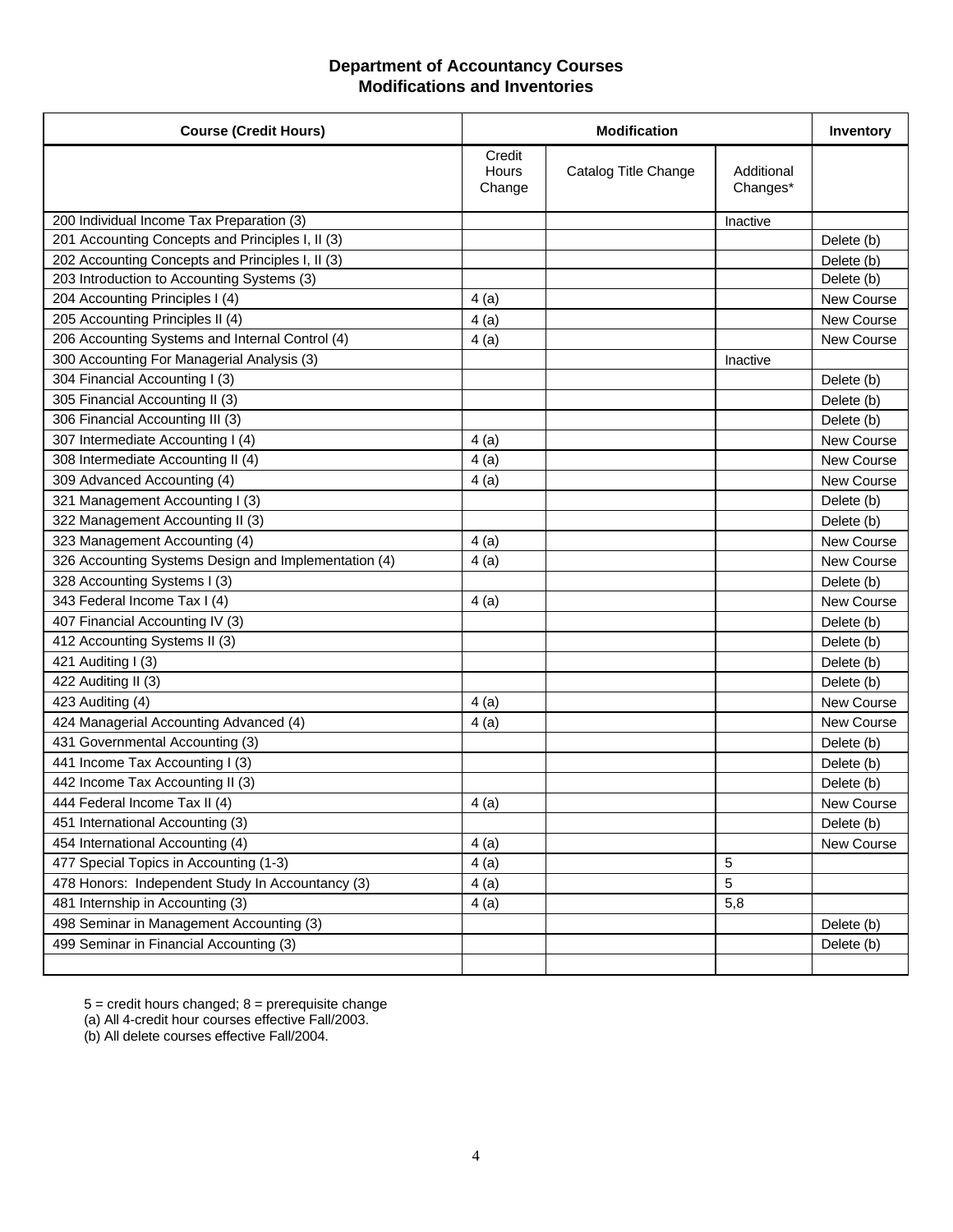**Department of Economics**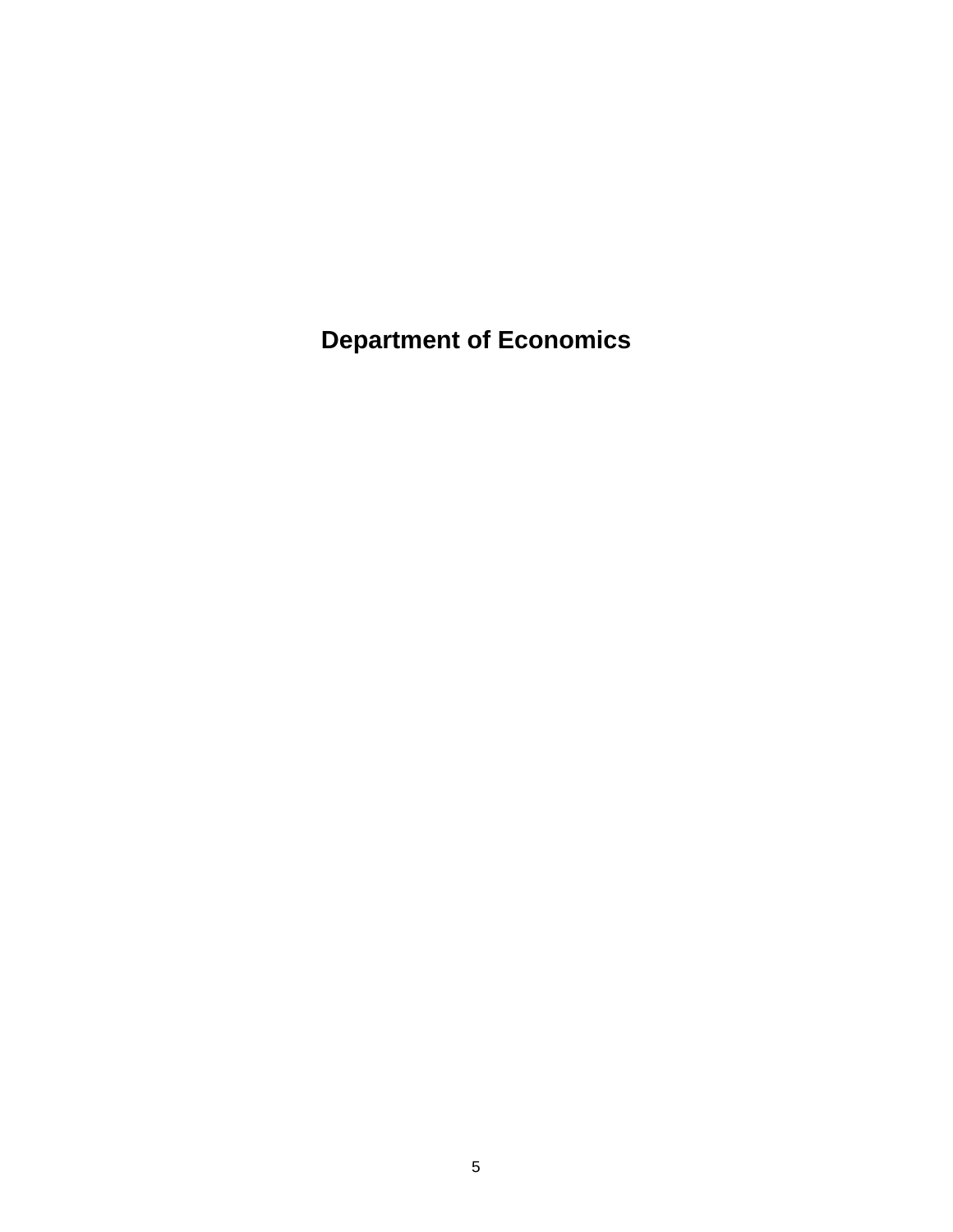### **Bachelor of Science in Business Economics**

| <b>Current Three Credit Hour Base</b>                                                                                           |           | <b>New Four Credit Hour Base</b>                                                                                                                                                            |       |
|---------------------------------------------------------------------------------------------------------------------------------|-----------|---------------------------------------------------------------------------------------------------------------------------------------------------------------------------------------------|-------|
|                                                                                                                                 | Hours     |                                                                                                                                                                                             | Hours |
| <b>I. General Education</b>                                                                                                     | 51        | <b>I. General Education</b>                                                                                                                                                                 | 48    |
| <b>Required Substitutions:</b><br>Area One: Mathematics (counted in section II)<br>Area Four: Economics (counted in section II) |           | <b>Required Substitutions:</b><br>Area One:<br>Mathematics (counted in section II)<br>Area Three:<br>Economics (counted in section II)<br>Area Six:<br>College Component: EC 290 or FIN 205 |       |
| <b>II. Business Core Requirements</b>                                                                                           | 79        | <b>II. Business Core Requirements</b>                                                                                                                                                       | 79    |
| MTH 129, 228<br>(substitution for GE, MTH 145)                                                                                  | 8         | MTH 129, 228<br>(substitution for GE Area One, MTH 145)                                                                                                                                     | 8     |
| EC 201, 202, 203<br>(substitution for GE, EC 200)                                                                               | 9         | EC 204, 205<br>(substitution for GE Area Three, EC 200)                                                                                                                                     | 8     |
| <b>Other Business Required Core Courses</b><br>(see College of Business Core Requirements)                                      | 62        | <b>Other Business Required Core Courses</b><br>(see College of Business Core Requirements)                                                                                                  | 63    |
| III. Economics Core and Elective Requirements                                                                                   | 36        | III. Economics Core and Elective Requirements                                                                                                                                               | 40    |
| EC 301, 315, 317, 319, 409                                                                                                      | 18        | EC 301, 315, 317, 319, 409                                                                                                                                                                  | 20    |
| <b>EC Electives</b>                                                                                                             | 18        | <b>EC Electives</b>                                                                                                                                                                         | 20    |
| <b>IV. Business Electives</b>                                                                                                   | $6-9$     | <b>IV. Business Electives</b>                                                                                                                                                               | 8     |
| <b>V. Non-Business Electives</b>                                                                                                | $14 - 17$ | <b>V. Non-Business Electives</b>                                                                                                                                                            | 12    |
| Total                                                                                                                           | 189       | <b>Total</b>                                                                                                                                                                                | 187   |

|       | <b>New Four Credit Hour Base</b>                                                                                                                                                            |       |
|-------|---------------------------------------------------------------------------------------------------------------------------------------------------------------------------------------------|-------|
| Hours |                                                                                                                                                                                             | Hours |
| 51    | <b>I. General Education</b>                                                                                                                                                                 | 48    |
|       | <b>Required Substitutions:</b><br>Area One:<br>Mathematics (counted in section II)<br>Area Three:<br>Economics (counted in section II)<br>Area Six:<br>College Component: EC 290 or FIN 205 |       |
| 79    | <b>II. Business Core Requirements</b>                                                                                                                                                       | 79    |
| 8     | MTH 129, 228<br>(substitution for GE Area One, MTH 145)                                                                                                                                     | 8     |
| 9     | EC 204, 205<br>(substitution for GE Area Three, EC 200)                                                                                                                                     | 8     |
| 62    | <b>Other Business Required Core Courses</b><br>(see College of Business Core Requirements)                                                                                                  | 63    |
| 36    | III. Economics Core and Elective Requirements                                                                                                                                               | 40    |
| 18    | EC 301, 315, 317, 319, 409                                                                                                                                                                  | 20    |
| 18    | <b>EC Electives</b>                                                                                                                                                                         | 20    |
| 6-9   | <b>IV. Business Electives</b>                                                                                                                                                               | 8     |
| 14-17 | <b>V. Non-Business Electives</b>                                                                                                                                                            | 12    |
| 189   | <b>Total</b>                                                                                                                                                                                | 187   |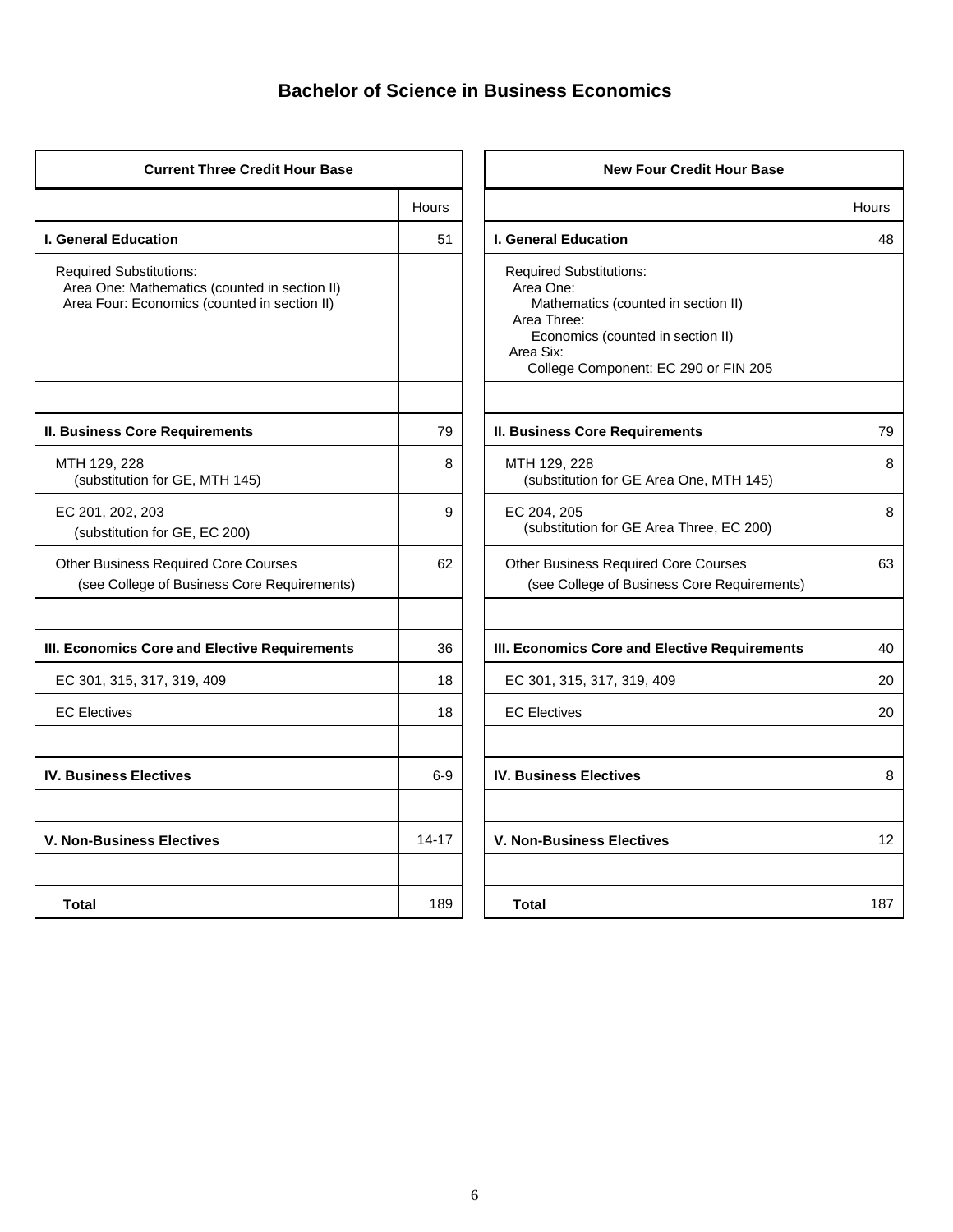# **Bachelor of Arts in Economics**

| <b>Current Three Credit Hour Base</b>                                                                                                                                                                                                                                                            |                               | <b>New Four Credit Hour Base</b>                                                                                                                                                                                                                                                                     |
|--------------------------------------------------------------------------------------------------------------------------------------------------------------------------------------------------------------------------------------------------------------------------------------------------|-------------------------------|------------------------------------------------------------------------------------------------------------------------------------------------------------------------------------------------------------------------------------------------------------------------------------------------------|
|                                                                                                                                                                                                                                                                                                  | Hours                         |                                                                                                                                                                                                                                                                                                      |
| I. General Education                                                                                                                                                                                                                                                                             | 51                            | <b>I. General Education</b>                                                                                                                                                                                                                                                                          |
| <b>Required Substitutions:</b><br>Area One: Mathematics (counted in section III)<br>Area Four: Economics (counted in section II)                                                                                                                                                                 |                               | <b>Required Substitutions:</b><br>Area One:<br>Mathematics (counted in section III)<br>Area Three:<br>Economics (counted in section II)<br>Area Six:<br>College Component: EC 290                                                                                                                    |
| II. Departmental Requirements                                                                                                                                                                                                                                                                    | 51                            | II. Departmental Requirements                                                                                                                                                                                                                                                                        |
| EC 201, 202, 203<br>(substitution for GE, EC 200)                                                                                                                                                                                                                                                | 9                             | EC 204 and 205<br>(substitution for GE Area Three, EC 200)                                                                                                                                                                                                                                           |
| EC 301, 315, 317, 319                                                                                                                                                                                                                                                                            | 15                            | EC 301, 315, 317, 319                                                                                                                                                                                                                                                                                |
| <b>EC Electives</b>                                                                                                                                                                                                                                                                              | 27                            | <b>EC Electives</b>                                                                                                                                                                                                                                                                                  |
| <b>III. Related Requirements</b>                                                                                                                                                                                                                                                                 | 28-31                         | <b>III. Related Requirements</b>                                                                                                                                                                                                                                                                     |
| CS 205<br>MTH 128 or MTH 129<br>MTH 228 (substitution for GE, MTH 145)<br>MS 201, 202, 203 or STT 264 and STT 265<br>Two upper-division courses in one area:<br>PLS, PHL, PSY, SOC, GEO, ATH, HST, URS                                                                                           | 4<br>3-5<br>5<br>$8 - 9$<br>8 | CS 205<br>MTH 128 or MTH 129<br>MTH 228(substitution for GE Area One, M<br>MS 204 and 205 or STT 264 and STT 265<br>Two upper-division courses in one area:<br>PLS, PSY, SOC, GEO, ATH, HST, URS                                                                                                     |
| IV. Foreign Language and Research Methods                                                                                                                                                                                                                                                        | 16-24                         | IV. Foreign Language and Research Method                                                                                                                                                                                                                                                             |
| Foreign Language<br>(see College of Liberal Arts Requirements)<br><b>Research Methods</b><br><b>Computer Science</b><br>MS 201 (counted in section III)<br>Statistics/Quantitative Methods<br>CS 205 (counted in section III)<br>Philosophy: one course from<br>PHL 215, 223, 322, 323, 471, 472 | $12 - 20$<br>4                | Foreign Language<br>(see College of Liberal Arts Requirements)<br><b>Research Methods</b><br><b>Computer Science</b><br>CS 205 (counted in section III)<br>Statistics/Quantitative Methods<br>MS 204 or equivalent (as counted in sect<br>Philosophy: one course from<br>PHL 215, 223, 323, 471, 472 |
| <b>V. Electives</b>                                                                                                                                                                                                                                                                              | 35-46                         | <b>V. Electives</b>                                                                                                                                                                                                                                                                                  |
| <b>Total</b>                                                                                                                                                                                                                                                                                     | 192                           | <b>Total</b>                                                                                                                                                                                                                                                                                         |

| <b>Current Three Credit Hour Base</b>                                                                                                                                                                                                                                                            |                 | <b>New Four Credit Hour Base</b>                                                                                                                                                                                                                                                                             |                |
|--------------------------------------------------------------------------------------------------------------------------------------------------------------------------------------------------------------------------------------------------------------------------------------------------|-----------------|--------------------------------------------------------------------------------------------------------------------------------------------------------------------------------------------------------------------------------------------------------------------------------------------------------------|----------------|
|                                                                                                                                                                                                                                                                                                  | Hours           |                                                                                                                                                                                                                                                                                                              | Hours          |
| <b>I. General Education</b>                                                                                                                                                                                                                                                                      | 51              | I. General Education                                                                                                                                                                                                                                                                                         | 48             |
| <b>Required Substitutions:</b><br>Area One: Mathematics (counted in section III)<br>Area Four: Economics (counted in section II)                                                                                                                                                                 |                 | <b>Required Substitutions:</b><br>Area One:<br>Mathematics (counted in section III)<br>Area Three:<br>Economics (counted in section II)<br>Area Six:<br>College Component: EC 290                                                                                                                            |                |
| II. Departmental Requirements                                                                                                                                                                                                                                                                    | 51              | II. Departmental Requirements                                                                                                                                                                                                                                                                                | 56             |
| EC 201, 202, 203<br>(substitution for GE, EC 200)                                                                                                                                                                                                                                                | 9               | EC 204 and 205<br>(substitution for GE Area Three, EC 200)                                                                                                                                                                                                                                                   | 8              |
| EC 301, 315, 317, 319                                                                                                                                                                                                                                                                            | 15              | EC 301, 315, 317, 319                                                                                                                                                                                                                                                                                        | 16             |
| <b>EC Electives</b>                                                                                                                                                                                                                                                                              | 27              | <b>EC Electives</b>                                                                                                                                                                                                                                                                                          | 32             |
|                                                                                                                                                                                                                                                                                                  |                 |                                                                                                                                                                                                                                                                                                              |                |
| <b>III. Related Requirements</b>                                                                                                                                                                                                                                                                 | 28-31           | <b>III. Related Requirements</b>                                                                                                                                                                                                                                                                             | 28-30          |
| CS 205<br>MTH 128 or MTH 129                                                                                                                                                                                                                                                                     | 4<br>$3 - 5$    | CS 205<br>MTH 128 or MTH 129                                                                                                                                                                                                                                                                                 | 4<br>$3 - 5$   |
| MTH 228 (substitution for GE, MTH 145)<br>MS 201, 202, 203 or STT 264 and STT 265<br>Two upper-division courses in one area:<br>PLS, PHL, PSY, SOC, GEO, ATH, HST, URS                                                                                                                           | 5<br>$8-9$<br>8 | MTH 228(substitution for GE Area One, MTH 145)<br>MS 204 and 205 or STT 264 and STT 265<br>Two upper-division courses in one area:<br>PLS, PSY, SOC, GEO, ATH, HST, URS                                                                                                                                      | 5<br>8<br>8    |
|                                                                                                                                                                                                                                                                                                  |                 |                                                                                                                                                                                                                                                                                                              |                |
| IV. Foreign Language and Research Methods                                                                                                                                                                                                                                                        | 16-24           | IV. Foreign Language and Research Methods                                                                                                                                                                                                                                                                    | 16-24          |
| Foreign Language<br>(see College of Liberal Arts Requirements)<br><b>Research Methods</b><br><b>Computer Science</b><br>MS 201 (counted in section III)<br>Statistics/Quantitative Methods<br>CS 205 (counted in section III)<br>Philosophy: one course from<br>PHL 215, 223, 322, 323, 471, 472 | 12-20<br>4      | Foreign Language<br>(see College of Liberal Arts Requirements)<br><b>Research Methods</b><br><b>Computer Science</b><br>CS 205 (counted in section III)<br>Statistics/Quantitative Methods<br>MS 204 or equivalent (as counted in section III)<br>Philosophy: one course from<br>PHL 215, 223, 323, 471, 472 | $12 - 20$<br>4 |
| V. Electives                                                                                                                                                                                                                                                                                     | 35-46           | <b>V. Electives</b>                                                                                                                                                                                                                                                                                          | 34-44          |
|                                                                                                                                                                                                                                                                                                  |                 |                                                                                                                                                                                                                                                                                                              |                |
| <b>Total</b>                                                                                                                                                                                                                                                                                     | 192             | <b>Total</b>                                                                                                                                                                                                                                                                                                 | 192            |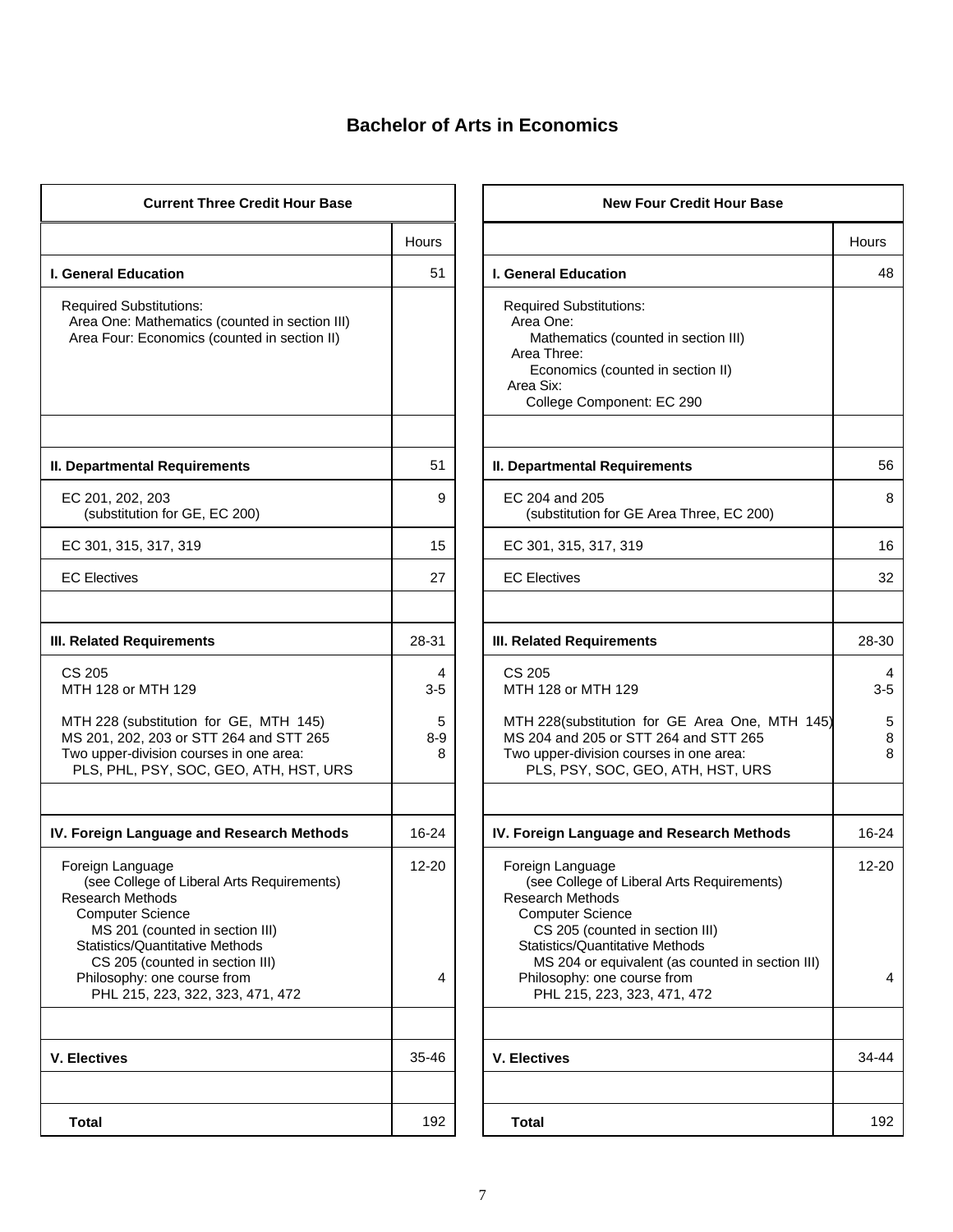### **Minor in Economics**

| <b>Current Three Credit Hour Base</b>         |              | <b>New Four Credit Hour Base</b>           |       |
|-----------------------------------------------|--------------|--------------------------------------------|-------|
|                                               | <b>Hours</b> |                                            | Hours |
| <b>Principles Courses</b>                     | 9            | <b>Principles Courses</b>                  | 8     |
| EC 201, 202, and 203 (Grade of "C" or higher) |              | EC 204 and EC 205 (Grade of "C" or higher) |       |
|                                               |              |                                            |       |
| <b>Elective Courses</b>                       | 15           | <b>Elective Courses</b>                    | 16    |
| Five economics courses                        |              | Four economics courses                     |       |
|                                               |              |                                            |       |
| <b>Total</b>                                  | 24           | Total                                      | 24    |

|       | <b>New Four Credit Hour Base</b>           |       |  |  |  |  |
|-------|--------------------------------------------|-------|--|--|--|--|
| Hours |                                            | Hours |  |  |  |  |
| 9     | <b>Principles Courses</b>                  | 8     |  |  |  |  |
|       | EC 204 and EC 205 (Grade of "C" or higher) |       |  |  |  |  |
|       |                                            |       |  |  |  |  |
| 15    | <b>Elective Courses</b>                    | 16    |  |  |  |  |
|       | Four economics courses                     |       |  |  |  |  |
|       |                                            |       |  |  |  |  |
| 24    | Total                                      | 24    |  |  |  |  |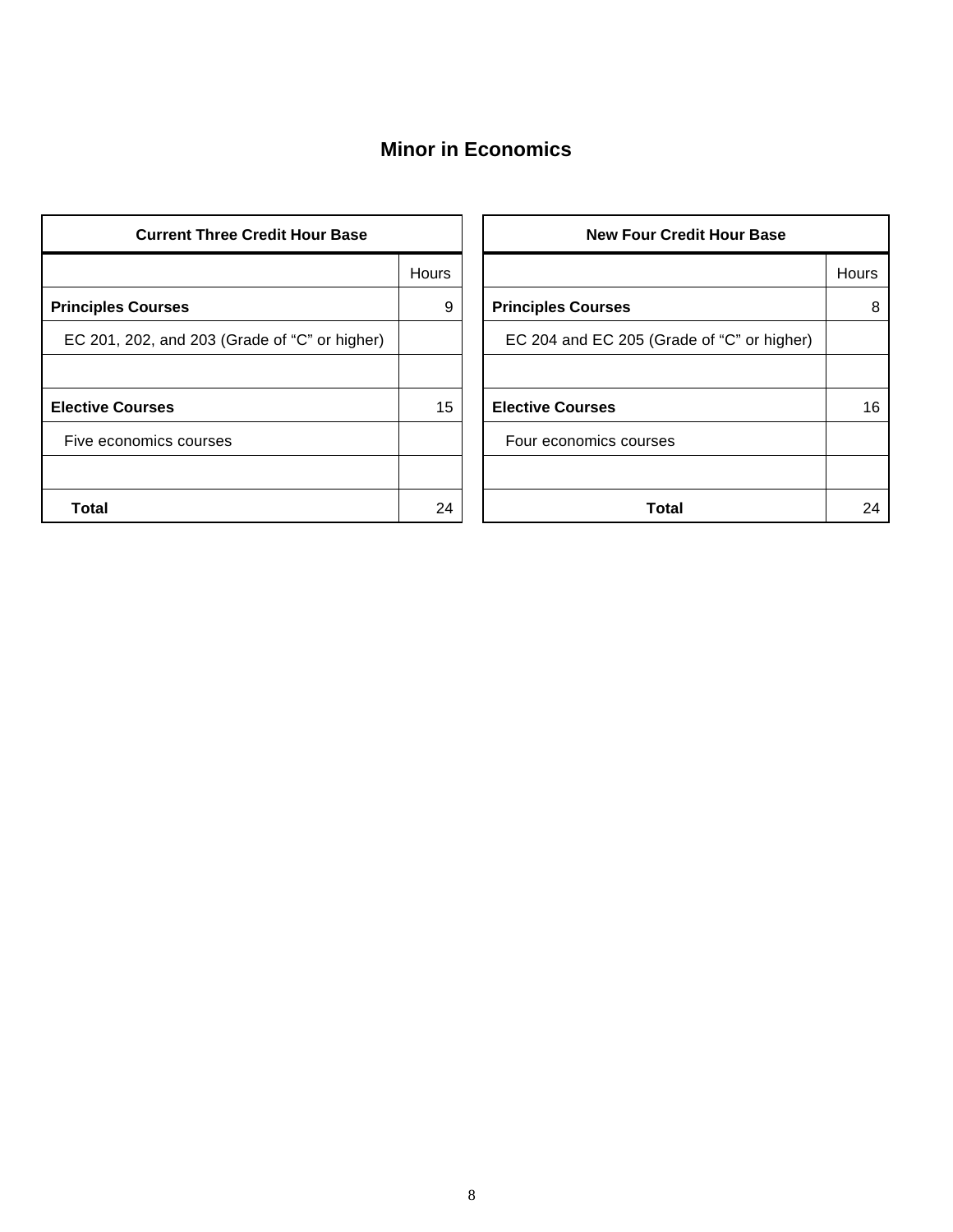#### **Department of Economics Courses Modifications and Inventories**

| <b>Course (Credit Hours)</b>                       |                           | <b>Modification</b>                        |                        | <b>Inventory</b>  |
|----------------------------------------------------|---------------------------|--------------------------------------------|------------------------|-------------------|
|                                                    | Credit<br>Hours<br>Change | Catalog Title Change                       | Additional<br>Changes* |                   |
| 200 Economic Life (3)                              | 4hrs.(a)                  |                                            |                        |                   |
| 201 Introduction To Economics (3)                  |                           |                                            |                        | Delete (b)        |
| 202 Microeconomics (3)                             |                           |                                            |                        | Delete (b)        |
| 203 Macroeconomics (3)                             |                           |                                            |                        | Delete (b)        |
| 204 Principles of Microeconomics (4)               |                           |                                            |                        | <b>New Course</b> |
| 205 Principles of Macroeconomics (4)               |                           |                                            |                        | New Course        |
| 290 Economic, Business and Social Issues (4)       |                           |                                            |                        |                   |
| 310 Global Economy (4)                             |                           |                                            |                        | New Course        |
| 300 Consumer Economics (3)                         |                           |                                            | 11=Inactive            |                   |
| 301 Money and Banking (3)                          | 4 hrs.                    |                                            | 8                      |                   |
| 315 Intermediate Microeconomics (4)                | 4 hrs.                    |                                            | 8                      |                   |
| 317 Intermediate Macroeconomics (4)                | 4 hrs.                    |                                            | 8                      |                   |
| 319 Institutional Economics (4)                    | 4 hrs.                    |                                            | 8                      |                   |
| 320 Global Economy (3)                             |                           |                                            |                        | Delete (b)        |
| 321 Economic History (3)                           | 4 hrs.                    | <b>US Economic History</b>                 | 3,8,10                 |                   |
| 326 Economics of Poverty and Discrimination (3)    | 4 hrs.                    |                                            | 8                      |                   |
| 328 Socialist and Radical Economics (3)            |                           |                                            | 11=Inactive            |                   |
| 330 Urban Economic Problems and Prospects (3)      | 4 hrs.                    |                                            | 8                      |                   |
| 340 International Economic Relations (3)           |                           |                                            | 11=Inactive            |                   |
| 351 Labor Markets (3)                              | 4 hrs.                    |                                            | 8                      |                   |
| 352 Labor History and Legislation (3)              | 4 hrs.                    |                                            | 8                      |                   |
| 370 Environmental Economics (3)                    | 4 hrs.                    |                                            | 8                      |                   |
| 401 Managerial Economics (3)                       | 4 hrs.                    |                                            | 8                      |                   |
| 402 Monetary Economics (3)                         | 4 hrs.                    |                                            | 8                      |                   |
| 409 Applied Econometrics (3)                       | 4 hrs.                    |                                            | 8                      |                   |
| 410 Mathematical Economics (3)                     | 4 hrs.                    | Mathematical Methods for Economics         | 3, 8, 10               |                   |
| 412 Forecasting Economic Activities (3)            | 4 hrs.                    |                                            | 8                      |                   |
| 419 International Economics (4)                    | 4 hrs.                    |                                            |                        | New Course        |
| 420 Law and Economics (3)                          | 4 hrs.                    |                                            | 8                      |                   |
| 425 Development of Economic Thought (3)            | 4 hrs.                    |                                            | 8                      |                   |
| 431 Federal Finance and the Economy (3)            | 4 hrs.                    | <b>Public Finance</b>                      | 3,8                    |                   |
| 432 State and Local Finance and the Economy (3)    |                           |                                            | 11=Inactive            |                   |
| 435 Comparative Economic Systems (3)               | 4 hrs.                    | <b>Comparative Capitalist Institutions</b> | 3,8,10                 |                   |
| 436 Industrial Organization (3)                    | 4 hrs.                    |                                            | 8                      |                   |
| 440 Regional Economic Growth and Change (3)        | 4 hrs.                    |                                            | 8                      |                   |
| 441 International Trade and the Economy (3)        | 4 hrs.                    | International Trade Theory & Policy        | 3,8,10                 |                   |
| 442 International Monetary Theory and Problems (3) | 4 hrs.                    | Open Economy Macroeconomics                | 3,8,10                 |                   |
| 444 Economic Development and World Poverty (3)     | 4 hrs.                    | Economic Development & Transition          | 3,8,10                 |                   |
| 445 Political Economy of Women (3)                 | 4 hrs.                    |                                            | 8                      |                   |
| 450 Economics of Information Technology (3)        | 4 hrs.                    |                                            | 8                      |                   |
| 454 Economics of Collective Bargaining (3)         |                           |                                            | 11=Inactive            |                   |
| 477 Economic Studies (3)                           | 4 hrs.                    |                                            | 8                      |                   |
| 478 Honors: Independent Study in Economics (3)     | 4 hrs.                    |                                            |                        |                   |
| 480 Economic Issues (3)                            | 4 hrs.                    |                                            |                        |                   |
| 481, 482, and 483 Independent Reading (1 to 4)     |                           |                                            |                        |                   |

\* 3=Title for Student Record, 8=Prerequisite, 10=Catalog Description. (a) Previously approved for Fall 03. (b) Delete beginning Fall 2004.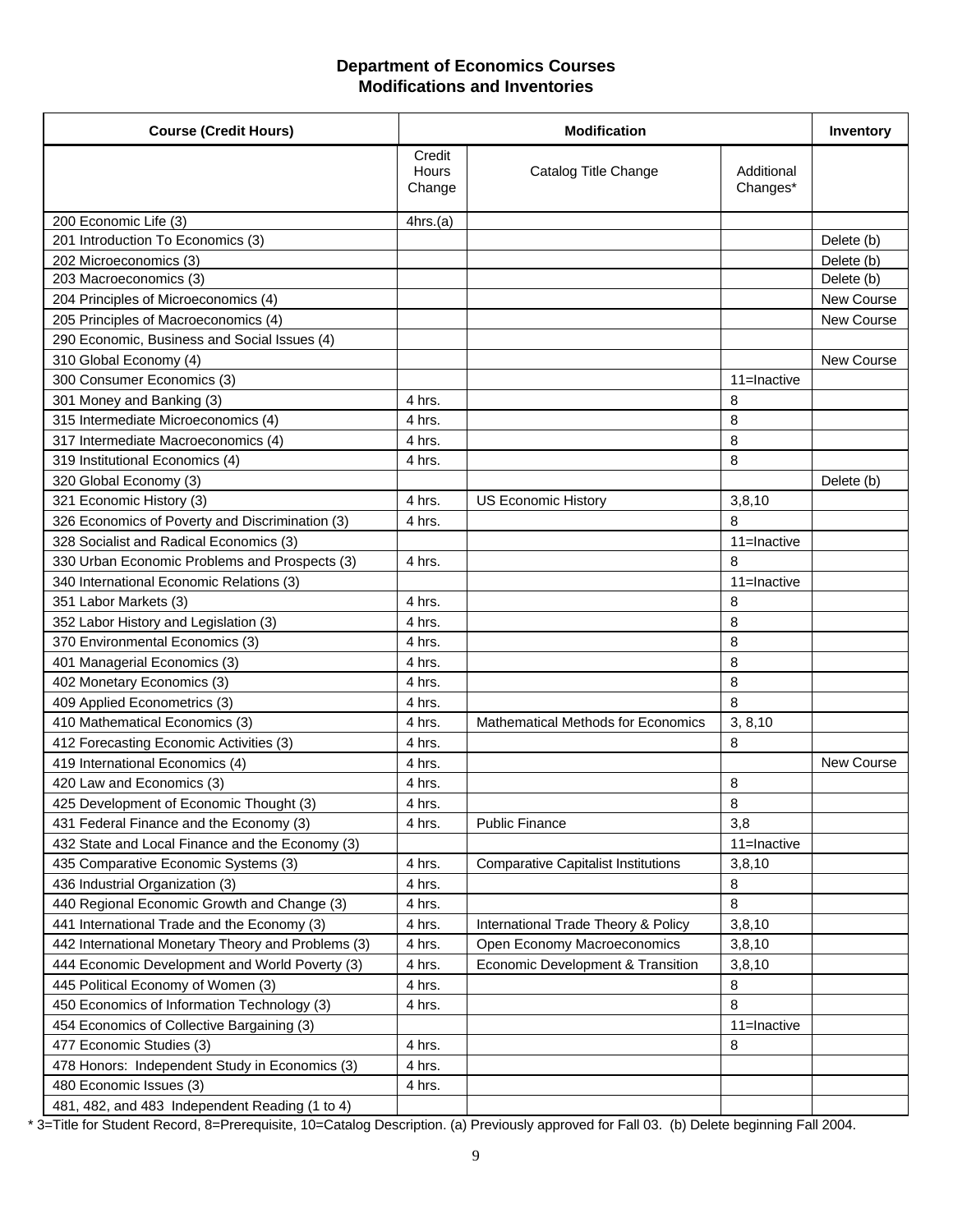**Department of Finance and Financial Services**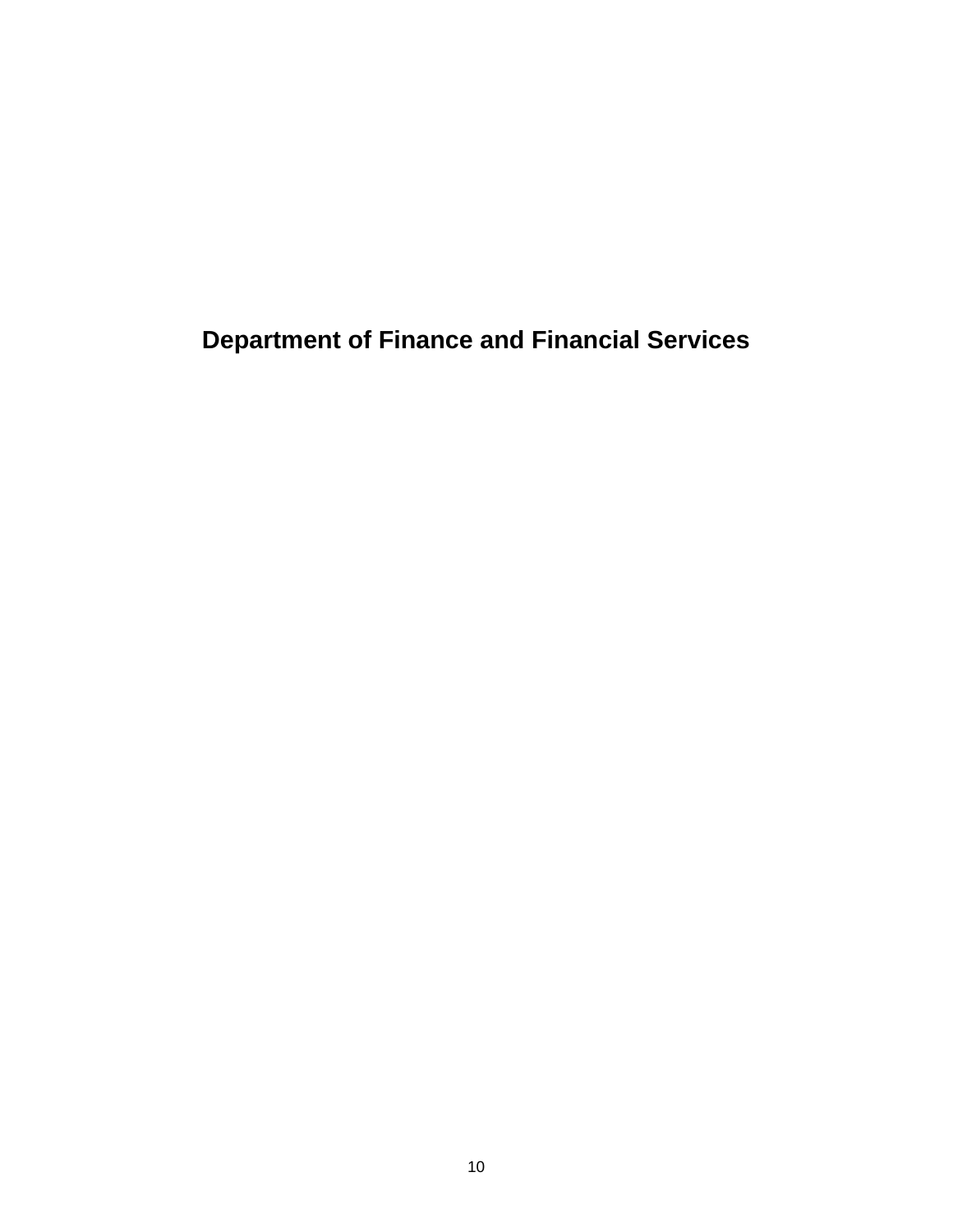### **Bachelor of Science in Finance**

| <b>Current Three Credit Hour Program</b>               |                | <b>New Four Credit Hour Program</b>                    |              |
|--------------------------------------------------------|----------------|--------------------------------------------------------|--------------|
|                                                        | <b>Hours</b>   |                                                        | <b>Hours</b> |
| <b>I. General Education</b>                            | 51             | <b>I. General Education</b>                            | 48           |
| <b>Required Substitutions:</b>                         |                | <b>Required Substitutions:</b>                         |              |
| Area One: Mathematics (counted in section II) 3 hrs    |                | Area One:                                              |              |
| Area Four: Economics (counted in Section II) 3 hrs     |                | 4 hrs<br>Mathematics (counted in section II)           |              |
|                                                        |                | Area Three:                                            |              |
|                                                        |                | Economics (counted in section II)<br>4 hrs             |              |
|                                                        |                | Area Six: College Component:<br>4 hrs                  |              |
|                                                        |                | EC 290 or FIN 205                                      |              |
| <b>II. Business Core Requirements</b>                  | 79             | <b>II. Business Core Requirements</b>                  | 79           |
| MTH 129, 228                                           | 8              | MTH 129, 228                                           | 8            |
| (substitution for GE, MTH 145)                         |                | (substitution for GE Area One, MTH 145)                |              |
| EC 201, 202, 203                                       | 9              | EC 204, 205                                            | 8            |
| (substitution for GE, EC 200)                          |                | (substitution for GE Area Three, EC 200)               |              |
| <b>Other Business Required Core Courses</b>            | 62             | <b>Other Business Required Core Courses</b>            | 63           |
| (see College of Business Core Requirements)            |                | (see College of Business Core Requirements)            |              |
| III. Finance Major Requirements                        |                | III. Finance Major Requirements                        |              |
| ACC 203 - Introduction to Accounting Systems           | 3              | ACC 206 - Accounting Systems & Internal Control        | 4            |
| ACC 304 - Financial Accounting I                       | 3              | ACC 307 - Intermediate Accounting I                    |              |
| ACC 305 - Financial Accounting II                      | 3              | ACC 308 - Intermediate Accounting II                   |              |
| ACC 306 - Financial Accounting III                     | 3              | FIN 311 - Financial Management II                      |              |
| FIN 401 - Investing in Securities                      | 3              | FIN 401 - Investing in Securities                      | 4            |
| FIN 420 - Seminar in Financial Management              | 3              | FIN 419 - Financial Planning & Analysis                | 4            |
| FIN 421 - Working Capital Management                   | 3              | FIN 490 - International Financial Management           |              |
| FIN 490 - International Financial Management           | $\overline{3}$ |                                                        | 28           |
|                                                        | 27             |                                                        |              |
| <b>IV. Finance Electives</b>                           | 12             | <b>IV. Finance Electives</b>                           | 12           |
| Any 300-400 level finance course, most accounting      |                | Any 300-400 level finance course, most accounting      |              |
| courses, and some economics courses qualify as finance |                | courses, and some economics courses qualify as finance |              |
| electives. See Advisor.                                |                | electives. See Advisor.                                |              |
| V. Business Electives                                  | 6              | <b>V. Business Electives</b>                           | 12           |
| <b>VI. Non-Business Electives</b>                      | 14             | <b>VI. Non-Business Electives</b>                      | 8            |
| <b>Total</b>                                           | 189            | Total                                                  | 187          |

|                | <b>New Four Credit Hour Program</b>                     |       |
|----------------|---------------------------------------------------------|-------|
| Hours          |                                                         | Hours |
| 51             | <b>I. General Education</b>                             | 48    |
|                | <b>Required Substitutions:</b>                          |       |
|                | Area One:                                               |       |
|                | Mathematics (counted in section II)<br>4 hrs            |       |
|                | Area Three:                                             |       |
|                | Economics (counted in section II)<br>4 hrs              |       |
|                | Area Six: College Component:<br>4 hrs                   |       |
|                | EC 290 or FIN 205                                       |       |
| 79             | <b>II. Business Core Requirements</b>                   | 79    |
| 8              | MTH 129, 228                                            | 8     |
|                | (substitution for GE Area One, MTH 145)                 |       |
|                |                                                         |       |
| 9              | EC 204, 205<br>(substitution for GE Area Three, EC 200) | 8     |
| 62             | <b>Other Business Required Core Courses</b>             | 63    |
|                | (see College of Business Core Requirements)             |       |
|                | III. Finance Major Requirements                         |       |
| 3              | ACC 206 - Accounting Systems & Internal Control         | 4     |
| 3              | ACC 307 - Intermediate Accounting I                     | 4     |
| 3              | ACC 308 - Intermediate Accounting II                    | 4     |
| 3              | FIN 311 - Financial Management II                       | 4     |
| 3              | FIN 401 - Investing in Securities                       | 4     |
| 3              | FIN 419 - Financial Planning & Analysis                 | 4     |
| 3              | FIN 490 - International Financial Management            | 4     |
| $\overline{3}$ |                                                         | 28    |
| 27             |                                                         |       |
| 12             | <b>IV. Finance Electives</b>                            | 12    |
|                | Any 300-400 level finance course, most accounting       |       |
|                | courses, and some economics courses qualify as finance  |       |
|                | electives. See Advisor.                                 |       |
| 6              | <b>V. Business Electives</b>                            | 12    |
| 14             | <b>VI. Non-Business Electives</b>                       | 8     |
|                |                                                         |       |
| 189            | Total                                                   | 187   |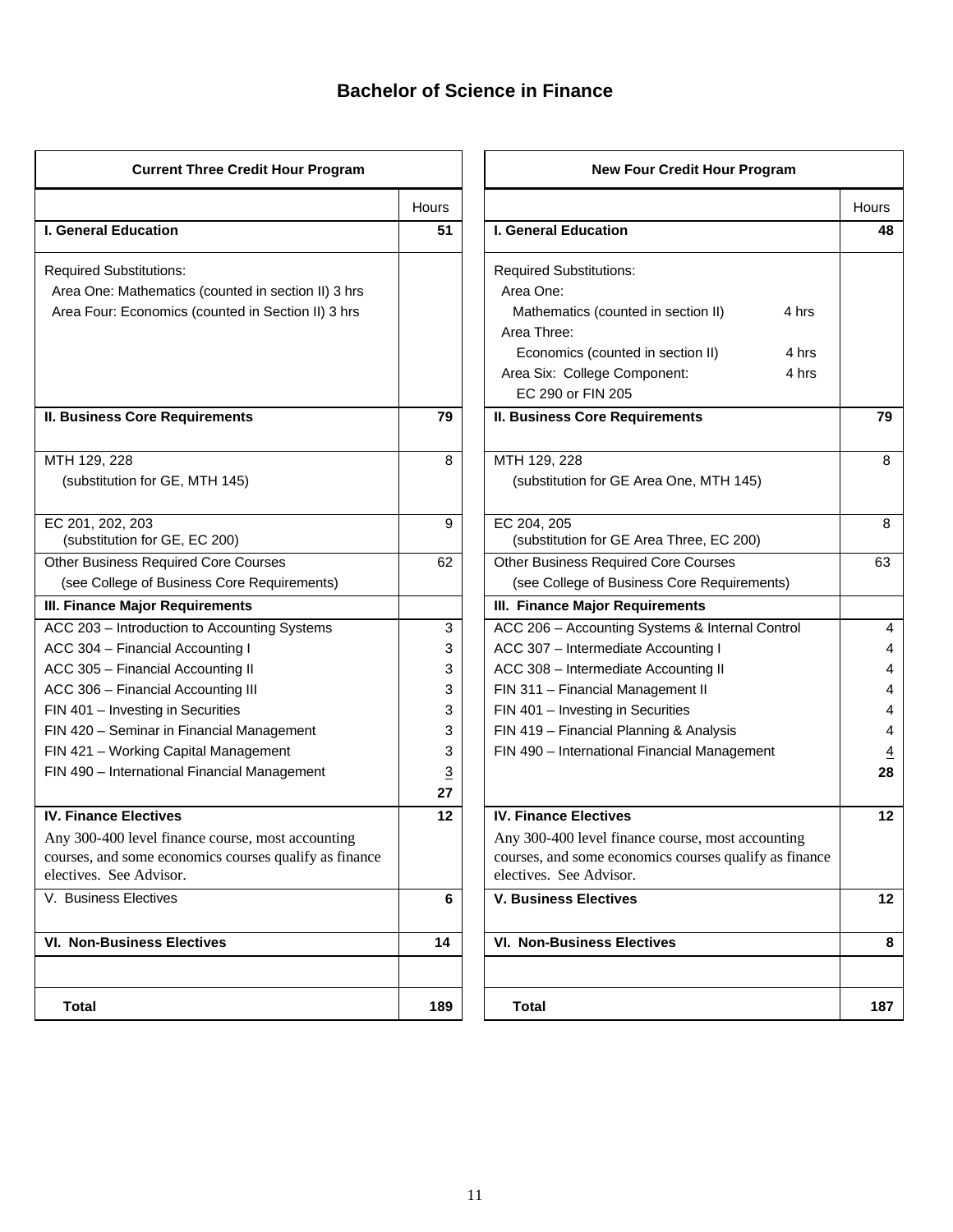# **Bachelor of Science in Financial Services**

| <b>Current Three Credit Hour Program</b>            |                | <b>New Four Credit Hour Program</b>                 |                |
|-----------------------------------------------------|----------------|-----------------------------------------------------|----------------|
|                                                     | Hours          |                                                     | Hours          |
| <b>I. General Education</b>                         | 51             | <b>I. General Education</b>                         | 48             |
| <b>Required Subsitutions:</b>                       |                | <b>Required Substitutions:</b>                      |                |
| Area One: Mathematics (counted in section II) 3 hrs |                | Area One:                                           |                |
| Area Four: Economics (counted in Section II) 3 hrs  |                | Mathematics (counted in section II)<br>4 hrs        |                |
|                                                     |                | Area Three:                                         |                |
|                                                     |                | Economics (counted in section II)<br>4 hrs          |                |
|                                                     |                | Area Six: College Component:<br>4 hrs               |                |
|                                                     |                | EC 290 or FIN 205                                   |                |
| <b>II. Business Core Requirements</b>               | 79             | <b>II. Business Core Requirements</b>               | 79             |
| MTH 129, 228                                        | 8              | MTH 129, 228                                        | 8              |
| (substitution for GE, MTH 145)                      |                | (substitution for GE Area One, MTH 145)             |                |
| EC 201, 202, 203                                    | 9              | EC 204, 205                                         | 8              |
| (substitution for GE, EC 200)                       |                | (substitution for GE Area Three, EC 200)            | 63             |
| <b>Other Business Required Core Courses</b>         | 62             | Other Business Required Core Courses                |                |
| (see College of Business Core Requirements)         |                | (see College of Business Core Requirements)         |                |
| III. Financial Services Major Requirements          |                | III. Financial Services Major Requirements          |                |
| FIN 305 - Personal Financial Planning               | 3              | FIN 315 - Foundations of Financial Planning         | 4              |
| FIN 306 - Foundations of Financial Planning         | 3              | FIN 311 - Financial Management II                   |                |
| FIN 351 - Risk and Insurance                        | 3              | FIN 351 - Risk and Insurance                        | 4              |
| FIN 401 - Investing in Securities                   | 3              | FIN 401 - Investing in Securities                   | 4              |
| FIN 461 - Retirement Planning and Employee Benefits | 3              | FIN 461 - Retirement Planning and Employee Benefits | 4              |
| FIN 462 - Estate Planning                           | 3              | FIN 462 - Estate Planning                           | 4              |
| FIN 463 - Seminar in Financial Services             | 3              | ACC 343 - Federal Income Tax                        | $\overline{4}$ |
| ACC 441 - Income Tax Accounting I                   | $\overline{3}$ |                                                     | 28             |
|                                                     | 24             |                                                     |                |
| <b>IV. Financial Services Electives</b>             | 12             | <b>IV. Financial Services Electives</b>             | 12             |
|                                                     |                | Any 300 or 400 finance course and ACC 444 qualify.  |                |
| <b>V. Business Electives</b>                        | 9              | <b>V. Business Electives</b>                        | 12             |
| <b>VI. Non-Business Electives</b>                   | 14             | <b>VI. Non-Business Electives</b>                   | 8              |
| <b>Total</b>                                        | 189            | Total                                               | 187            |

|          | <b>New Four Credit Hour Program</b>                     |          |
|----------|---------------------------------------------------------|----------|
| Hours    |                                                         | Hours    |
| 51       | <b>I. General Education</b>                             | 48       |
|          | <b>Required Substitutions:</b>                          |          |
|          | Area One:                                               |          |
|          | Mathematics (counted in section II)<br>4 hrs            |          |
|          | Area Three:                                             |          |
|          | Economics (counted in section II)<br>4 hrs              |          |
|          | 4 hrs<br>Area Six: College Component:                   |          |
|          | EC 290 or FIN 205                                       |          |
| 79       | <b>II. Business Core Requirements</b>                   | 79       |
| 8        | MTH 129, 228                                            | 8        |
|          | (substitution for GE Area One, MTH 145)                 |          |
| 9        | EC 204, 205<br>(substitution for GE Area Three, EC 200) | 8        |
| 62       | <b>Other Business Required Core Courses</b>             | 63       |
|          | (see College of Business Core Requirements)             |          |
|          | III. Financial Services Major Requirements              |          |
| 3        | FIN 315 - Foundations of Financial Planning             | 4        |
| 3        | FIN 311 - Financial Management II                       | 4        |
| 3        | FIN 351 - Risk and Insurance                            | 4        |
| 3        | FIN 401 - Investing in Securities                       | 4        |
| 3        | FIN 461 - Retirement Planning and Employee Benefits     | 4        |
| 3        | FIN 462 - Estate Planning                               | 4        |
| 3        | ACC 343 - Federal Income Tax                            | <u>4</u> |
| <u>3</u> |                                                         | 28       |
| 24       |                                                         |          |
| 12       | <b>IV. Financial Services Electives</b>                 | 12       |
|          | Any 300 or 400 finance course and ACC 444 qualify.      |          |
| 9        | <b>V. Business Electives</b>                            | 12       |
| 14       | <b>VI. Non-Business Electives</b>                       | 8        |
|          |                                                         |          |
| 189      | <b>Total</b>                                            | 187      |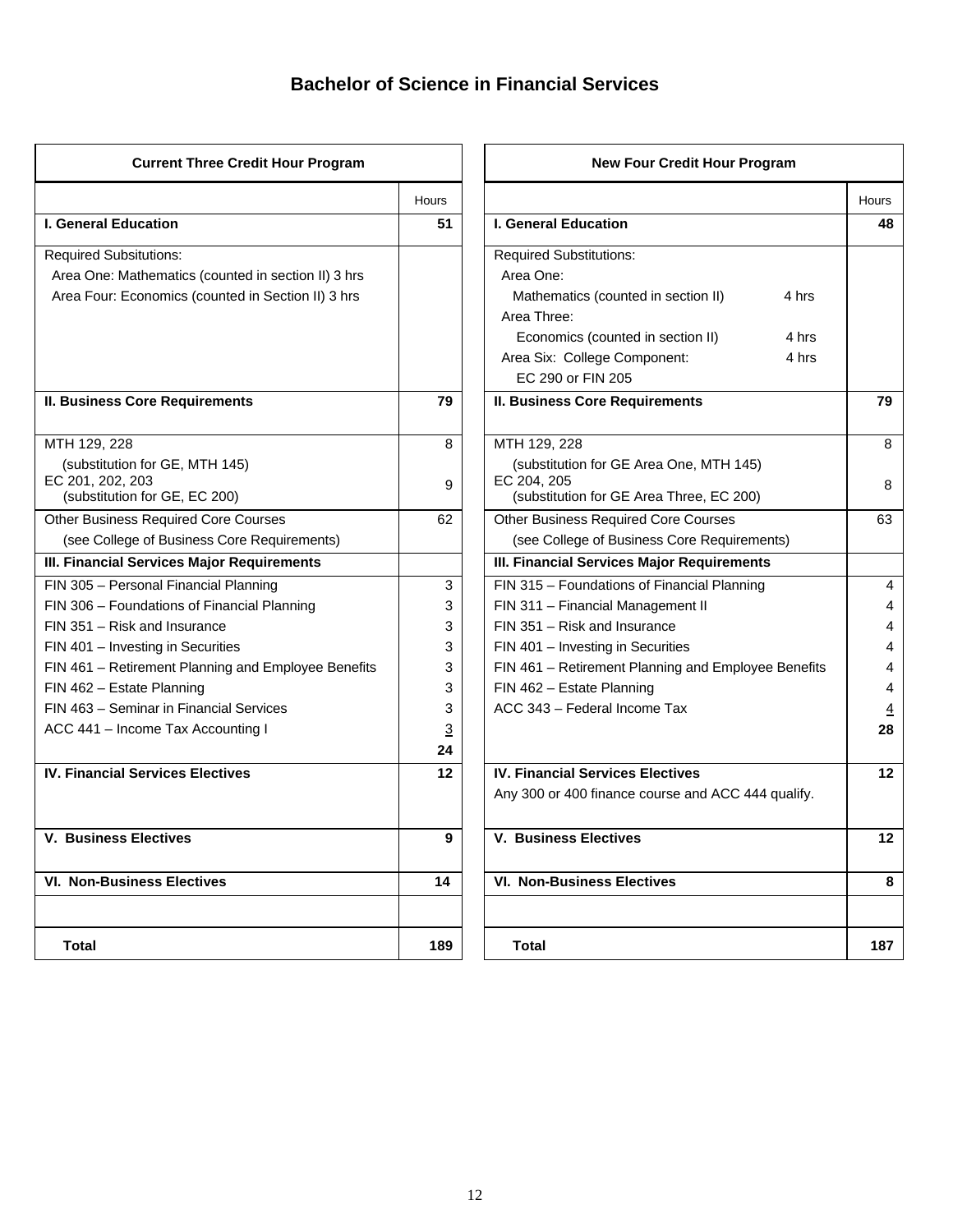#### **Department of Finance and Financial Services Courses Modifications and Inventories**

| <b>Course (Credit Hours)</b>                      | <b>Modification</b>              |                      | Inventory              |            |
|---------------------------------------------------|----------------------------------|----------------------|------------------------|------------|
|                                                   | Credit<br><b>Hours</b><br>Change | Catalog Title Change | Additional<br>Changes* |            |
| 205 (4) Personal Finance                          |                                  |                      | No Changes             | (a)        |
| 280 (3) Special Topics in Finance                 |                                  |                      |                        | Delete (b) |
| 301(3) Business Finance I                         |                                  |                      |                        | Delete (b) |
| 302 (3) Business Finance II                       |                                  |                      |                        | Delete (b) |
| 303 (3) Case Problems in Financial Management     |                                  |                      |                        | Delete (b) |
| 305 (3) Personal Financial Planning               |                                  |                      |                        | Delete (b) |
| 306 (3) Foundations of Financial Planning         |                                  |                      |                        | Delete (b) |
| 315 (4) Foundations of Financial Planning         |                                  |                      |                        | New Course |
| 310 (4) Financial Management I                    |                                  |                      |                        | New Course |
| 311 (4) Financial Management II                   |                                  |                      |                        | New Course |
| 331 (3) Real Estate Principles and Practices      | 4 hrs.                           |                      |                        |            |
| 332 (3) Real Estate Law                           | 4 hrs.                           |                      |                        |            |
| 351 (3) Risk and Insurance                        | 4 hrs.                           |                      |                        |            |
| 401 (3) Investing in Securities                   | 4 hrs.                           |                      | 8                      |            |
| 402 (3) Seminar in Investments                    | 4 hrs.                           |                      | 8                      |            |
| 403 (4) Real Money Investing                      |                                  |                      |                        | New Course |
| 411 (3) Management of Financial Institutions      | 4 hrs.                           |                      | 8                      |            |
| 419 (4) Financial Planning and Analysis           |                                  |                      |                        | New Course |
| 420 (3) Seminar in Financial Management           | 4 hrs.                           |                      | 8                      |            |
| 421 (3) Working Capital Management                |                                  |                      |                        | Delete (b) |
| 430 (4) Real Estate Finance and Appraisal         |                                  |                      |                        | New Course |
| 433 (3) Real Estate Finance                       |                                  |                      |                        | Delete (b) |
| 434 (3) Real Estate Valuation and Appraisal       |                                  |                      |                        | Delete (b) |
| 435 (3) Investing in Real Estate                  | 4 hrs.                           |                      | 8                      |            |
| 452 (3) Life and Health Insurance                 |                                  |                      |                        | Delete (b) |
| 453 (3) Property and Liability Risk Management    |                                  |                      |                        | Delete (b) |
| 455 (4) Advanced Topics in Insurance              |                                  |                      |                        | New Course |
| 461 (3) Retirement Planning and Employee Benefits | 4 hrs.                           |                      | 8                      |            |
| 462 (3) Estate Planning                           | 4 hrs.                           |                      | 8                      |            |
| 463 (3) Seminar in Financial Services             |                                  |                      |                        | Delete (b) |
| 470 (3 to 6) Practicum in Financial Planning      | 4 or 8 hrs                       |                      |                        |            |
| 477 (1 to 3) Finance Studies                      | 1 to 4 hrs                       |                      |                        |            |
| 478 (1 to 6) Honors: Independent Study in Finance | 1 to 8 hrs                       |                      | 5                      |            |
| 480 (1 to 6) Special Topics in Finance            | 4 hrs.                           |                      |                        |            |
| 481 (3 or 6) Internship in Finance                | 4 to 8 hrs                       |                      |                        |            |
| 490 (3) International Financial Management        | 4 hrs.                           |                      | 8                      |            |
|                                                   |                                  |                      |                        |            |
|                                                   |                                  |                      |                        |            |

8=Prerequisite

(a) Previously approved for 4 credit hrs. beginning Fall 2003.

(b) Delete from inventory beginning Fall 2004.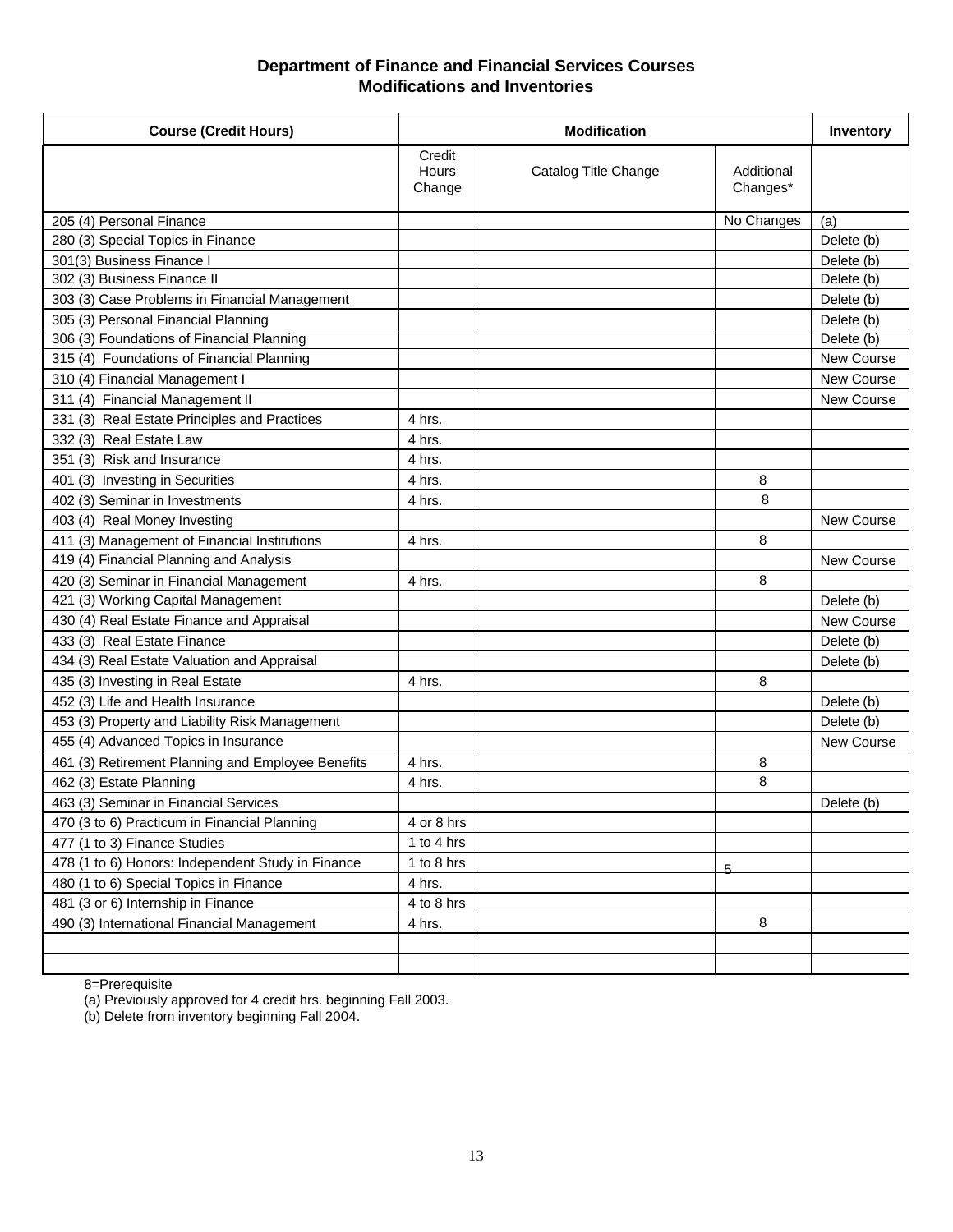**Department of Management**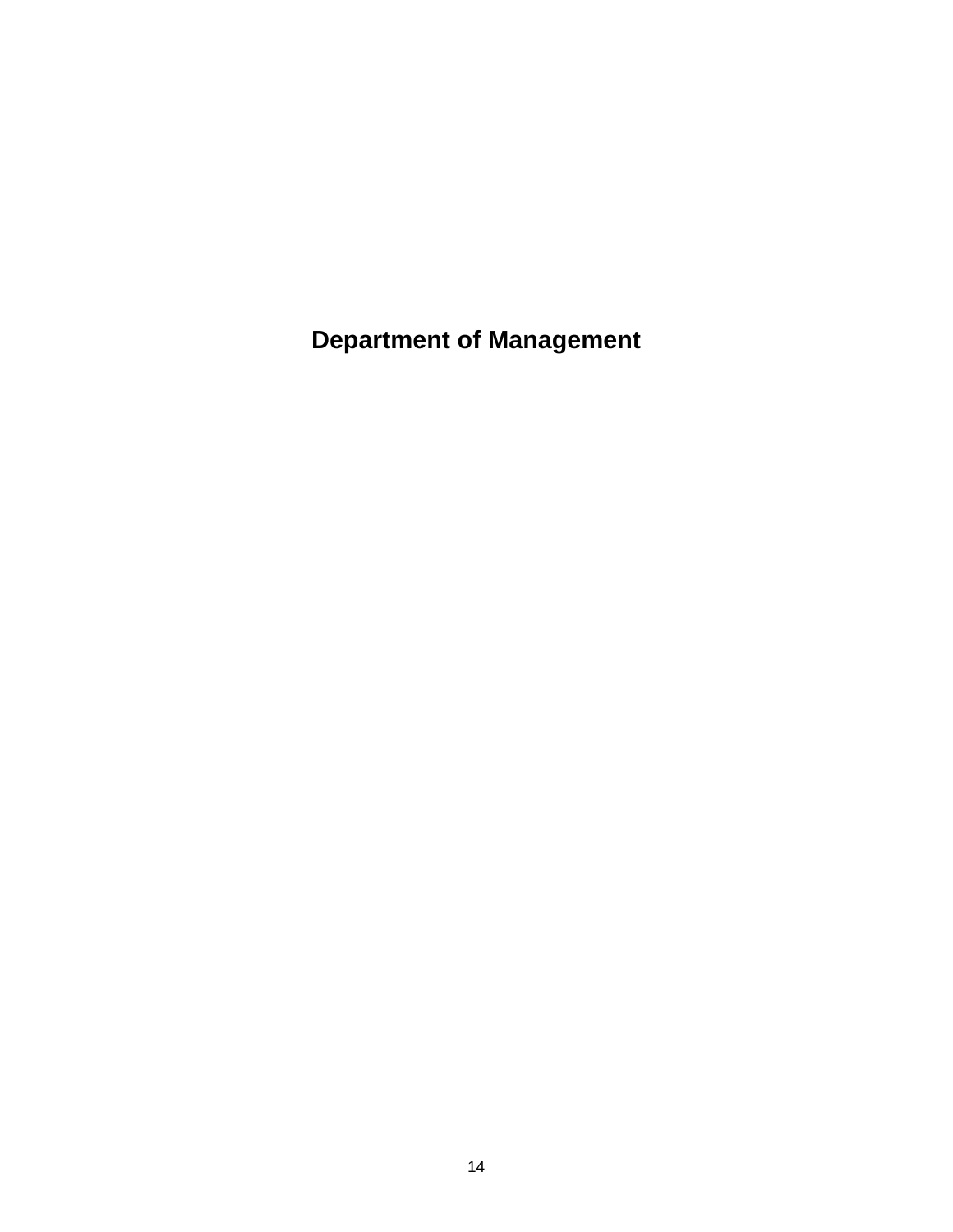# **Bachelor of Science in Human Resource Management**

| <b>Current Three Credit Hour Base</b>                                                                                           |              | <b>New Four Credit Hour Base</b>                                                                                                                                                                    |              |
|---------------------------------------------------------------------------------------------------------------------------------|--------------|-----------------------------------------------------------------------------------------------------------------------------------------------------------------------------------------------------|--------------|
|                                                                                                                                 | <b>Hours</b> |                                                                                                                                                                                                     | <b>Hours</b> |
| <b>I. General Education</b>                                                                                                     | 51           | <b>I. General Education</b>                                                                                                                                                                         | 48           |
| <b>Required Substitutions:</b><br>Area One: Mathematics (counted in section II)<br>Area Four: Economics (counted in section II) |              | <b>Required Substitutions:</b><br>Area One:<br>Mathematics (counted in section II)<br>Area Three:<br>Economics (counted in section II)<br>Area Six:<br>College Component (either EC 290 or FIN 205) |              |
| <b>II. Business Core Requirements</b>                                                                                           | 79           | <b>II. Business Core Requirements</b>                                                                                                                                                               | 79           |
| MTH 129, 228<br>(substitution for GE, MTH 145)                                                                                  | 8            | MTH 129, 228<br>(substitution for GE Area One, MTH 145)                                                                                                                                             | 8            |
| EC 201, 202, 203<br>(substitution for GE, EC 200)                                                                               | 9            | EC 204, 205<br>(substitution for GE Area Three, EC 200)                                                                                                                                             | 8            |
| <b>Other Business Required Core Courses</b>                                                                                     | 62           | <b>Other Business Required Core Courses</b>                                                                                                                                                         | 63           |
| <b>III.HRM Core and Elective Requirements</b>                                                                                   | 36           | III. HRM Core and Elective Requirements                                                                                                                                                             | 36           |
| LAW 360, 420<br>MGT 321, 410, 412, 422, 424, 495                                                                                | 24           | LAW 440, 420<br>MGT 321, 410, 412, 425, 495                                                                                                                                                         | 28           |
| <b>HRM Electives</b><br>(one of three 4-course concentrations)                                                                  | 12           | HRM Electives (choose 2 MGT or LAW courses at the<br>300 or 400 level)                                                                                                                              | 8            |
| <b>IV. Business Electives</b>                                                                                                   | $6-9$        | <b>IV. Business Electives</b>                                                                                                                                                                       | 12           |
| <b>V. Non-Business Electives</b>                                                                                                | $14 - 17$    | <b>V. Non-Business Electives</b>                                                                                                                                                                    | 12           |
| <b>Total</b>                                                                                                                    | 189          | Total                                                                                                                                                                                               | 187          |

|           | <b>New Four Credit Hour Base</b>                                                                                                                                                                    |       |
|-----------|-----------------------------------------------------------------------------------------------------------------------------------------------------------------------------------------------------|-------|
| Hours     |                                                                                                                                                                                                     | Hours |
| 51        | <b>I. General Education</b>                                                                                                                                                                         | 48    |
|           | <b>Required Substitutions:</b><br>Area One:<br>Mathematics (counted in section II)<br>Area Three:<br>Economics (counted in section II)<br>Area Six:<br>College Component (either EC 290 or FIN 205) |       |
| 79        | <b>II. Business Core Requirements</b>                                                                                                                                                               | 79    |
| 8         | MTH 129, 228<br>(substitution for GE Area One, MTH 145)                                                                                                                                             | 8     |
| 9         | EC 204, 205<br>(substitution for GE Area Three, EC 200)                                                                                                                                             | 8     |
|           |                                                                                                                                                                                                     |       |
| 62        | <b>Other Business Required Core Courses</b>                                                                                                                                                         | 63    |
| 36        | III. HRM Core and Elective Requirements                                                                                                                                                             | 36    |
| 24        | LAW 440, 420<br>MGT 321, 410, 412, 425, 495                                                                                                                                                         | 28    |
| 12        | HRM Electives (choose 2 MGT or LAW courses at the<br>300 or 400 level)                                                                                                                              | 8     |
| $6-9$     | <b>IV. Business Electives</b>                                                                                                                                                                       | 12    |
| $14 - 17$ | <b>V. Non-Business Electives</b>                                                                                                                                                                    | 12    |
| 189       | <b>Total</b>                                                                                                                                                                                        | 187   |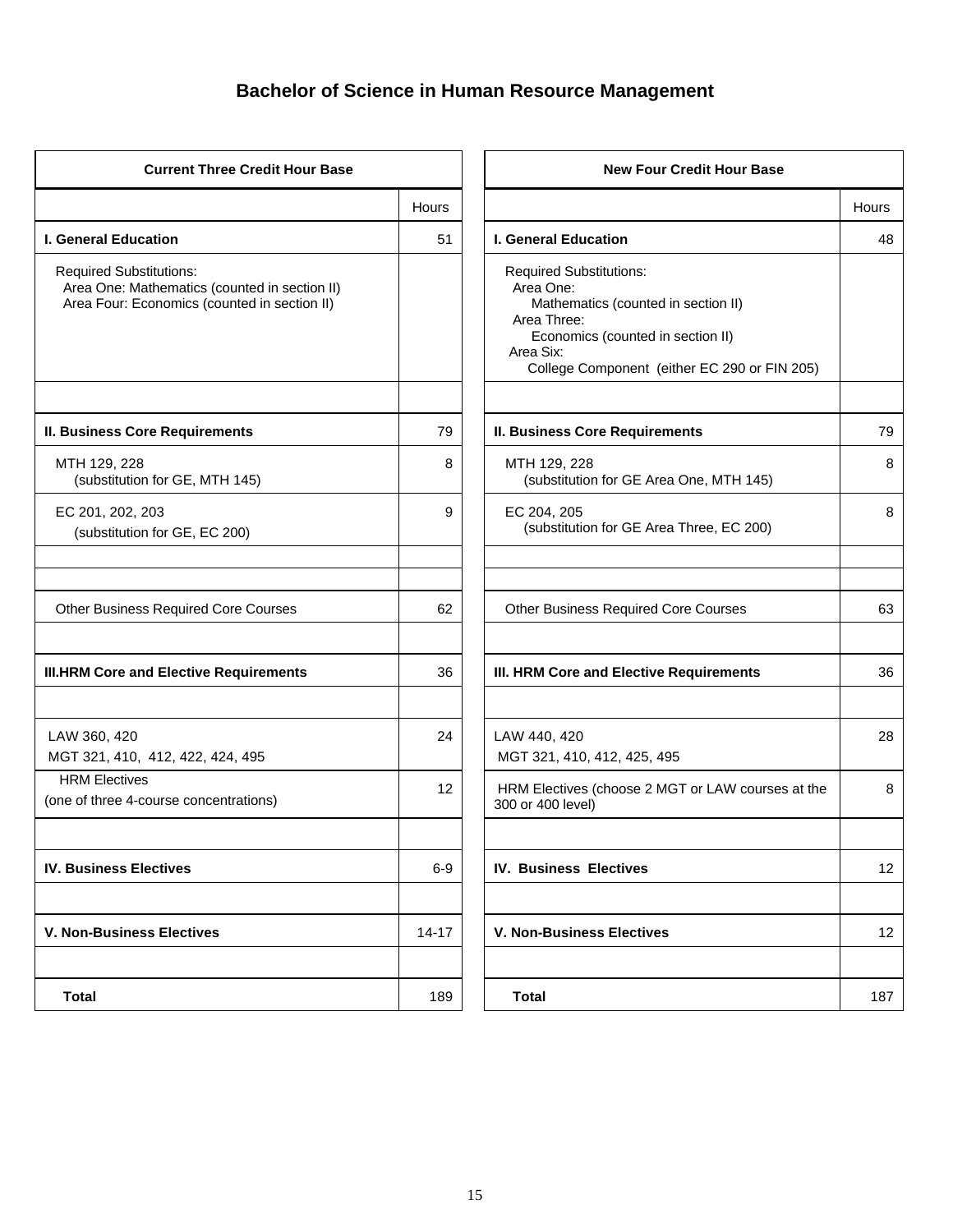# **Bachelor of Science in Management**

| <b>Current Three Credit Hour Base</b>                                                                                           |              | <b>New Four Credit Hour Base</b>                                                                                                                                                                    |       |
|---------------------------------------------------------------------------------------------------------------------------------|--------------|-----------------------------------------------------------------------------------------------------------------------------------------------------------------------------------------------------|-------|
|                                                                                                                                 | <b>Hours</b> |                                                                                                                                                                                                     | Hours |
| <b>I. General Education</b>                                                                                                     | 51           | <b>I. General Education</b>                                                                                                                                                                         | 48    |
| <b>Required Substitutions:</b><br>Area One: Mathematics (counted in section II)<br>Area Four: Economics (counted in section II) |              | <b>Required Substitutions:</b><br>Area One:<br>Mathematics (counted in section II)<br>Area Three:<br>Economics (counted in section II)<br>Area Six:<br>College Component (either EC 290 or FIN 205) |       |
| <b>II. Business Core Requirements</b>                                                                                           | 79           | <b>II. Business Core Requirements</b>                                                                                                                                                               | 79    |
| MTH 129, 228<br>(substitution for GE, MTH 145)                                                                                  | 8            | MTH 129, 228<br>(substitution for GE Area One, MTH 145)                                                                                                                                             | 8     |
| EC 201, 202, 203<br>(substitution for GE, EC 200)                                                                               | 9            | EC 204, 205<br>(substitution for GE Area Three, EC 200)                                                                                                                                             | 8     |
| Other Business Required Core Courses                                                                                            | 62           | <b>Other Business Required Core Courses</b>                                                                                                                                                         | 63    |
| III. Management Core and Elective Requirements                                                                                  | 36           | III. Management Core and Elective Requirements                                                                                                                                                      | 36    |
| LAW 360, 420<br>MGT 321, 410, 411, 412, 485<br>MS 435                                                                           | 24           | <b>LAW 420</b><br>MGT 321, 410, 411, 473, 485                                                                                                                                                       | 24    |
| <b>MGT Electives</b>                                                                                                            | 12           | MGT Electives (any 3 MGT/LAW courses at the 300<br>or 400 level)                                                                                                                                    | 12    |
| <b>IV. Business Electives</b>                                                                                                   | $6-9$        | <b>IV. Business Electives</b>                                                                                                                                                                       | 12    |
| <b>V. Non-Business Electives</b>                                                                                                | 14-17        | <b>V. Non-Business Electives</b>                                                                                                                                                                    | 12    |
| <b>Total</b>                                                                                                                    | 189          | <b>Total</b>                                                                                                                                                                                        | 187   |

|           | <b>New Four Credit Hour Base</b>                                                                                                                                                                    |       |
|-----------|-----------------------------------------------------------------------------------------------------------------------------------------------------------------------------------------------------|-------|
| Hours     |                                                                                                                                                                                                     | Hours |
| 51        | <b>I. General Education</b>                                                                                                                                                                         | 48    |
|           | <b>Required Substitutions:</b><br>Area One:<br>Mathematics (counted in section II)<br>Area Three:<br>Economics (counted in section II)<br>Area Six:<br>College Component (either EC 290 or FIN 205) |       |
|           |                                                                                                                                                                                                     |       |
| 79        | <b>II. Business Core Requirements</b>                                                                                                                                                               | 79    |
| 8         | MTH 129, 228<br>(substitution for GE Area One, MTH 145)                                                                                                                                             | 8     |
| 9         | EC 204, 205<br>(substitution for GE Area Three, EC 200)                                                                                                                                             | 8     |
|           |                                                                                                                                                                                                     |       |
| 62        | <b>Other Business Required Core Courses</b>                                                                                                                                                         | 63    |
| 36        | III. Management Core and Elective Requirements                                                                                                                                                      | 36    |
|           |                                                                                                                                                                                                     |       |
| 24        | LAW 420<br>MGT 321, 410, 411, 473, 485                                                                                                                                                              | 24    |
| 12        | MGT Electives (any 3 MGT/LAW courses at the 300<br>or 400 level)                                                                                                                                    | 12    |
|           |                                                                                                                                                                                                     |       |
| $6-9$     | <b>IV. Business Electives</b>                                                                                                                                                                       | 12    |
|           |                                                                                                                                                                                                     |       |
| $14 - 17$ | <b>V. Non-Business Electives</b>                                                                                                                                                                    | 12    |
| 189       | <b>Total</b>                                                                                                                                                                                        | 187   |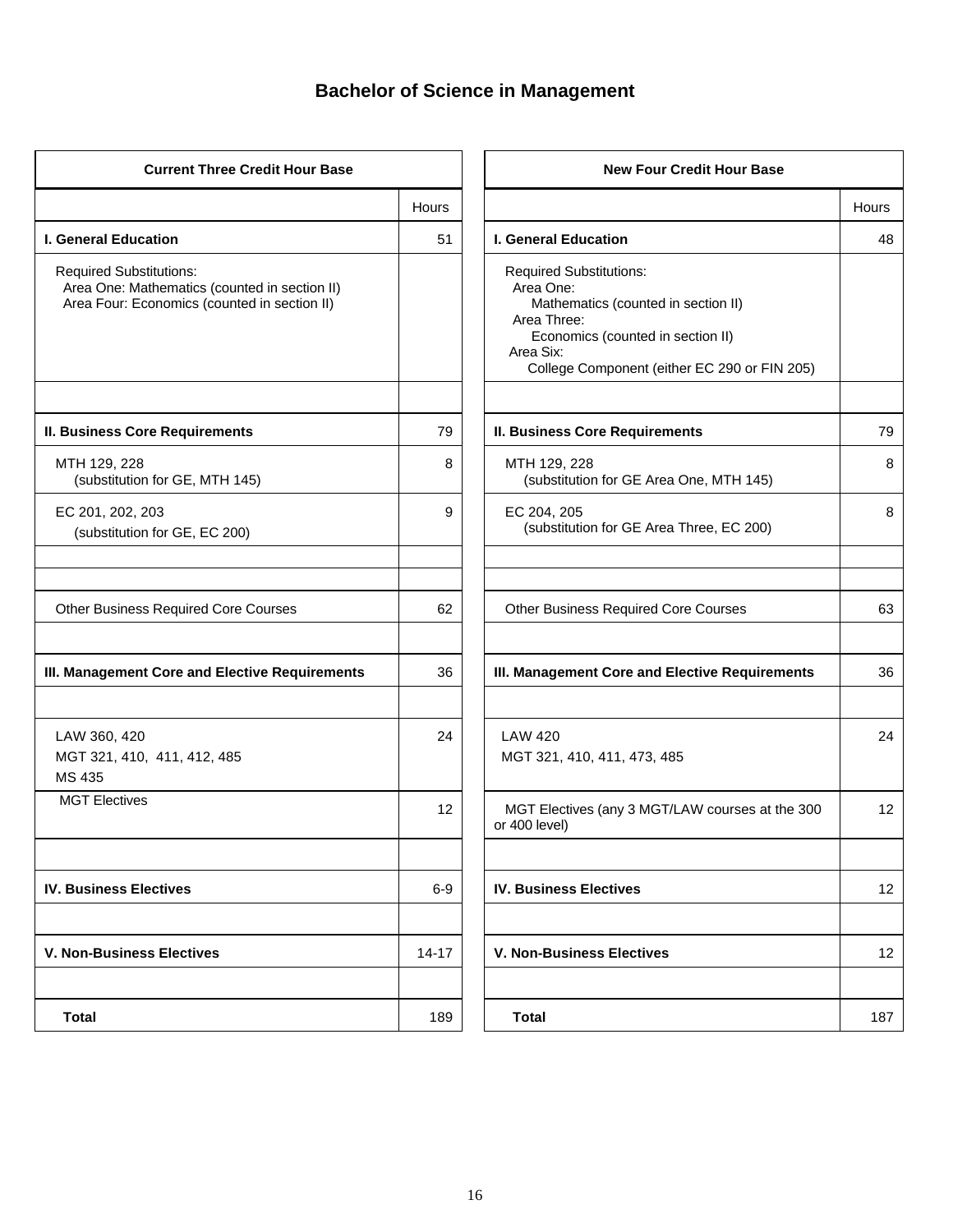# **Minor in Management**

| <b>Current Three Credit Hour Base</b>       |              | <b>New Four Credit Hour Base</b>        |              |
|---------------------------------------------|--------------|-----------------------------------------|--------------|
|                                             | <b>Hours</b> |                                         | <b>Hours</b> |
| <b>Required Courses</b>                     | 15           | <b>Required Courses</b>                 | 16           |
| MGT 302, 321, 485                           |              | MGT 304, 321, 411                       |              |
| LAW 350, 420                                |              | LAW 300                                 |              |
| <b>Elective Courses (choose three from)</b> | 9            | <b>Elective Courses (choose 2 from)</b> | 8            |
| MGT 410, 411, 412, 473, 473, 474, 480       |              | LAW 420, 440                            |              |
| LAW 360                                     |              | MGT 410, 412, 470, 474, 485, 480        |              |
| <b>Total</b>                                | 24           | <b>Total</b>                            | 24           |

Admission: Admitted to major program, junior status (90 hours), GPA for admission = to student's major program. Must apply. Maintain Minimum of "C" average.

*These admission requirements are not changed in any way*.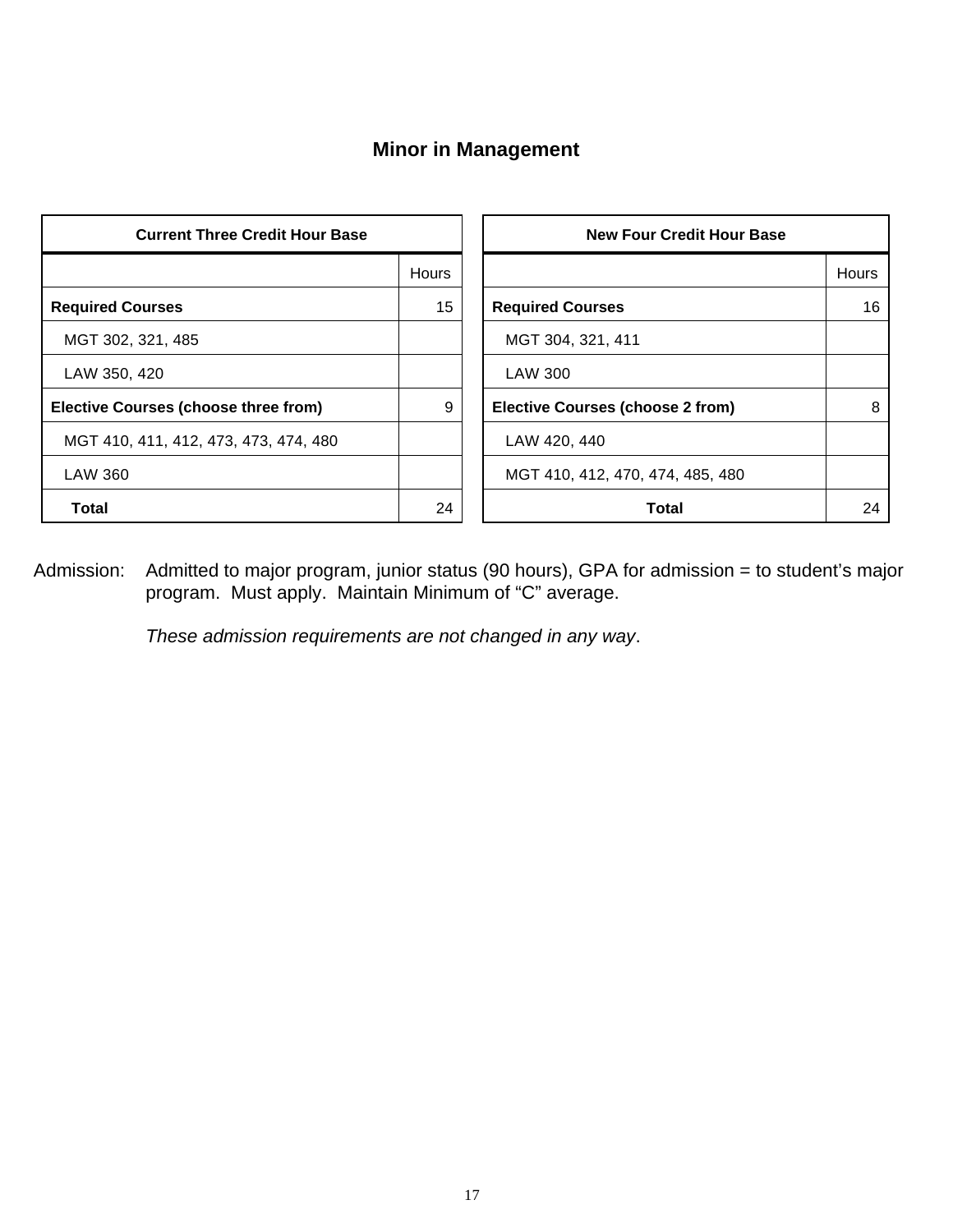#### **Department of Management Courses Modifications and Inventories**

| <b>Course (Credit Hours)</b>                                                |                               | <b>Modification</b>                |                                                          |                               |
|-----------------------------------------------------------------------------|-------------------------------|------------------------------------|----------------------------------------------------------|-------------------------------|
|                                                                             | Credit<br>Hours<br>Chan<br>ge | Catalog Title Change               | Additional<br>Changes<br>$(10=$<br>Course<br>descriptn.) | <b>Effective Fall</b><br>2003 |
| MGT 101 Community Leadership (3)                                            | 4 hrs.                        |                                    |                                                          |                               |
| MGT 200 Elements of Management and Supervision (3)                          | 4 hrs.                        | <b>Elements of Management</b>      |                                                          |                               |
| MGT 300 Business Integrity (1)                                              |                               |                                    |                                                          | Delete                        |
| MGT 302 Management and Organizational Behavior (3)                          |                               |                                    |                                                          | Delete                        |
| MGT 304 Management and Organizational Behavior (4)                          |                               |                                    |                                                          | New Course                    |
| MGT 321 Human Resource Management (3)                                       | 4 hrs.                        |                                    | 10                                                       |                               |
| MGT 410 Organizational Development (3)                                      | 4 hrs.                        |                                    |                                                          |                               |
| MGT 411 Leadership (3)                                                      | 4 hrs.                        | Leadership and Effective Teams     | 10                                                       |                               |
| MGT 412 Labor Relations (3)                                                 | 4 hrs.                        | Positive Employee Relations        | 10                                                       |                               |
| MGT 422 Compensation (3)                                                    |                               |                                    |                                                          | Delete                        |
| MGT 424 Staffing the Organization (3)                                       |                               |                                    |                                                          | <b>Delete</b>                 |
| MGT 425 HR Consulting Skills (4)                                            |                               |                                    |                                                          | New Course                    |
| MGT 470 Business Integrity Capacity (4)                                     |                               |                                    |                                                          | <b>New Course</b>             |
| MGT 473 Managing Conflict in Business                                       | 4 hrs.                        |                                    |                                                          |                               |
| MGT 474 Quality Business Practices (3)                                      | 4 hrs.                        |                                    | 10                                                       |                               |
| MGT 475 Small Business Management (3)                                       | 4 hrs.                        |                                    | 10                                                       |                               |
| MGT 477 Special Studies in Management (1 to 3)                              | 1 to $4$                      |                                    |                                                          |                               |
|                                                                             | hrs.                          |                                    |                                                          |                               |
| MGT 478 Honors: Independent Study in Management<br>(3)                      | 4 hrs.                        |                                    |                                                          |                               |
| MGT 480 Special Topics in Management (1 to 4)                               |                               |                                    |                                                          |                               |
| MGT 481 Internship (3 to 6)                                                 |                               |                                    |                                                          |                               |
| MGT 485 International Management (3)                                        | 4 hrs.                        |                                    |                                                          |                               |
| MGT 490 Managing Technology and Environment<br>(3)                          |                               |                                    |                                                          | Delete                        |
| MGT 491 Public Policy in the Business Environment<br>(3)                    |                               |                                    |                                                          | Delete                        |
| MGT 492 Strategic Management & Organizational<br>Policy (3)                 |                               |                                    |                                                          | <b>Delete</b>                 |
| MGT 493 Public Policy in the Business Environment<br>(4)                    |                               |                                    |                                                          | New Course                    |
| MGT 495 Strategies for Human Resource<br>Management (3)                     | 4 hrs.                        | Human Resources Strategy Practicum | 10                                                       |                               |
| MGT 499 Strategic Management & Organizational<br>Policy (4)                 |                               |                                    |                                                          | New Course                    |
| LAW 300 The Legal Environment of Business (4)                               |                               |                                    |                                                          | New Course                    |
| LAW 350 The Legal Environment of Business (3)                               |                               |                                    |                                                          | <b>Delete</b>                 |
| LAW 360 Legal Aspects of business Organization (3)                          |                               |                                    |                                                          | <b>Delete</b>                 |
| LAW 370 Legal Aspects of Commercial Transactions<br>(3)                     |                               |                                    |                                                          | Delete                        |
| LAW 420 Legal Aspects of Managing a Diverse Work<br>Force (3)<br><b>LAW</b> | 4 hrs.                        |                                    | 10                                                       |                               |
| LAW 440 Legal Aspects of Managing Employees (4)                             |                               |                                    |                                                          | New Course                    |
| LAW 477 Special Studies in Business Law (1 to 4)                            |                               |                                    |                                                          |                               |
| LAW 480 Special Topics in Law (1 to 4)                                      |                               |                                    |                                                          |                               |

\* 3=Title for Student Record, 8=Prerequisite, 10=Catalog Description (a) Previously approved for 4 credit hrs. beginning Fall 2003. (b) Delete from inventory beginning Fall 2004.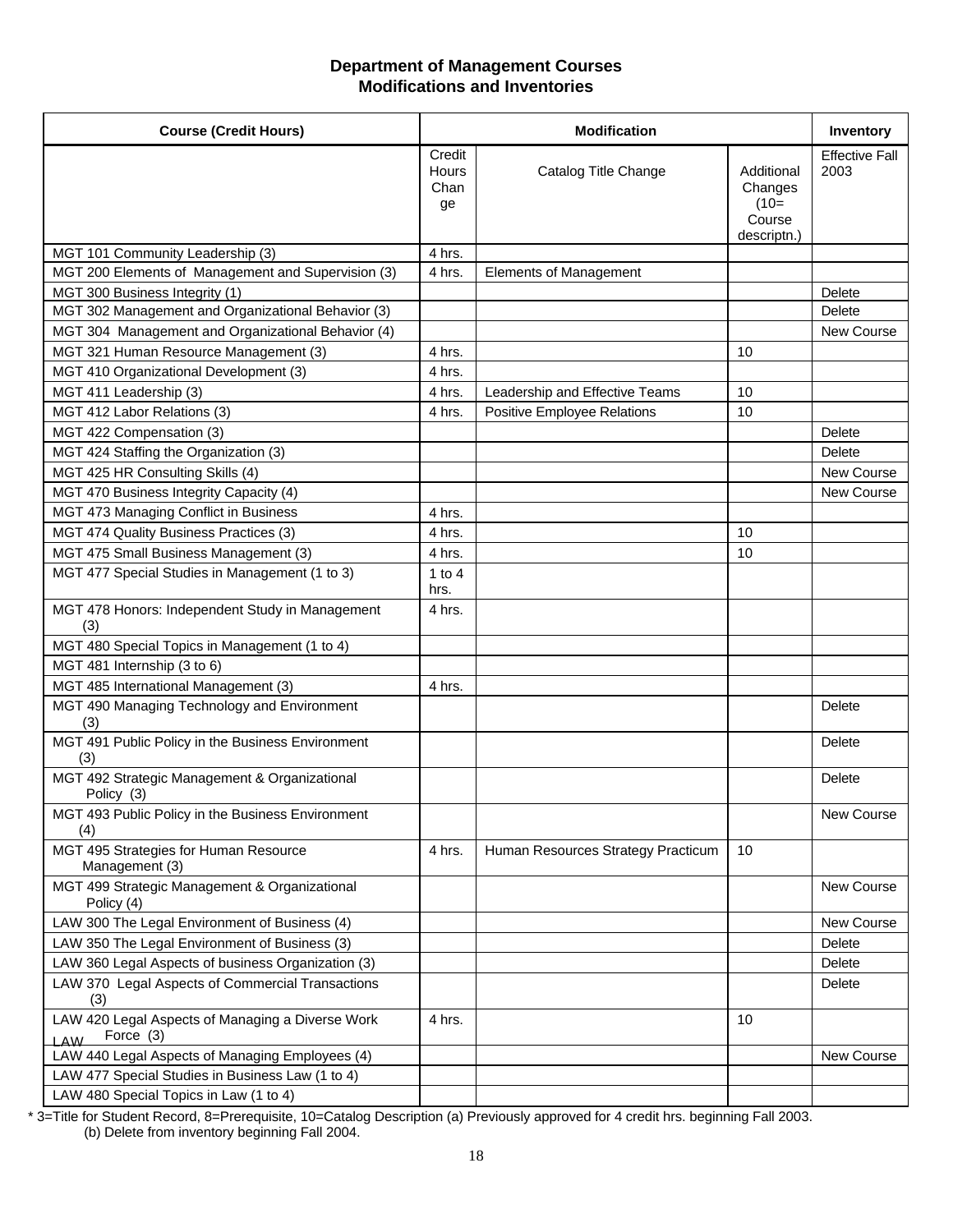**Department of Management Science and Information Systems**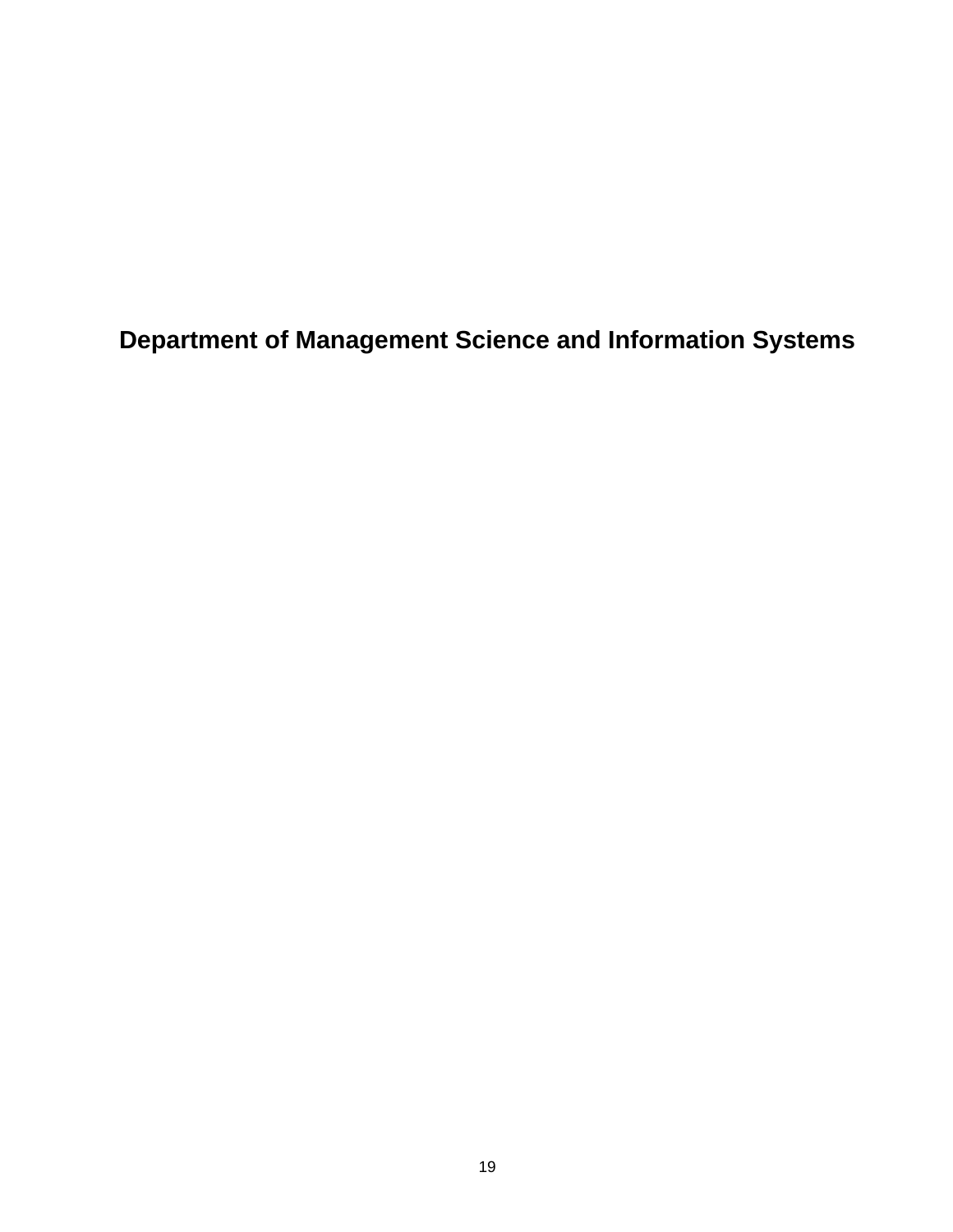# **Bachelor of Science in Management Information Systems**

| <b>Current Three Credit Hour Base</b> |                                                                                                                                                          | <b>New Four Credit Hour Base</b> |  |  |
|---------------------------------------|----------------------------------------------------------------------------------------------------------------------------------------------------------|----------------------------------|--|--|
| Hours                                 |                                                                                                                                                          | Hours                            |  |  |
| 51                                    | I. General Education                                                                                                                                     | 48                               |  |  |
|                                       | <b>Required Substitutions:</b><br>Area One:<br>Mathematics (counted in section II)<br>4 hrs<br>Area Three:<br>Economics (counted in section II)<br>4 hrs |                                  |  |  |
|                                       | Area Six: College Component:<br>4 hrs<br>EC 290 or FIN 205                                                                                               |                                  |  |  |
| 75                                    | <b>II. Business Core Requirements</b>                                                                                                                    | 79                               |  |  |
| 8                                     | MTH 129, 228<br>(substitution for GE Area One, MTH 145)                                                                                                  | 8                                |  |  |
| 9                                     | EC 204, 205<br>(substitution for GE Area Three, EC 200)                                                                                                  | 8                                |  |  |
| 58                                    | Other Business Req'd Core Courses (with MIS 300)                                                                                                         | 63                               |  |  |
| 47                                    | III. MIS Core and Elective Requirements                                                                                                                  | 44                               |  |  |
| 24                                    | MIS 215, 305, 325, 345, 415, 425, 450, 495                                                                                                               | 32                               |  |  |
| 8                                     | CS 208, CS 209                                                                                                                                           | 8                                |  |  |
| 6                                     | MIS elective                                                                                                                                             | 4                                |  |  |
| 9                                     |                                                                                                                                                          |                                  |  |  |
| 16                                    | <b>IV. Electives</b>                                                                                                                                     | 16                               |  |  |
| 10                                    | <b>Business and Non-Business Electives</b>                                                                                                               | 16                               |  |  |
| 6                                     |                                                                                                                                                          |                                  |  |  |
| 189                                   | <b>Total</b>                                                                                                                                             | 187                              |  |  |
|                                       |                                                                                                                                                          |                                  |  |  |

|       | <b>New Four Credit Hour Base</b>                                                                                                                  |       |
|-------|---------------------------------------------------------------------------------------------------------------------------------------------------|-------|
| Hours |                                                                                                                                                   | Hours |
| 51    | I. General Education                                                                                                                              | 48    |
|       | Required Substitutions:<br>Area One:<br>Mathematics (counted in section II)<br>4 hrs<br>Area Three:<br>Economics (counted in section II)<br>4 hrs |       |
|       | Area Six: College Component:<br>4 hrs<br>EC 290 or FIN 205                                                                                        |       |
| 75    | II. Business Core Requirements                                                                                                                    | 79    |
| 8     | MTH 129, 228<br>(substitution for GE Area One, MTH 145)                                                                                           | 8     |
| 9     | EC 204, 205<br>(substitution for GE Area Three, EC 200)                                                                                           | 8     |
| 58    | Other Business Req'd Core Courses (with MIS 300)                                                                                                  | 63    |
| 47    | III. MIS Core and Elective Requirements                                                                                                           | 44    |
| 24    | MIS 215, 305, 325, 345, 415, 425, 450, 495                                                                                                        | 32    |
| 8     | CS 208, CS 209                                                                                                                                    | 8     |
| 6     | MIS elective                                                                                                                                      | 4     |
| 9     |                                                                                                                                                   |       |
| 16    | <b>IV. Electives</b>                                                                                                                              | 16    |
| 10    | <b>Business and Non-Business Electives</b>                                                                                                        | 16    |
| 6     |                                                                                                                                                   |       |
| 189   | <b>Total</b>                                                                                                                                      | 187   |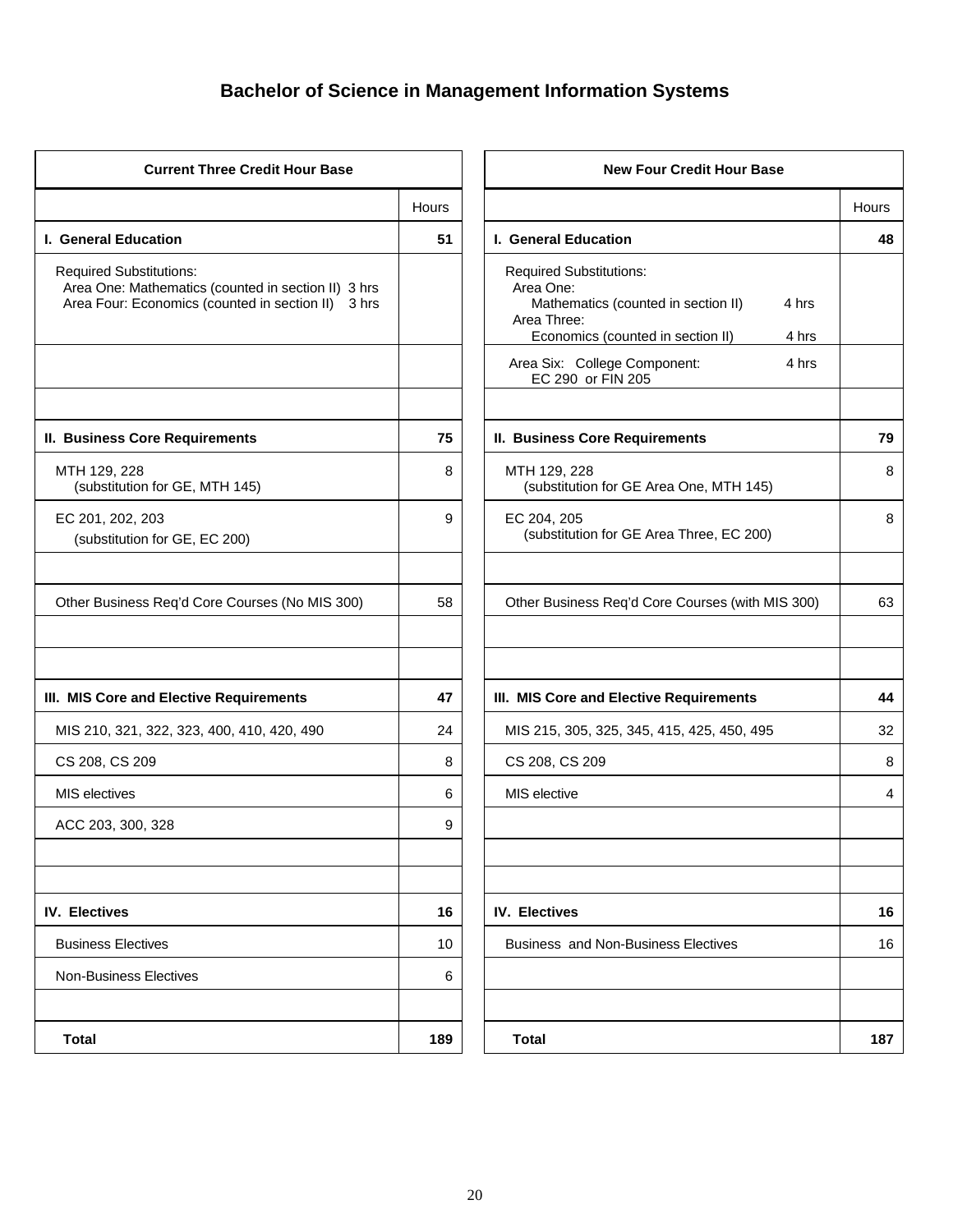# **Minor in Management Information Systems**

| <b>Current Three Credit Hour Base</b> |       | <b>New Four Credit Hour Base</b>   |              |
|---------------------------------------|-------|------------------------------------|--------------|
|                                       | Hours |                                    | <b>Hours</b> |
| I. Principles Courses                 | 12    | I. Principles Courses              | 16           |
| MIS 321, 322, 410, 420                |       | MIS 325, 345, 415, 425             |              |
|                                       |       |                                    |              |
| II. Electives:                        | 9     | II. Electives                      | 4            |
| Choose 3 of the following courses:    |       | Choose 1 of the following courses: |              |
| ACC 328, 412                          |       | <b>ACC 326</b>                     |              |
| MIS 323, 430                          |       | MIS 435, 450                       |              |
| CS 208, 209, 214                      |       | CS 208, 209, 214                   |              |
| <b>CEG 210</b>                        |       | <b>CEG 210</b>                     |              |
| EC 409                                |       |                                    |              |
| <b>MKT 451</b>                        |       |                                    |              |
|                                       |       |                                    |              |
| <b>Total</b>                          | 21    | <b>Total</b>                       | 20           |

**Note : The MIS minor is open only to Raj Soin College of Business Students**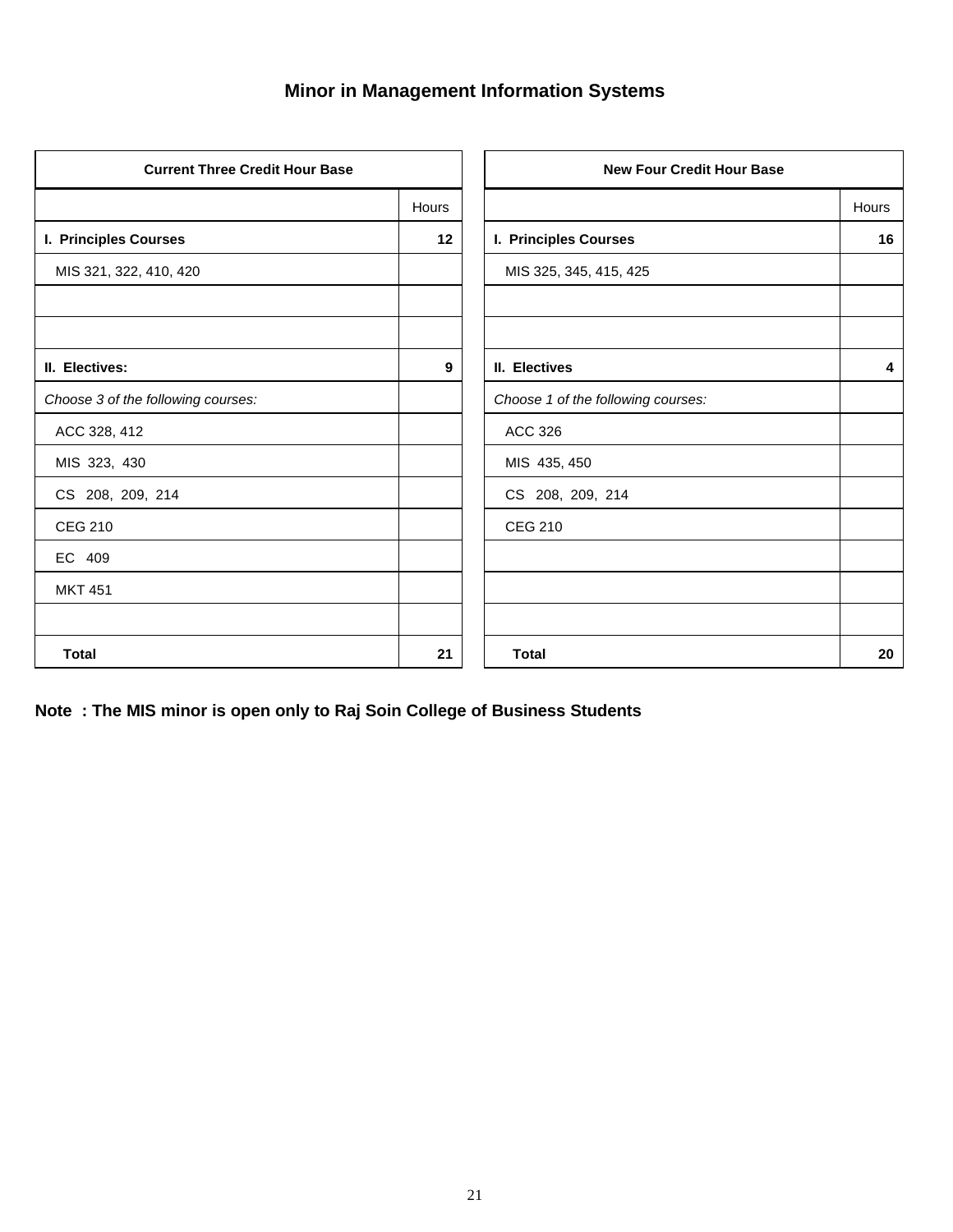#### **Department of Management Science and Information Systems Management Information Systems (MIS) Course Modifications and Inventories**

| <b>Course (Credit Hours)</b>                                             |                                  | <b>Modification</b>  |                        |                   |
|--------------------------------------------------------------------------|----------------------------------|----------------------|------------------------|-------------------|
|                                                                          | Credit<br><b>Hours</b><br>Change | Catalog Title Change | Additional<br>Changes* |                   |
| 100 Intro to Computer-based Information Systems (4)                      |                                  |                      |                        | No change         |
| 210 Business Data Structures (3)                                         |                                  |                      |                        | Delete (b)        |
| 300 Intro to Management Information Systems (4)                          |                                  |                      |                        | No change         |
| 321 System Analysis Methodologies (3)                                    |                                  |                      |                        | Delete (b)        |
| 322 System Design and Implementation (3)                                 |                                  |                      |                        | Delete (b)        |
| 323 Management of IS Projects (3)                                        |                                  |                      |                        | Delete (b)        |
| 340 Web Applications Development (3)                                     |                                  |                      |                        | Delete (b)        |
| 400 Business Operating Systems (3)                                       |                                  |                      |                        | Delete (b)        |
| 410 Business Database Processing (3)                                     |                                  |                      |                        | Delete (b)        |
| 420 Data Communications, Networks, and Distributed<br>Processing (3)     |                                  |                      |                        | Delete (b)        |
| 430 Decision Support Systems (3)                                         |                                  |                      |                        | Delete (b)        |
| 440 E-commerce Management and Technology (3)                             |                                  |                      |                        | Delete (b)        |
| 477 Special Studies in Management Information<br>Systems (1-4)           | $1 - 4$                          |                      |                        | No change         |
| 478 Honors: Independent Study in Management<br>Information Systems (3-6) | $4 - 8$                          |                      |                        |                   |
| 480 Special Topics in Management Information<br>Systems (3)              | 4                                |                      | 10                     |                   |
| 481 Internship in Management Information Systems<br>$(1-6)$              | $1 - 8$                          |                      |                        |                   |
| 490 Information Systems Development Project (3)                          |                                  |                      |                        | Delete (b)        |
|                                                                          |                                  |                      |                        |                   |
| 215 Business Data Structures (4)                                         |                                  |                      |                        | <b>New Course</b> |
| 305 Business Operating Systems (4)                                       |                                  |                      |                        | <b>New Course</b> |
| 325 Analysis and Design of IS (4)                                        |                                  |                      |                        | New Course        |
| 345 E-Business Design and Application (4)                                |                                  |                      |                        | New Course        |
| 415 Business Database Systems (4)                                        |                                  |                      |                        | New Course        |
| 425 Business Networks and Telecommunications (4)                         |                                  |                      |                        | New Course        |
| 435 Decision Support Systems (4)                                         |                                  |                      |                        | <b>New Course</b> |
| 450 Systems Development and Implementation (4)                           |                                  |                      |                        | New Course        |
| 495 IS Project Management and Development (4)                            |                                  |                      |                        | <b>New Course</b> |
|                                                                          |                                  |                      |                        |                   |
|                                                                          |                                  |                      |                        |                   |

\* 3=Title for Student Record, 8=Prerequisite, 10=Catalog Description

(b) Delete from inventory beginning Fall 2004. Paperwork will be submitted at a later date.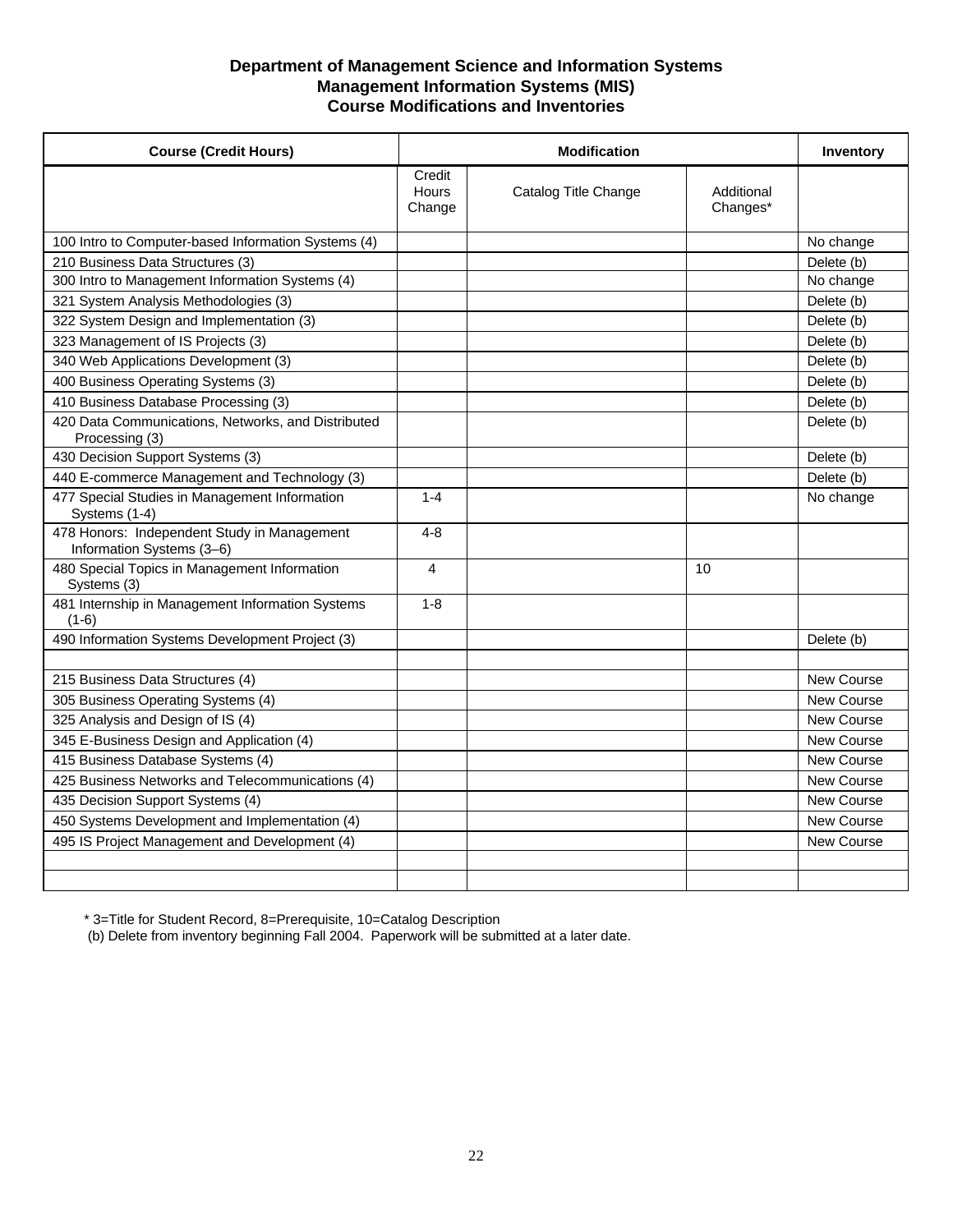# **Bachelor of Science in Operations Management**

| <b>Current Three Credit Hour Base</b>                                                                                                       |       | <b>New Four Credit Hour Base</b>                                                                                                                         |          |  |
|---------------------------------------------------------------------------------------------------------------------------------------------|-------|----------------------------------------------------------------------------------------------------------------------------------------------------------|----------|--|
|                                                                                                                                             | Hours |                                                                                                                                                          | Hours    |  |
| I. General Education                                                                                                                        | 51    | I. General Education                                                                                                                                     | 48       |  |
| <b>Required Substitutions:</b><br>Area One: Mathematics (counted in section II) 3 hrs<br>Area Four: Economics (counted in section II) 3 hrs |       | <b>Required Substitutions:</b><br>Area One:<br>Mathematics (counted in section II)<br>4 hrs<br>Area Three:<br>Economics (counted in section II)<br>4 hrs |          |  |
|                                                                                                                                             |       | Area Six: College Component:<br>4 hrs<br>EC 290 or FIN 205                                                                                               |          |  |
| II. Business Core Requirements                                                                                                              | 79    | <b>II. Business Core Requirements</b>                                                                                                                    | 79       |  |
| MTH 129, 228<br>(substitution for GE, MTH 145)                                                                                              | 8     | MTH 129, 228<br>(substitution for GE Area One, MTH 145)                                                                                                  | 8        |  |
| EC 201, 202, 203<br>(substitution for GE, EC 200)                                                                                           | 9     | EC 204, 205<br>(substitution for GE Area Three, EC 200)                                                                                                  | 8        |  |
| <b>Other Business Required Core Courses</b>                                                                                                 | 62    | <b>Other Business Required Core Courses</b>                                                                                                              | 63       |  |
| III. OM Core and Elective Requirements                                                                                                      | 35    | III. OM Core and Elective Requirements                                                                                                                   | 36       |  |
| MS 331, 435, 437, 438, 439, 490                                                                                                             | 18    | MS 320, 330, 333, 334, 460, 495                                                                                                                          | 24       |  |
| MKT 431, MGT 411, CS 206                                                                                                                    | 10    | MS Elective (Choose 1) MS 322, 324, 481                                                                                                                  | 4        |  |
| <b>ENG 333</b>                                                                                                                              | 4     | <b>ENG 333</b>                                                                                                                                           | 4        |  |
| <b>ACC 300</b>                                                                                                                              | 3     | <b>ACC 323</b>                                                                                                                                           | 4        |  |
| <b>IV. Electives</b>                                                                                                                        | 24    | <b>IV. Electives</b>                                                                                                                                     | 24       |  |
| <b>Business Electives</b>                                                                                                                   | 12    | <b>Business Electives</b>                                                                                                                                | $8 - 16$ |  |
| <b>Non-Business Electives</b>                                                                                                               | 12    | <b>Non-Business Electives</b>                                                                                                                            | $8 - 16$ |  |
| <b>Total</b>                                                                                                                                | 189   | <b>Total</b>                                                                                                                                             | 187      |  |

|       | <b>New Four Credit Hour Base</b>                                                                                                                         |          |
|-------|----------------------------------------------------------------------------------------------------------------------------------------------------------|----------|
| Hours |                                                                                                                                                          | Hours    |
| 51    | <b>I. General Education</b>                                                                                                                              | 48       |
|       | <b>Required Substitutions:</b><br>Area One:<br>Mathematics (counted in section II)<br>4 hrs<br>Area Three:<br>Economics (counted in section II)<br>4 hrs |          |
|       | Area Six: College Component:<br>4 hrs<br>EC 290 or FIN 205                                                                                               |          |
| 79    | II. Business Core Requirements                                                                                                                           | 79       |
| 8     | MTH 129, 228<br>(substitution for GE Area One, MTH 145)                                                                                                  | 8        |
| 9     | EC 204, 205<br>(substitution for GE Area Three, EC 200)                                                                                                  | 8        |
| 62    | <b>Other Business Required Core Courses</b>                                                                                                              | 63       |
| 35    | III. OM Core and Elective Requirements                                                                                                                   | 36       |
| 18    | MS 320, 330, 333, 334, 460, 495                                                                                                                          | 24       |
| 10    | MS Elective (Choose 1) MS 322, 324, 481                                                                                                                  | 4        |
| 4     | <b>ENG 333</b>                                                                                                                                           | 4        |
| 3     | <b>ACC 323</b>                                                                                                                                           | 4        |
|       |                                                                                                                                                          |          |
| 24    | <b>IV. Electives</b>                                                                                                                                     | 24       |
| 12    | <b>Business Electives</b>                                                                                                                                | $8 - 16$ |
| 12    | <b>Non-Business Electives</b>                                                                                                                            | $8 - 16$ |
|       |                                                                                                                                                          |          |
| 189   | <b>Total</b>                                                                                                                                             | 187      |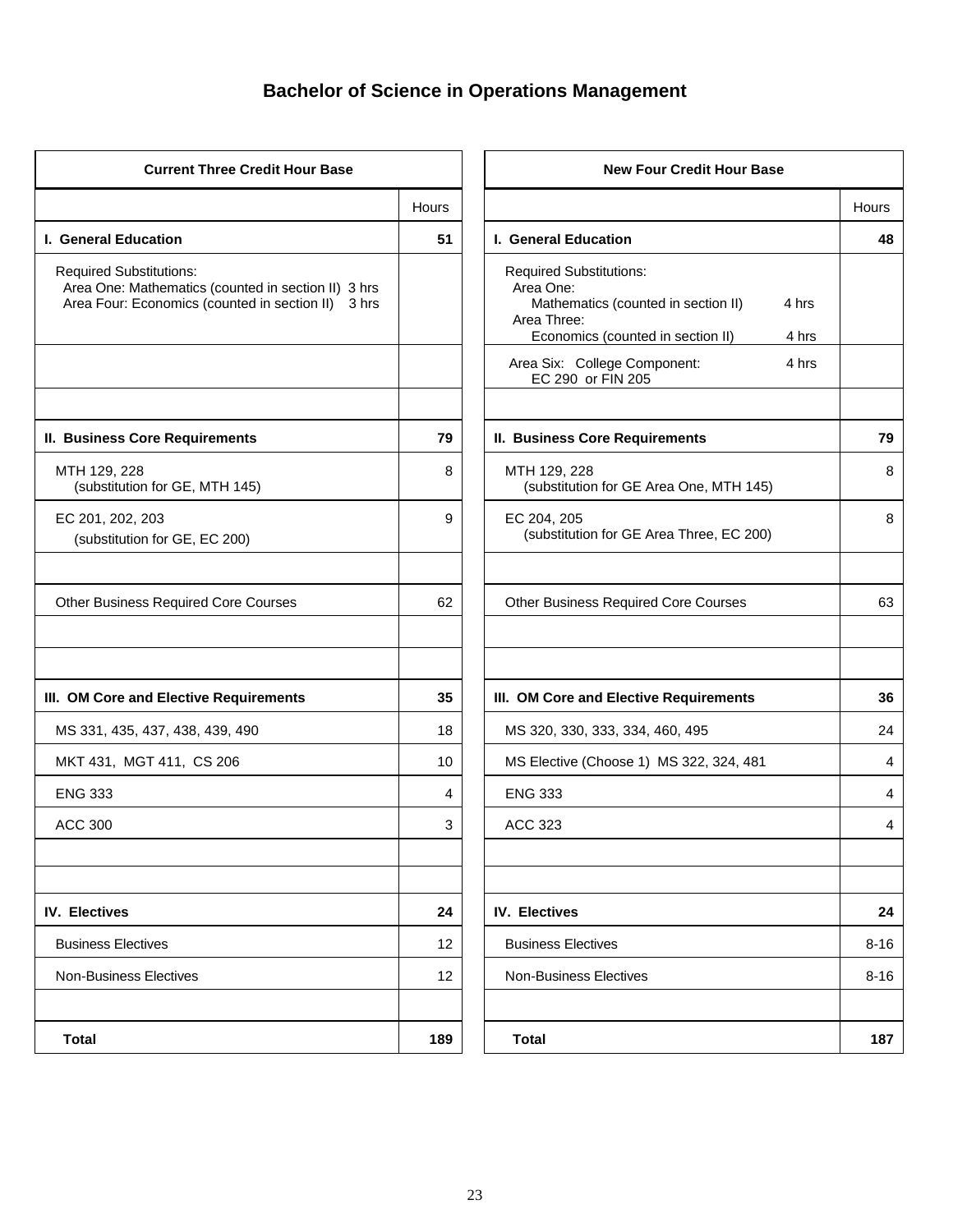# **Minor in Operations Management**

| <b>Current Three Credit Hour Base</b> |              | <b>New Four Credit Hour Base</b>                    |              |
|---------------------------------------|--------------|-----------------------------------------------------|--------------|
|                                       | <b>Hours</b> |                                                     | <b>Hours</b> |
| I. Principles Courses                 | 21           | I. Principles Courses                               | 16           |
| MS 203, 306, 331, 435, 437, 438, 439  |              | MS 205, 307, 320, 330                               |              |
|                                       |              |                                                     |              |
| II. Electives:                        | 3            | II. Electives                                       | 8            |
| Choose 1 of the following courses:    |              | Choose 2 of the following courses:                  |              |
| MGT 412, 474                          |              | MS 322, 324, 333, 334                               |              |
| MIS 321                               |              |                                                     |              |
| MKT 431, 475                          |              | ISE majors (only) may choose the following courses: |              |
| MS 340, 477, 480-A, -B, -C, -D        |              | ISE 306, ME220                                      |              |
|                                       |              |                                                     |              |
|                                       |              |                                                     |              |
| <b>Total</b>                          | 24           | <b>Total</b>                                        | 24           |

|       | <b>New Four Credit Hour Base</b>                    |       |
|-------|-----------------------------------------------------|-------|
| Hours |                                                     | Hours |
| 21    | I. Principles Courses                               | 16    |
|       | MS 205, 307, 320, 330                               |       |
|       |                                                     |       |
|       |                                                     |       |
| 3     | II. Electives                                       | 8     |
|       | Choose 2 of the following courses:                  |       |
|       | MS 322, 324, 333, 334                               |       |
|       |                                                     |       |
|       | ISE majors (only) may choose the following courses: |       |
|       | ISE 306, ME220                                      |       |
|       |                                                     |       |
|       |                                                     |       |
| 24    | <b>Total</b>                                        | 24    |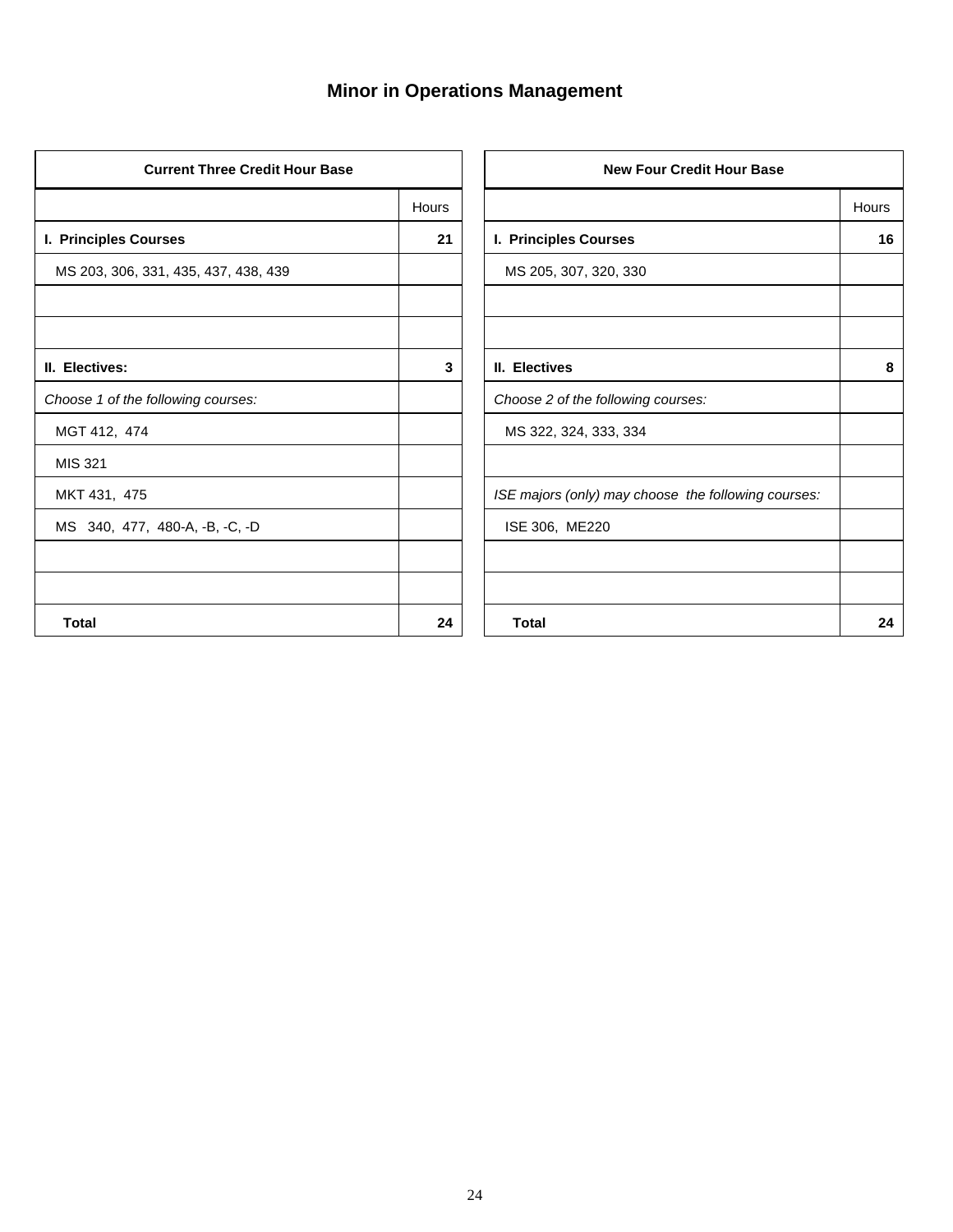#### **Department of Management Science and Information Systems Management Science (MS) Course Modifications and Inventories**

| <b>Course (Credit Hours)</b>                               | <b>Modification</b>              |                      |                        | <b>Inventory</b>  |
|------------------------------------------------------------|----------------------------------|----------------------|------------------------|-------------------|
|                                                            | Credit<br><b>Hours</b><br>Change | Catalog Title Change | Additional<br>Changes* |                   |
| 201 Introduction to Data Analysis (3)                      |                                  |                      |                        | Delete (b)        |
| 202 Introduction to Statistical Inference (3)              |                                  |                      |                        | Delete (b)        |
| 203 Applied Statistical Methods for Business (3)           |                                  |                      |                        | Delete (b)        |
| 306 Introduction to Operations Management (3)              |                                  |                      |                        | Delete (b)        |
| 331 Forecasting and Inventory Management (3)               |                                  |                      |                        | Delete (b)        |
| 340 Global Operations Management (3)                       |                                  |                      |                        | Delete (b)        |
| 435 Quality Management (3)                                 |                                  |                      |                        | Delete (b)        |
| 437 Production and Inventory Control (3)                   |                                  |                      |                        | Delete (b)        |
| 438 Just-In-Time Production Systems (3)                    |                                  |                      |                        | Delete (b)        |
| 439 Purchasing Management (3)                              |                                  |                      |                        | Delete (b)        |
| 450 Systems Simulation in Business and Economics<br>(3)    |                                  |                      |                        | Delete (b)        |
| 477 Special Studies in Management Science (1-4)            |                                  |                      |                        | No change         |
| 478 Honors: Independent Study in Management<br>Science (3) | 4                                |                      |                        |                   |
| 480 Special Topics in Management Science (3)               | 4                                |                      |                        |                   |
| 481 Internship in Management Science (1-6)                 | $1 - 8$                          |                      |                        |                   |
| 490 Senior Seminar in Management Science (3)               |                                  |                      |                        | Delete (b)        |
|                                                            |                                  |                      |                        |                   |
| 204 Introduction to Business Statistics (4)                |                                  |                      |                        | <b>New Course</b> |
| 205 Quantitative Business Modeling (4)                     |                                  |                      |                        | New Course        |
| 307 Introduction to Operations Management (4)              |                                  |                      |                        | <b>New Course</b> |
| 322 Systems Simulation for Operations (4)                  |                                  |                      |                        | <b>New Course</b> |
| 324 Managing the Service Sector (4)                        |                                  |                      |                        | New Course        |
| 330 Quality Management (4)                                 |                                  |                      |                        | <b>New Course</b> |
| 320 Basics of Supply Chain Management (4)                  |                                  |                      |                        | <b>New Course</b> |
| 333 Operations Planning (4)                                |                                  |                      |                        | <b>New Course</b> |
| 334 Global Supply Chain Management (4)                     |                                  |                      |                        | <b>New Course</b> |
| 460 Strategic Management of Operations (4)                 |                                  |                      |                        | <b>New Course</b> |
| 495 OM Project Management and Development (4)              |                                  |                      |                        | New Course        |
|                                                            |                                  |                      |                        |                   |
|                                                            |                                  |                      |                        |                   |
|                                                            |                                  |                      |                        |                   |

\* 3=Title for Student Record, 8=Prerequisite, 10=Catalog Description

(a) Previously approved for 4 credit hrs. beginning Fall 2003.

(b) Delete from inventory beginning Fall 2004. Paperwork will be submitted later.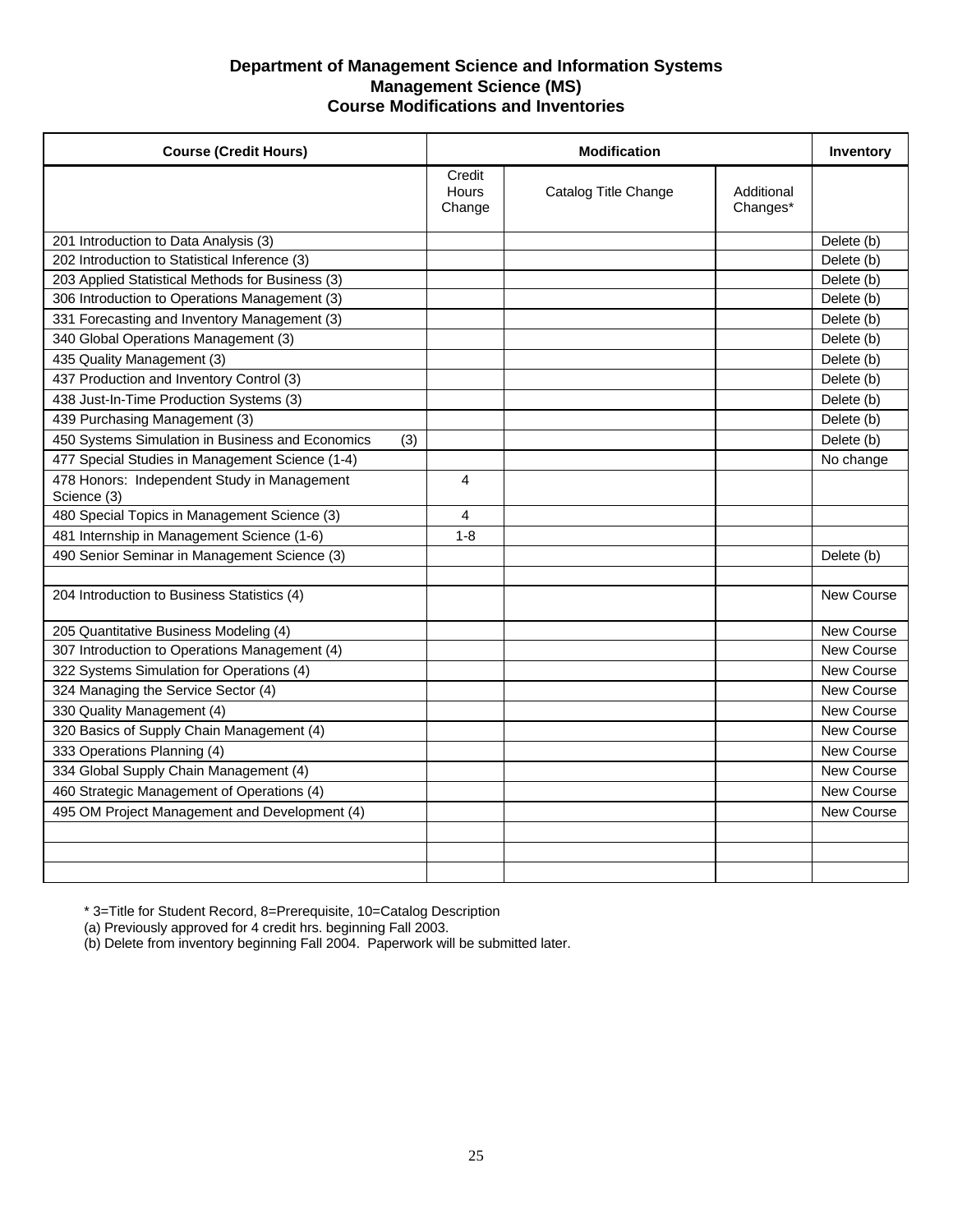**Department of Marketing**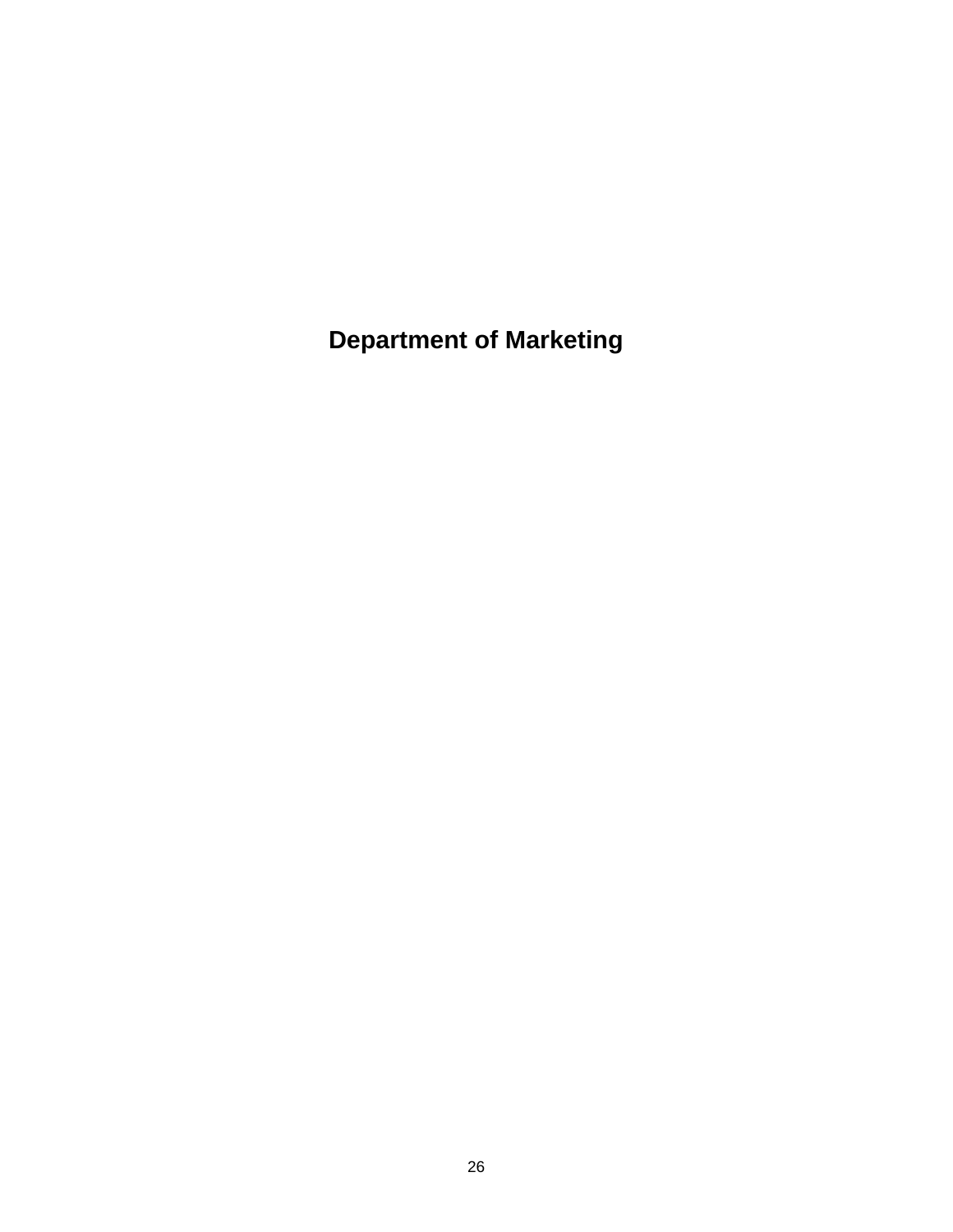### **Bachelor of Science in Marketing**

| <b>Current Three Credit Hour Base</b>                                                                                           |              | <b>New Four Credit Hour Base</b>                                                                                                                                                                                                   |                |
|---------------------------------------------------------------------------------------------------------------------------------|--------------|------------------------------------------------------------------------------------------------------------------------------------------------------------------------------------------------------------------------------------|----------------|
|                                                                                                                                 | <b>Hours</b> |                                                                                                                                                                                                                                    | <b>Hours</b>   |
| <b>I. General Education</b>                                                                                                     | 51           | <b>I. General Education</b>                                                                                                                                                                                                        | 48             |
| <b>Required Substitutions:</b><br>Area One: Mathematics (counted in section II)<br>Area Four: Economics (counted in section II) |              | <b>Required Substitutions:</b><br>Area One: Mathematics (counted in section II) 4 hrs.<br>Area Three: Economics (counted in section II) 4 hrs.<br>Area Six: College Component (counted in<br>section III) EC 290 or FIN 205 4 hrs. |                |
| <b>II. Business Core Requirements</b>                                                                                           | 79           | <b>II. Business Core Requirements</b>                                                                                                                                                                                              | 79             |
| Math 129, 228<br>(substitution for GE, MTH 145)                                                                                 | 8            | Math 129, 228<br>(substitution for GE Area One, MTH 145)                                                                                                                                                                           | $\overline{8}$ |
| EC 201, 202, 203<br>(substitution for GE, EC 200)                                                                               | 9            | EC 204, 205<br>(substitution for GE Area Three, EC 200)                                                                                                                                                                            | $\overline{8}$ |
| Other Business Required Core Courses (This<br>includes MKT. 301 and 302)                                                        | 62           | Other Business Required Core Courses<br>(All College of Business Core<br>Requirements)                                                                                                                                             | 63             |
| <b>III.</b> Marketing Core & Elective<br><b>Requirements</b>                                                                    | 33           | III. Marketing Core & Elective<br><b>Requirements</b>                                                                                                                                                                              | 36             |
| Marketing Core:<br>MKT. 303, 356, 366, 416, 418, 421, 446,<br>451, 492                                                          | 27           | <b>Marketing Core:</b><br>MKT. 303, 421, 451, 452, 492                                                                                                                                                                             | 20             |
| <b>Marketing Electives</b>                                                                                                      | 6            | <b>Marketing Electives</b>                                                                                                                                                                                                         | 16             |
| <b>IV. Business Electives</b>                                                                                                   | 12           | <b>IV. Business Electives</b>                                                                                                                                                                                                      | 12             |
| <b>V. Non-Business Electives</b>                                                                                                | 14           | <b>V. Non-Business Electives</b>                                                                                                                                                                                                   | 12             |
| <b>Total</b>                                                                                                                    | 189          | <b>Total</b>                                                                                                                                                                                                                       | 187            |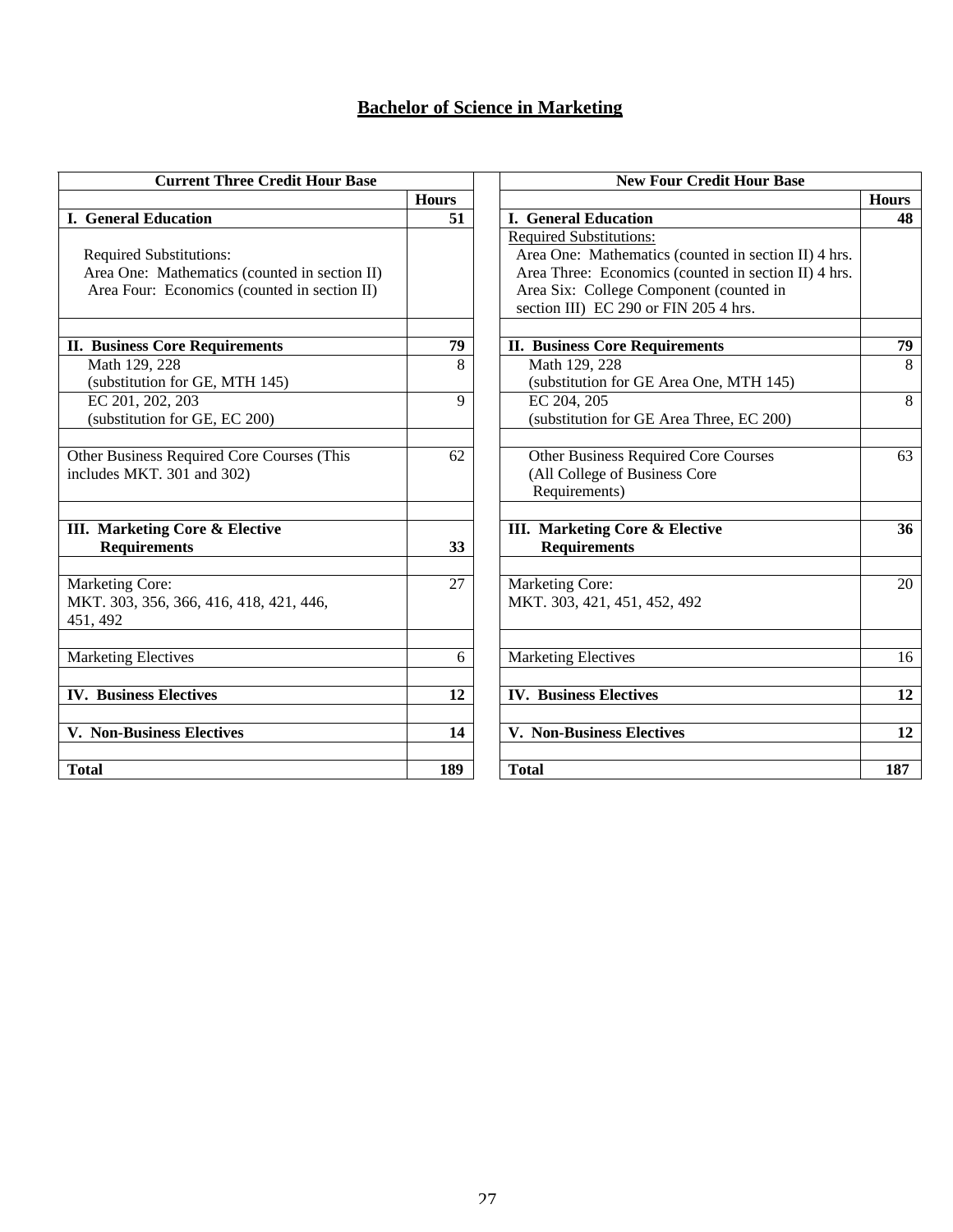### **Minor in Marketing**

| <b>Current Three Credit Hour Base</b> |              | <b>New Four Credit Hour Base</b> |              |
|---------------------------------------|--------------|----------------------------------|--------------|
|                                       | <b>Hours</b> |                                  | <b>Hours</b> |
| <b>Principle Course</b>               | 15           | <b>Principle Course</b>          | 12           |
| MKT. 301, 302, 303, 366, 446          |              | MKT. 300, 303, 446               |              |
| <b>Elective Courses</b>               | Q            | <b>Elective Courses</b>          | 12           |
| Three Marketing courses               |              | Three Marketing courses          |              |
|                                       |              |                                  |              |
| <b>Total</b>                          | 24           | Total                            | 24           |

|              | <b>New Four Credit Hour Base</b> |              |  |  |  |
|--------------|----------------------------------|--------------|--|--|--|
| <b>Hours</b> |                                  | <b>Hours</b> |  |  |  |
| 15           | <b>Principle Course</b>          |              |  |  |  |
|              | MKT. 300, 303, 446               |              |  |  |  |
| 9            | <b>Elective Courses</b>          | 12           |  |  |  |
|              | Three Marketing courses          |              |  |  |  |
|              |                                  |              |  |  |  |
| 24           | <b>Total</b>                     |              |  |  |  |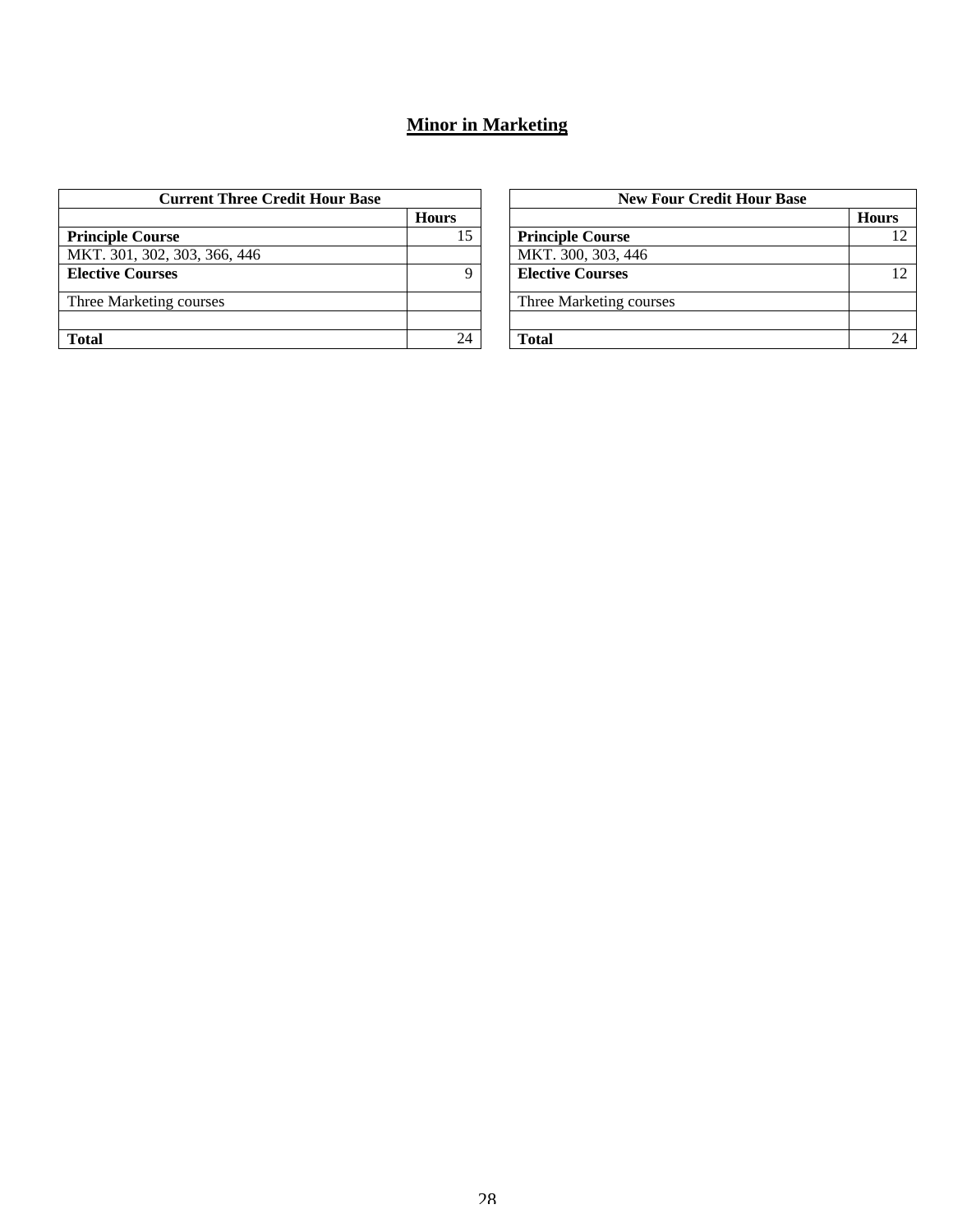### **Department of Marketing Courses Modification and Inventories**

| Course (Credit Hours)                               | <b>Course Modification</b> |                                               | Course<br>Inventory    |                   |
|-----------------------------------------------------|----------------------------|-----------------------------------------------|------------------------|-------------------|
|                                                     | Course<br>Hours<br>Change  | <b>Catalog Title Change</b>                   | Additional<br>Changes* |                   |
| 280 Special Topics in Marketing                     |                            |                                               |                        | Delete $(a)$      |
| 300 Principles of Marketing                         | 4 hrs.                     |                                               |                        | <b>New Course</b> |
| 301 Principles of Marketing (3)                     |                            |                                               |                        | Delete (a)        |
| 302 Marketing Management (3)                        |                            |                                               |                        | Delete (a)        |
| 302 Marketing Management Lab (1)                    |                            |                                               |                        | Delete (a)        |
| 303 Consumer Behavior (3)                           | 4 hrs.                     |                                               | 8, 10                  |                   |
| 325 Sports and Event Marketing                      |                            |                                               |                        | New Course        |
| 356 Services Marketing (3)                          | 4 hrs.                     |                                               | 8,10                   |                   |
| 366 Personal Selling and Sales Management           | 4 hrs.                     |                                               | 8                      |                   |
| (3)                                                 |                            |                                               |                        |                   |
| 416 Product Management                              |                            |                                               |                        | Delete (a)        |
| 418 Price Management (3)                            | 4 hrs.                     |                                               | 8                      |                   |
| 421 International Marketing (3)                     | 4 hrs.                     |                                               | 8                      |                   |
| 431 Physical Distribution (3)                       | 4 hrs                      | Supply-Chain Management                       | 3, 8, 10               |                   |
| 435 Starting New Ventures                           |                            |                                               |                        | Delete (a)        |
| 444 Telemarketing                                   |                            |                                               |                        | Delete (a)        |
| 446 Promotional Marketing (3)                       | 4 hrs.                     | <b>Integrated Marketing</b><br>Communications | 3, 8, 10               |                   |
| 447 Internet Marketing (3)                          | 4 hrs.                     | Technologies in Marketing                     | 3, 8, 10               |                   |
| 451 Marketing Research (3)                          | 4 hrs.                     | <b>Marketing Analysis</b>                     | 3, 8, 10               |                   |
| 452 Marketing Strategy                              |                            |                                               |                        | New Course        |
| 461 Principles of Retailing (3)                     | 4 hrs.                     |                                               | 8                      |                   |
| 471 Industrial Marketing                            | 4 hrs.                     | <b>Business-to-Business Marketing</b>         | 3, 8, 10               |                   |
| 475 Entrepreneurship (3)                            | 4 hrs.                     |                                               | 8                      |                   |
| 477 Independent Studies in Marketing (1 to 6)       | 4 hrs.                     |                                               | 8                      |                   |
| 478 Honors: Independent Studies in<br>Marketing (3) | 4 hrs.                     |                                               | 8                      |                   |
| 480 Special Topics in Marketing (1 to 3)            | 4 hrs.                     |                                               | 8                      |                   |
| 481 Internship in Marketing (1 to 6)                | 4 hrs.                     |                                               | 8,10                   |                   |
| 492 Marketing Planning                              | 4 hrs.                     | Senior Projects in Marketing                  | 3, 8                   |                   |

 $3 =$  Title for Student Record,  $8 =$  Prerequisite,  $10 =$  Catalog Description (a) Delete from inventory Fall 2003.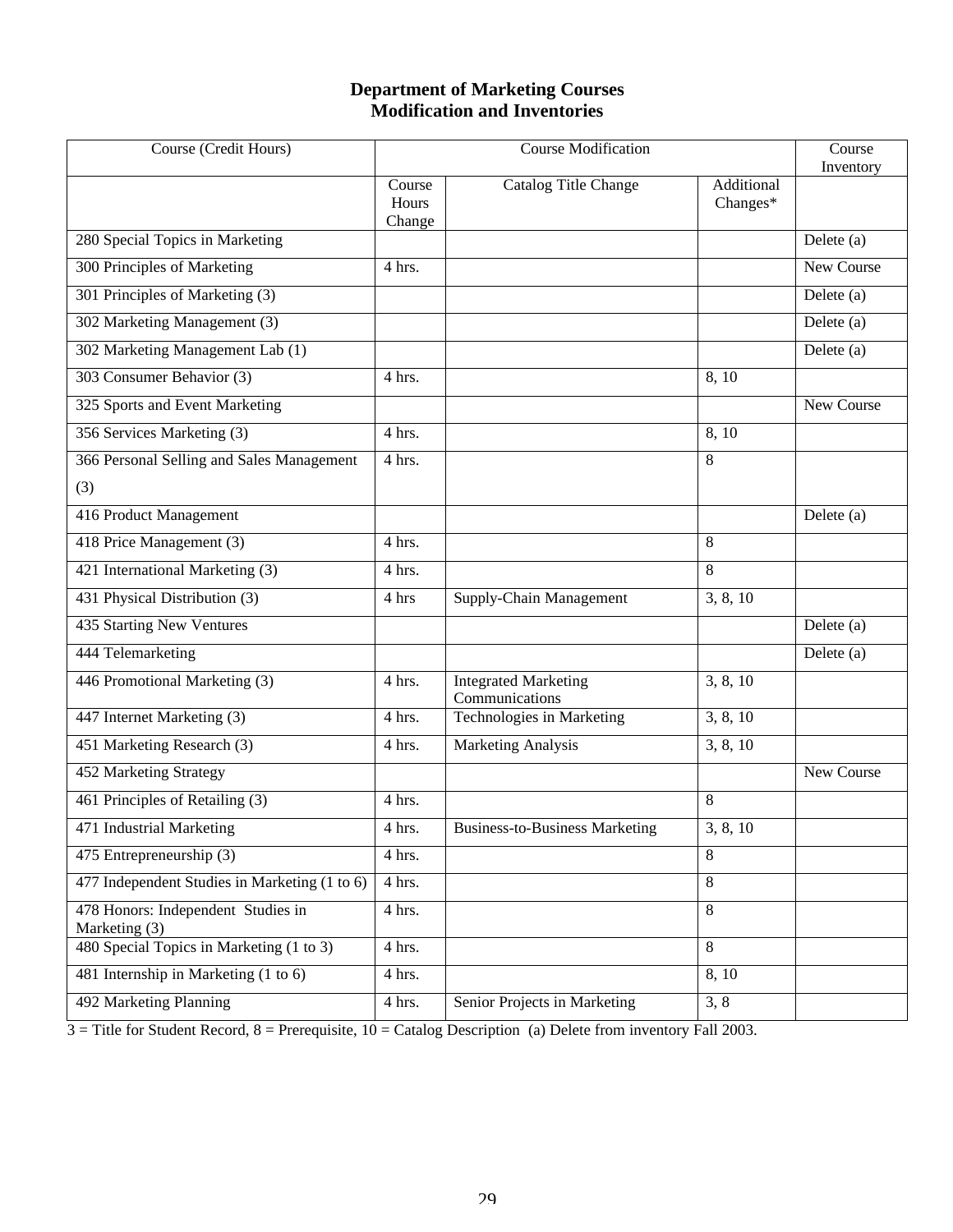**International Business Academic Programs**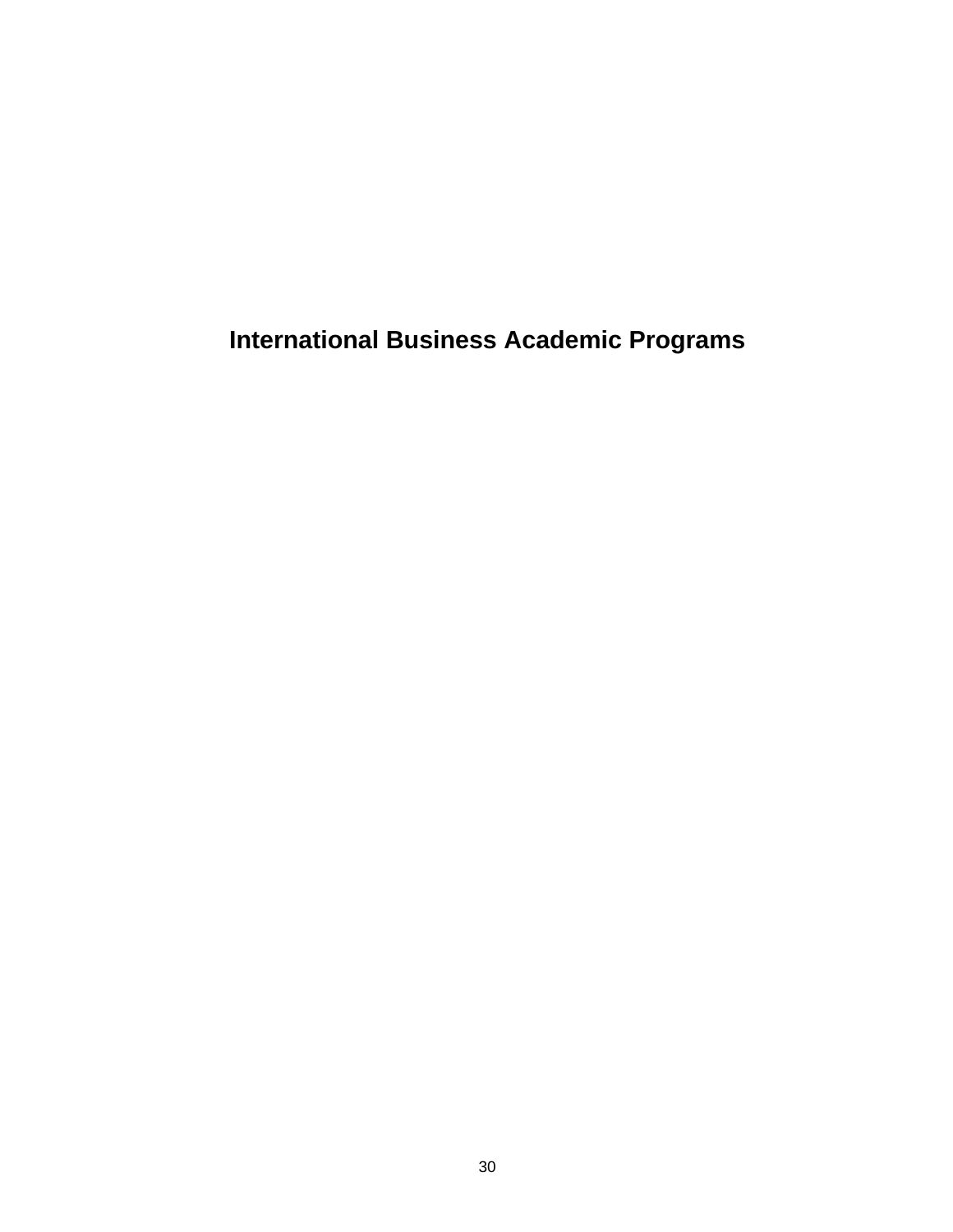### **Bachelor of Science in International Business**

| <b>Current Three Credit Hour Program</b>                                                                                                                       |                | <b>Proposed Four Credit Hour Program</b>                                                                                                                                                                          |                |
|----------------------------------------------------------------------------------------------------------------------------------------------------------------|----------------|-------------------------------------------------------------------------------------------------------------------------------------------------------------------------------------------------------------------|----------------|
|                                                                                                                                                                | <b>Hours</b>   |                                                                                                                                                                                                                   | Hours          |
| <b>I. General Education</b><br><b>Required Substitutions:</b><br>Area One: Mathematics (counted in section II)<br>Area Four: Economics (counted in section II) | 51             | <b>I. General Education</b><br><b>Required Substitutions:</b><br>Area One: Mathematics (counted in section II)<br>Area Three: Economics (counted in section II)<br>Area Six: College Component: EC 290 or FIN 205 | 48             |
| <b>II. Business Core Requirements</b>                                                                                                                          | 76             | <b>II. Business Core Requirements</b>                                                                                                                                                                             | 79             |
| EC 320 not required                                                                                                                                            |                | EC 310 now required                                                                                                                                                                                               | 4              |
| MTH 129, 228                                                                                                                                                   | 8              | MTH 129, 228                                                                                                                                                                                                      | 8              |
| (substitution for GE Area One, MTH 145)                                                                                                                        |                | (substitution for GE Area One, MTH 145)                                                                                                                                                                           |                |
| EC 201, 202, 209                                                                                                                                               | 9              | EC 204, 205                                                                                                                                                                                                       |                |
| (substitution for GE, EC 200)                                                                                                                                  |                | (substitution for GE Area Three, EC 200)                                                                                                                                                                          | 8              |
| <b>Other Business Required Core Courses</b>                                                                                                                    | 59             | <b>Other Business Required Core Courses</b>                                                                                                                                                                       | 59             |
|                                                                                                                                                                |                | (see College of Business Core Requirements)                                                                                                                                                                       |                |
| III. International Business Major Requirements                                                                                                                 | 30             | III. International Business Major Requirements                                                                                                                                                                    | 32             |
| MS 340 - Global Operations Management                                                                                                                          | 3              | MS 334 - Global Operations Management                                                                                                                                                                             | 4              |
| EC 435 - Comparative Economic Systems                                                                                                                          | 3              | FIN 490 - International Financial Management                                                                                                                                                                      | 4              |
| EC 441 - International Trade and the Economy                                                                                                                   | 3              | MKT 421 - International Marketing                                                                                                                                                                                 | 4              |
| EC 442 - International Monetary Theory and Problems                                                                                                            | 3              | MGT 485 - International Management                                                                                                                                                                                | 4              |
| FIN 490 - International Financial Management                                                                                                                   | 3              | ACC 454 - International Accounting                                                                                                                                                                                | 4              |
| MKT 421 - International Marketing                                                                                                                              | 3              | IB 486 - International Trade Management                                                                                                                                                                           | 4              |
| MGT 485 - International Management                                                                                                                             | 3              | IB481 - International Trade Internship or                                                                                                                                                                         |                |
| ACC 451 - International Accounting                                                                                                                             | 3              | IB 496 - International Trade Consulting                                                                                                                                                                           |                |
| IB 481 - International Trade Internship                                                                                                                        | 3              | EC 435 -Comparative Economic Systems                                                                                                                                                                              | 4              |
| IB 486 - International Trade Management                                                                                                                        | 3              |                                                                                                                                                                                                                   |                |
| FR, GER, or SPN 201, 202, 203                                                                                                                                  | 12             | FR, GER, or SPN 201, 202, 203                                                                                                                                                                                     | 12             |
| FR 325, GER 325, SPN 325 - Business Language                                                                                                                   | $\overline{4}$ | FR 325, GER 325 or SPN 325 - Business Language                                                                                                                                                                    | $\overline{4}$ |
|                                                                                                                                                                | 16             |                                                                                                                                                                                                                   | 16             |
| <b>IV. Cultural Electives</b>                                                                                                                                  | 9              | <b>IV. Cultural Electives</b>                                                                                                                                                                                     | 12             |
| Choose from List provided by department                                                                                                                        |                |                                                                                                                                                                                                                   |                |
|                                                                                                                                                                |                | Choose three from List provided by<br>department                                                                                                                                                                  |                |
| <b>V. Non-Business Electives</b>                                                                                                                               | $\overline{7}$ | V. Business and Non-Business Electives                                                                                                                                                                            | 0              |
| <b>Total</b>                                                                                                                                                   | 189            | <b>Total</b>                                                                                                                                                                                                      | 187            |

|                | <b>Proposed Four Credit Hour Program</b>                                                                                                                                                                   |                |
|----------------|------------------------------------------------------------------------------------------------------------------------------------------------------------------------------------------------------------|----------------|
| Hours          |                                                                                                                                                                                                            | Hours          |
| 51             | I. General Education<br><b>Required Substitutions:</b><br>Area One: Mathematics (counted in section II)<br>Area Three: Economics (counted in section II)<br>Area Six: College Component: EC 290 or FIN 205 | 48             |
| 76             | <b>II. Business Core Requirements</b>                                                                                                                                                                      | 79             |
|                | EC 310 now required                                                                                                                                                                                        | 4              |
| 8              | MTH 129, 228<br>(substitution for GE Area One, MTH 145)                                                                                                                                                    | 8              |
| 9              | EC 204, 205                                                                                                                                                                                                |                |
|                | (substitution for GE Area Three, EC 200)                                                                                                                                                                   | 8              |
| 59             | <b>Other Business Required Core Courses</b>                                                                                                                                                                | 59             |
|                | (see College of Business Core Requirements)                                                                                                                                                                |                |
|                |                                                                                                                                                                                                            |                |
| 30             | III. International Business Major Requirements                                                                                                                                                             | 32             |
| 3              | MS 334 - Global Operations Management                                                                                                                                                                      | 4              |
| 3              | FIN 490 - International Financial Management                                                                                                                                                               | 4              |
| 3              | MKT 421 - International Marketing                                                                                                                                                                          | 4              |
| 3              | MGT 485 - International Management                                                                                                                                                                         | 4              |
| 3              | ACC 454 - International Accounting                                                                                                                                                                         | 4              |
| 3              | IB 486 - International Trade Management                                                                                                                                                                    | 4              |
| 3              | IB481 - International Trade Internship or                                                                                                                                                                  |                |
| 3              | IB 496 - International Trade Consulting                                                                                                                                                                    | 4              |
| 3<br>3         | EC 435 - Comparative Economic Systems                                                                                                                                                                      | 4              |
| 12             | FR, GER, or SPN 201, 202, 203                                                                                                                                                                              | 12             |
| $\overline{4}$ | FR 325, GER 325 or SPN 325 - Business Language                                                                                                                                                             | $\overline{4}$ |
| 16             |                                                                                                                                                                                                            | 16             |
| 9              | <b>IV. Cultural Electives</b>                                                                                                                                                                              | 12             |
|                | Choose three from List provided by<br>department                                                                                                                                                           |                |
| $\overline{7}$ | V. Business and Non-Business Electives                                                                                                                                                                     | 0              |
| 189            | <b>Total</b>                                                                                                                                                                                               | 187            |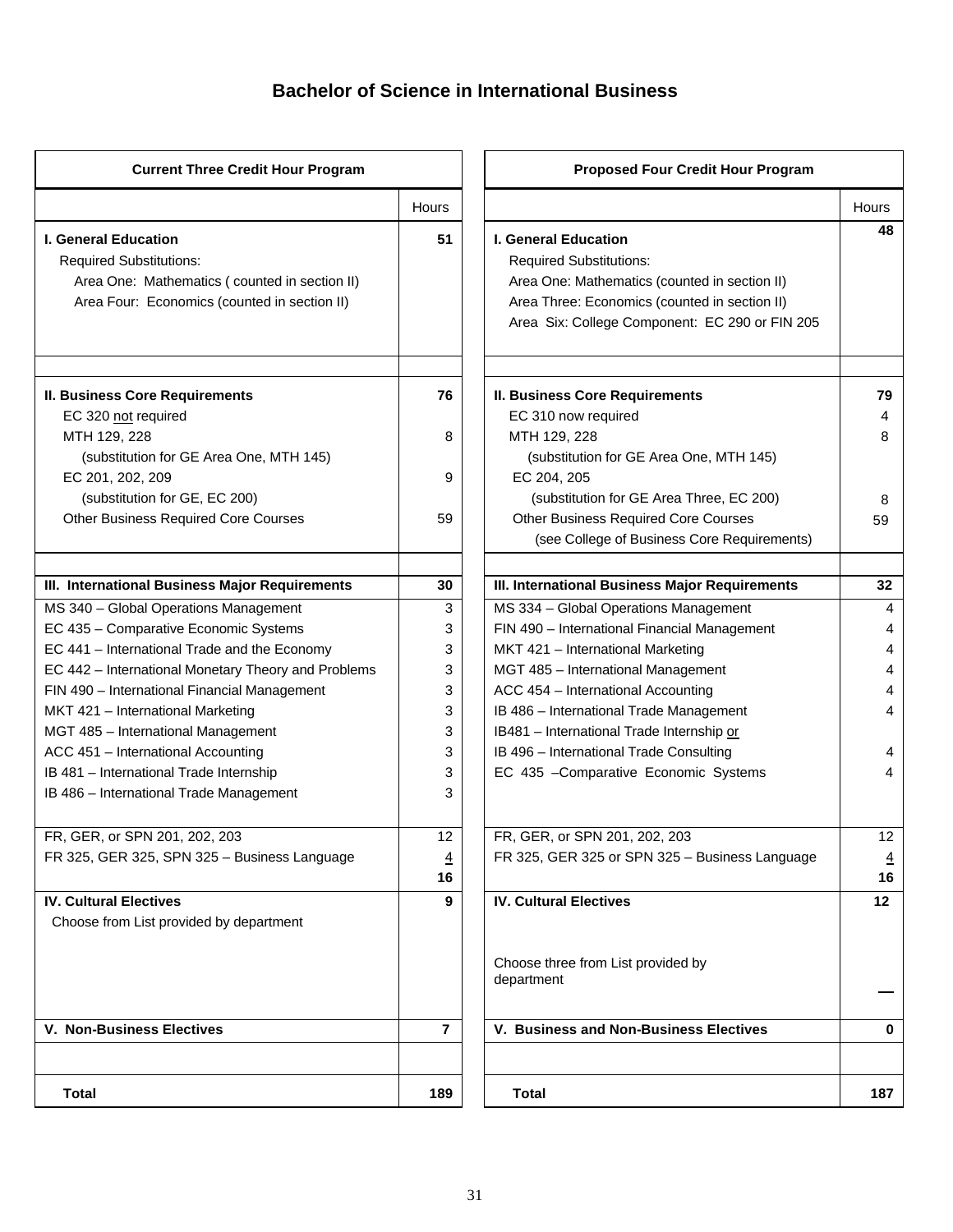### **INTERNATIONAL BUSINESS MINOR**

Admission: This minor is open to non-Business majors only. Students will be admitted to the minor when they are established in a major program of study and have earned junior standing.

| <b>Current Three Credit Hour Program</b>                                                                                                                                                                                                                                                                                                                    |                                                                                                                                                                                                                                                                                                                                                                    | <b>Proposed Four Credit Hour Program</b>                                                                                                                                                                                              |                                                                         |
|-------------------------------------------------------------------------------------------------------------------------------------------------------------------------------------------------------------------------------------------------------------------------------------------------------------------------------------------------------------|--------------------------------------------------------------------------------------------------------------------------------------------------------------------------------------------------------------------------------------------------------------------------------------------------------------------------------------------------------------------|---------------------------------------------------------------------------------------------------------------------------------------------------------------------------------------------------------------------------------------|-------------------------------------------------------------------------|
|                                                                                                                                                                                                                                                                                                                                                             |                                                                                                                                                                                                                                                                                                                                                                    |                                                                                                                                                                                                                                       |                                                                         |
| <b>Required Courses (23 hours)</b>                                                                                                                                                                                                                                                                                                                          |                                                                                                                                                                                                                                                                                                                                                                    | <b>Required Courses (24 hours)</b>                                                                                                                                                                                                    |                                                                         |
| PLS 222 - International Politics<br>IB 201 - Intro. to Int'l Business & Trade<br>MGT 302 - Management & Org. Behavior<br>MGT 485 - International Management<br>MKT 301 - Principles of Marketing<br>MKT 302 - Marketing Management<br>MKT 421 - International Marketing                                                                                     | 4<br>3<br>3<br>3<br>3<br>3<br>$\overline{3}$<br>23                                                                                                                                                                                                                                                                                                                 | PLS 222 - International Politics<br>IB 201 - Intro. to Int'l Business & Trade<br>MGT 304 - Management & Org. Behavior<br>MGT 485 - International Management<br>MKT 300 - Principles of Marketing<br>MKT 421 - International Marketing | 4<br>4<br>4<br>4<br>$\overline{4}$<br>$\overline{4}$<br>$\overline{24}$ |
| Select one course from the<br>following options:                                                                                                                                                                                                                                                                                                            |                                                                                                                                                                                                                                                                                                                                                                    | Select one course from the<br>following options:                                                                                                                                                                                      |                                                                         |
| FR 325 - Business French<br>GER 325 - Business German<br>SPA 325 - Business Spanish                                                                                                                                                                                                                                                                         | 4                                                                                                                                                                                                                                                                                                                                                                  | FR 325 - Business French<br>GER 325 - Business German<br>SPA 325 - Business Spanish or<br>Other Business Language course                                                                                                              | 4                                                                       |
| <b>Total</b>                                                                                                                                                                                                                                                                                                                                                | 27                                                                                                                                                                                                                                                                                                                                                                 | <b>Total</b>                                                                                                                                                                                                                          | 28                                                                      |
|                                                                                                                                                                                                                                                                                                                                                             |                                                                                                                                                                                                                                                                                                                                                                    |                                                                                                                                                                                                                                       |                                                                         |
| Students who complete the required 27<br>hours of course work with a "2.0" or higher<br>cumulative GPA will receive the<br>designation "Minor in International<br>Business" on their transcript. When<br>applying for graduation, students<br>completing this minor must indicate it after<br>the major program of study on the degree<br>application form. | Students who complete the 28 hours of course<br>work with a "2.0" or higher cumulative GPA will<br>receive the designation "Minor in International<br>Business" on their transcript when they<br>graduate. When applying for graduation,<br>students completing this minor must indicate it<br>after the major program of study on the degree<br>application form. |                                                                                                                                                                                                                                       |                                                                         |
| Students must complete at least 50% of<br>the minor courses at Wright State<br>University.                                                                                                                                                                                                                                                                  | Students must complete at least 50% of their<br>minor courses at Wright State University.                                                                                                                                                                                                                                                                          |                                                                                                                                                                                                                                       |                                                                         |
| Not open to Liberal Arts Economics<br>(330) or Organizational Leadership<br>(206) majors.                                                                                                                                                                                                                                                                   |                                                                                                                                                                                                                                                                                                                                                                    | Not open to Liberal Arts Economics (330) or<br>Organizational Leadership (206) majors.                                                                                                                                                |                                                                         |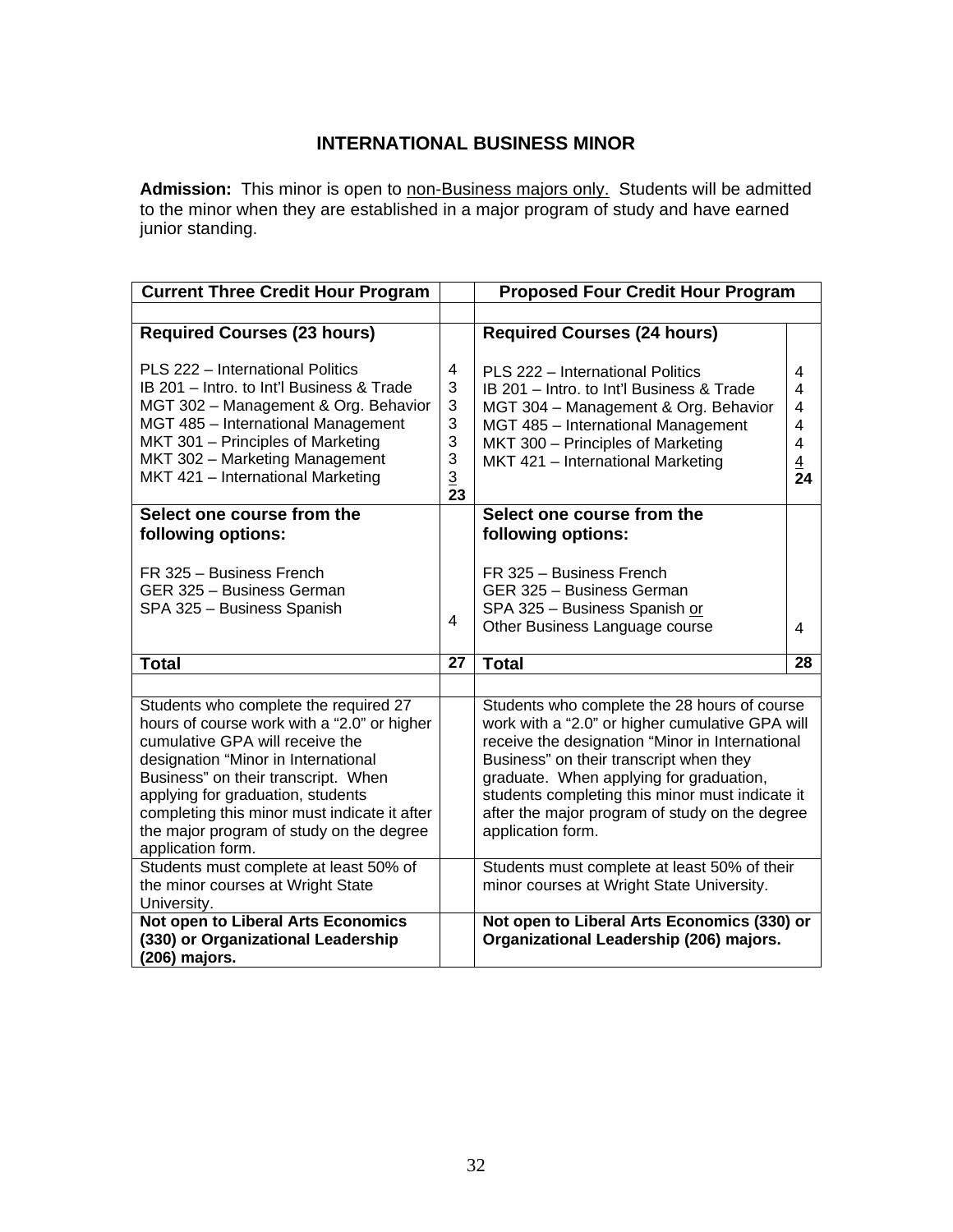### **INTERNATIONAL TRADE MINOR**

Admission: This minor is open only to Business majors. Students may register for the minor after being admitted to a business major and completing Tier II requirements.

| <b>Current Three Credit Hour Program</b>                                                                                                                                                                                                                                                                                                                                                  |                            | <b>Proposed Four Credit Hour Program</b>                                                                                                                                                                                                                                                                                                                                                                           |                            |
|-------------------------------------------------------------------------------------------------------------------------------------------------------------------------------------------------------------------------------------------------------------------------------------------------------------------------------------------------------------------------------------------|----------------------------|--------------------------------------------------------------------------------------------------------------------------------------------------------------------------------------------------------------------------------------------------------------------------------------------------------------------------------------------------------------------------------------------------------------------|----------------------------|
|                                                                                                                                                                                                                                                                                                                                                                                           |                            |                                                                                                                                                                                                                                                                                                                                                                                                                    |                            |
| <b>Required Courses (18 hours)</b><br>ACC 451 - International Accounting<br>FIN 490 - International Financial Mgt.<br>MGT 485 - International Management<br>MS 340 - Global Operations Mgt.<br>MKT 421 - International Marketing<br>IB 486 - International Trade Mgt.                                                                                                                     | 3<br>3<br>3<br>3<br>3<br>3 | <b>Required Course (4 hours)</b><br>IB 486 - International Trade Management<br>Select four courses (16 hours) from<br>the following options:<br>ACC 454 - International Accounting<br>MGT 485 - International Management<br>MS 334 - Global Operations Mgt.<br>MKT 421 - International Marketing<br>FIN 490 - International Financial Mgt.                                                                         | 4<br>4<br>4<br>4<br>4<br>4 |
| Select one course from the                                                                                                                                                                                                                                                                                                                                                                |                            | Select one course from the                                                                                                                                                                                                                                                                                                                                                                                         |                            |
| following options (3 hours):                                                                                                                                                                                                                                                                                                                                                              |                            | following options (4 hours):                                                                                                                                                                                                                                                                                                                                                                                       |                            |
| EC 435 - Comp. Economic Systems<br>EC 441 - Int'l Trade & the Economy<br>EC 442 - Int'l Monetary Theory & Probs.<br>EC 444 - Economic Development &<br><b>World Poverty</b>                                                                                                                                                                                                               | 3                          | EC 435 - Comp. Economic Systems<br>EC 310 - Global Economy<br>EC 444 - Economic Development & World<br>Poverty                                                                                                                                                                                                                                                                                                     | 3                          |
| Total                                                                                                                                                                                                                                                                                                                                                                                     | 21                         | <b>Total</b>                                                                                                                                                                                                                                                                                                                                                                                                       | 24                         |
| Students who complete the 21 hours of<br>course work with a "2.0" or higher<br>cumulative GPA will receive the<br>designation "Minor in International Trade"<br>on their transcript. When applying for<br>graduation, students completing this<br>minor must indicate it after the major<br>program of study on the degree<br>application form.<br>Students must complete at least 50% of |                            | Students who complete the 24 hours of course<br>work with a "2.0" or higher cumulative GPA will<br>receive the designation "Minor in International<br>Business" on their transcript when they<br>graduate. When applying for graduation,<br>students completing this minor must indicate it<br>after the major program of study on the degree<br>application form.<br>Students must complete at least 50% of their |                            |
| the minor courses at Wright State<br>University.                                                                                                                                                                                                                                                                                                                                          |                            | minor courses at Wright State University.                                                                                                                                                                                                                                                                                                                                                                          |                            |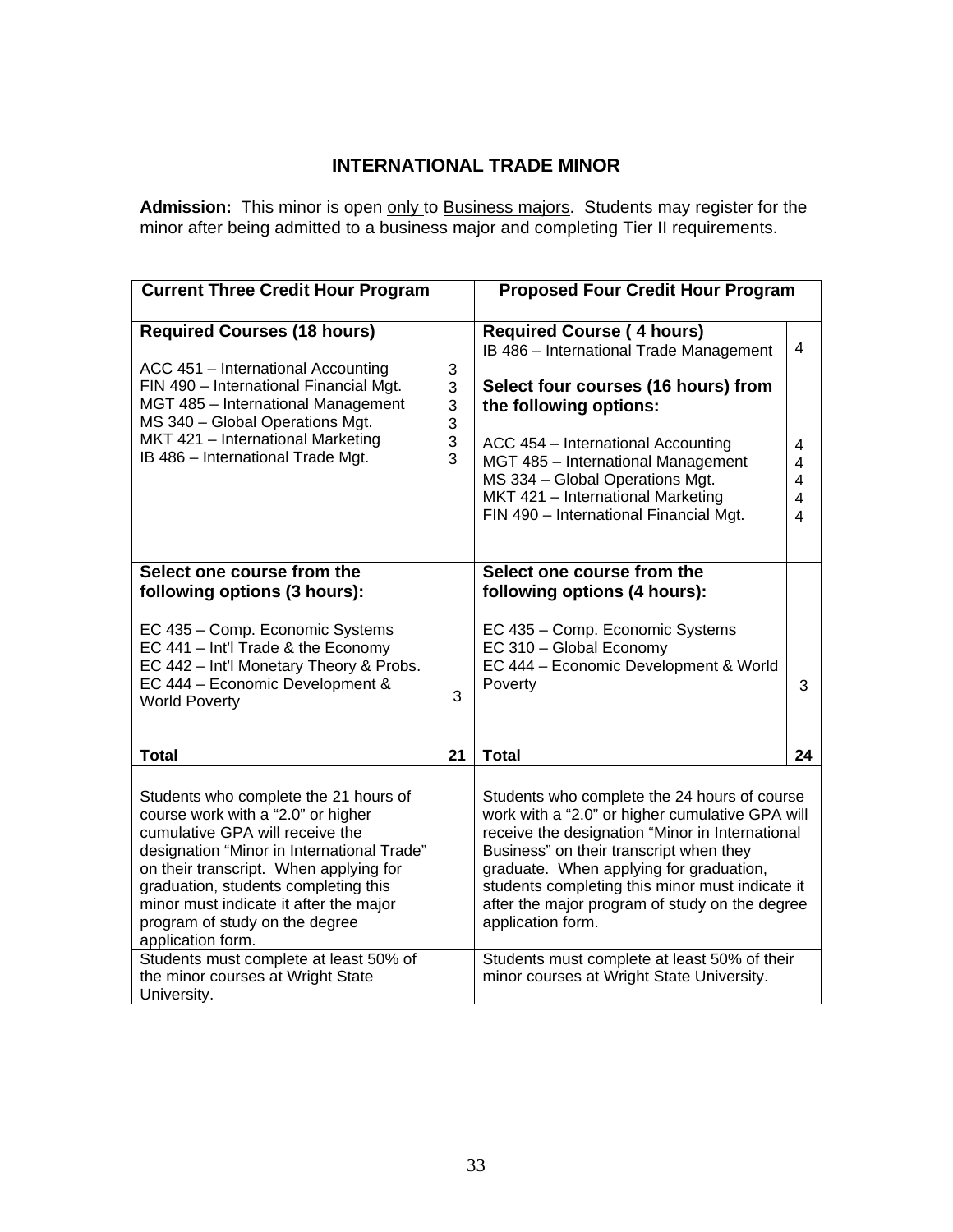### **International Business Courses Modifications and Inventories**

| <b>Course (Credit Hours)</b>                             |                           | <b>Modification</b>  |                        | <b>Inventory</b> |
|----------------------------------------------------------|---------------------------|----------------------|------------------------|------------------|
|                                                          | Credit<br>Hours<br>Change | Catalog Title Change | Additional<br>Changes* |                  |
| 201 Introduction to International Business & Trade (3)   | 4 hrs.                    |                      |                        |                  |
| 477 Independent Study in International Business (1 to 3) | 1 to 4 hrs.               |                      |                        |                  |
| 481 International Trade Internship (1 to 6)              |                           |                      |                        |                  |
| 486 International Trade Management (3)                   | 4 hrs.                    |                      |                        |                  |
| 496 International Trade Consulting (3)                   | 4 hrs.                    |                      |                        |                  |
| 480 Special Topics in International Business (1 to 6)    |                           |                      |                        |                  |
|                                                          |                           |                      |                        |                  |
|                                                          |                           |                      |                        |                  |
|                                                          |                           |                      |                        |                  |
|                                                          |                           |                      |                        |                  |
|                                                          |                           |                      |                        |                  |
|                                                          |                           |                      |                        |                  |
|                                                          |                           |                      |                        |                  |
|                                                          |                           |                      |                        |                  |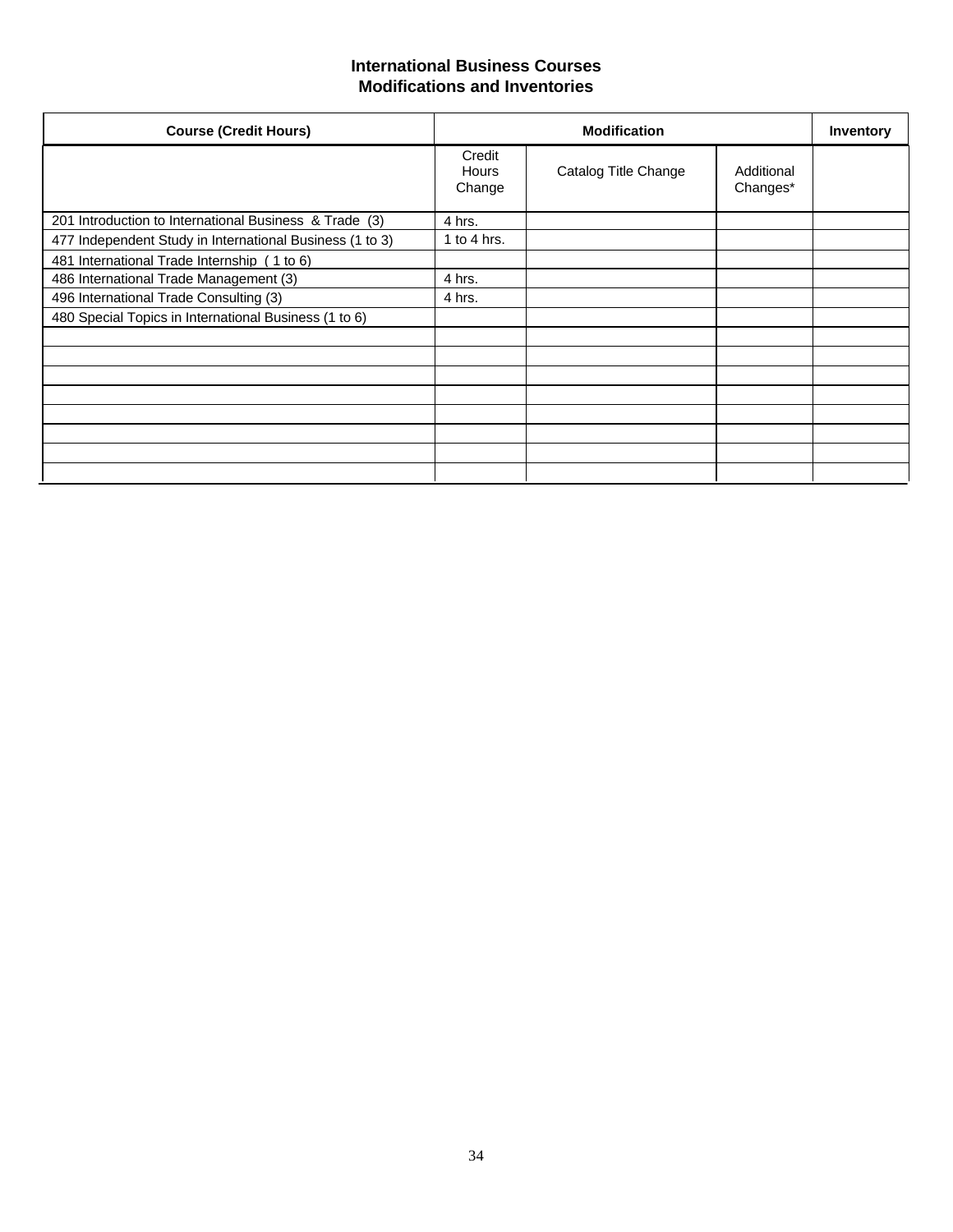**Business Minor**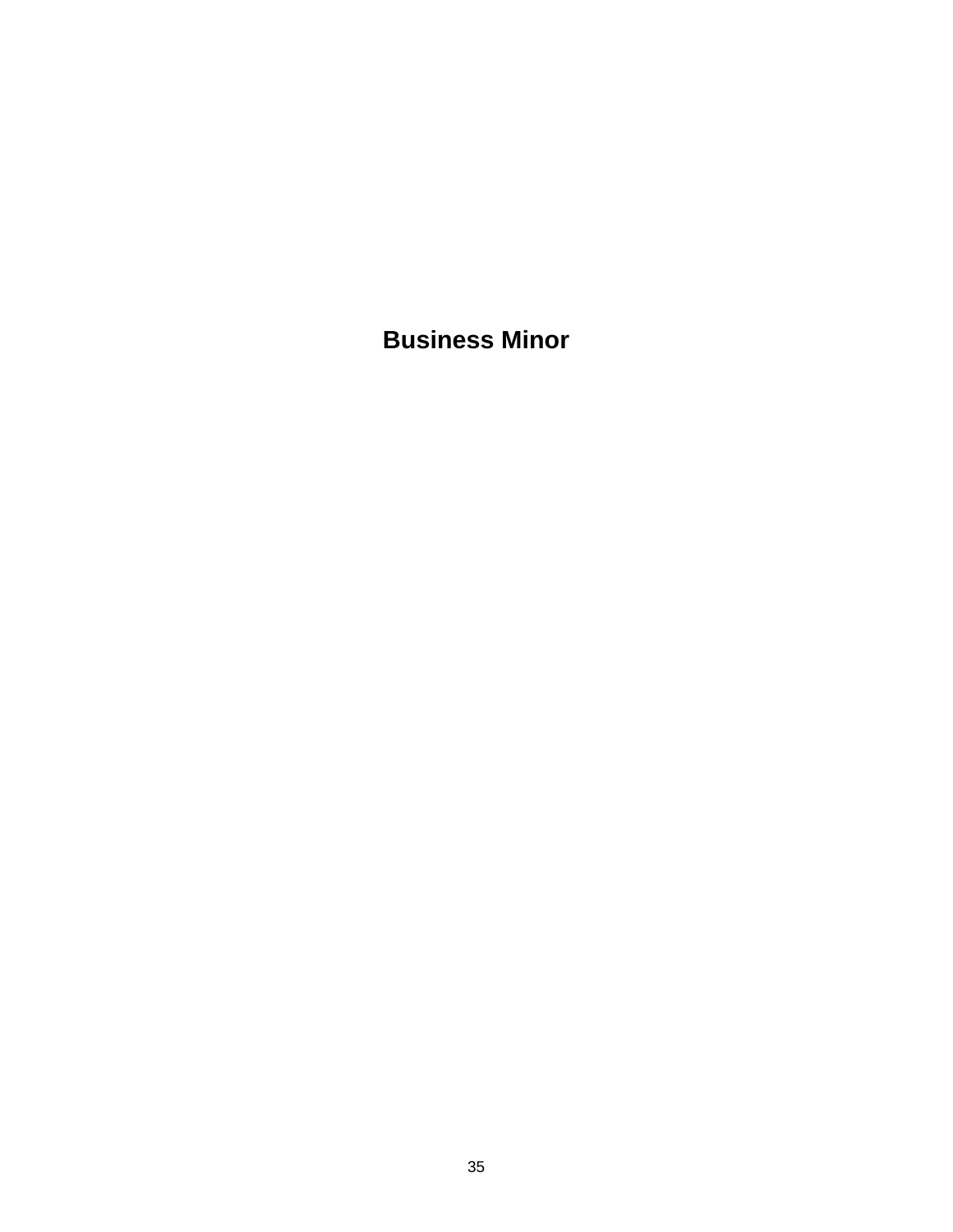# **Business Minor**

| <b>Current Three Credit Hour Base</b> |       | <b>New Four Credit Hour Base</b> |       |
|---------------------------------------|-------|----------------------------------|-------|
|                                       | Hours |                                  | Hours |
| <b>Lower Level Courses</b>            | 25    | <b>Lower Level Courses</b>       | 28    |
| <b>CS 205</b>                         | 4     | <b>CS 205</b>                    | 4     |
| EC 201, 202, 203                      | 9     | EC 204, 205                      | 8     |
| ACC 201, 202                          | 6     | ACC 204, 205                     | 8     |
| MS 201, 202                           | 6     | MS 204, 205                      | 8     |
| <b>Junior Level Courses</b>           | 23    | <b>Junior Level Courses</b>      | 20    |
| FIN 301, 302                          | 6     | <b>FIN 310</b>                   | 4     |
| MKT 301, 302                          |       | <b>MKT 300</b>                   | 4     |
| <b>LAW 350</b>                        | 3     | <b>LAW 350</b>                   | 4     |
| <b>MGT 302</b>                        | 3     | <b>MGT 304</b>                   | 4     |
| <b>MIS 300</b>                        | 4     | <b>MIS 300</b>                   | 4     |
|                                       |       |                                  |       |
| <b>Total</b>                          | 48    | <b>Total</b>                     | 48    |

**Admission: Open only to non-Business majors. Not open to Organizational Leadership majors.**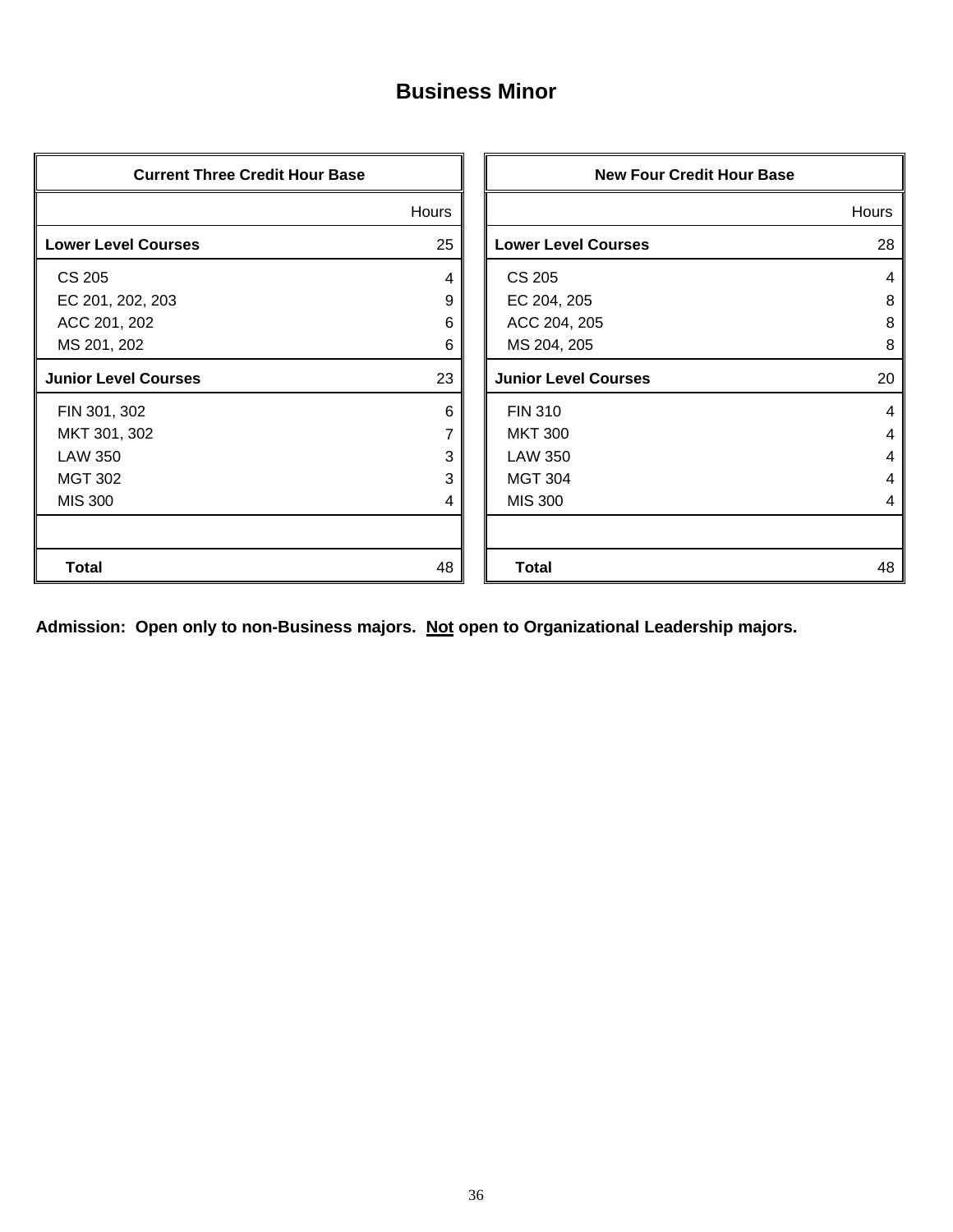**Writing Across the Curriculum Writing in the Major**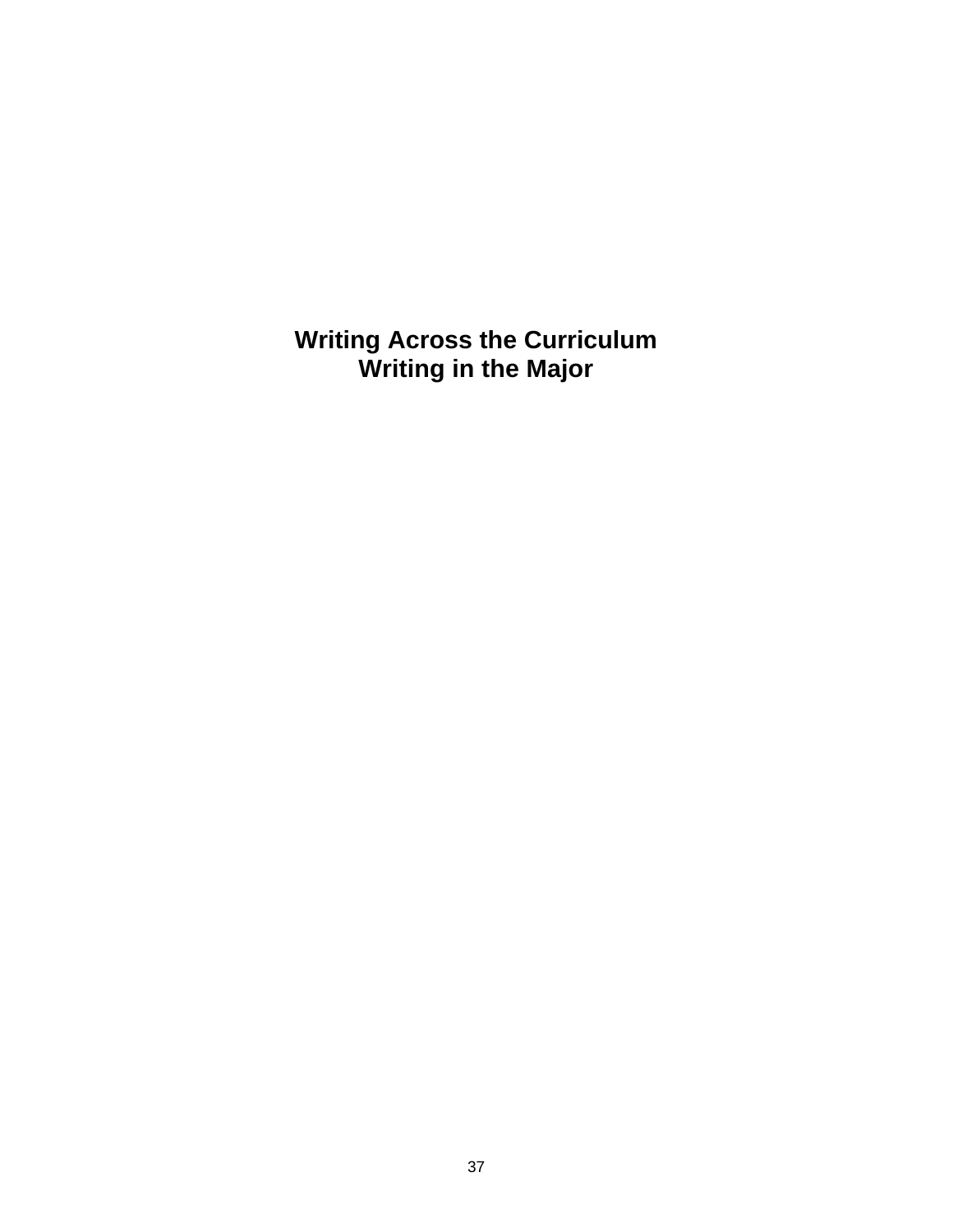# **Writing Across the Curriculum Writing in the Major**

# **Writing Intensive (WI) Courses: Current and Beginning Fall 2003**

| <b>Department and Major</b>                                                                                           | <b>Current</b><br><b>WI Courses</b>       | <b>Fall 2003</b><br><b>WI Courses</b>     |
|-----------------------------------------------------------------------------------------------------------------------|-------------------------------------------|-------------------------------------------|
| Accountancy<br><b>B.S.</b> in Accountancy                                                                             | ACC 498, MGT 493                          | ACC 424, MGT 493                          |
| Economics<br>B.S. in Economics<br>B.A. in Economics                                                                   | EC 317, EC 319, MGT 493<br>EC 317, EC 319 | EC 317, EC 319, MGT 493<br>EC 317, EC 319 |
| Finance<br>B.S. in Finance<br><b>B.S.</b> in Financial Services                                                       | FIN 420, MGT 493<br>FIN 463, MGT 493      | FIN 419, MGT 493<br>FIN 315, MGT 493      |
| Management<br>B.S. in Human Resource Management<br>B.S. in Management                                                 | MGT 410, MGT 493<br>MGT 410, MGT 493      | MGT 410, MGT 493<br>MGT 410, MGT 493      |
| Management Science and Information Systems<br>B.S. in Management Information Systems<br>B.S. in Operations Management | MIS 323, MGT 493<br>MS 438, MGT 493       | MIS 450, MGT 493<br>MS 460, MGT 493       |
| Marketing<br>B.S. in Marketing                                                                                        | MKT 492, MGT 493                          | MKT 492, MGT 493                          |
| International Business Academic Programs<br><b>B.S.</b> in International Business                                     | IB 486, MGT 493                           | IB 486, MGT 493                           |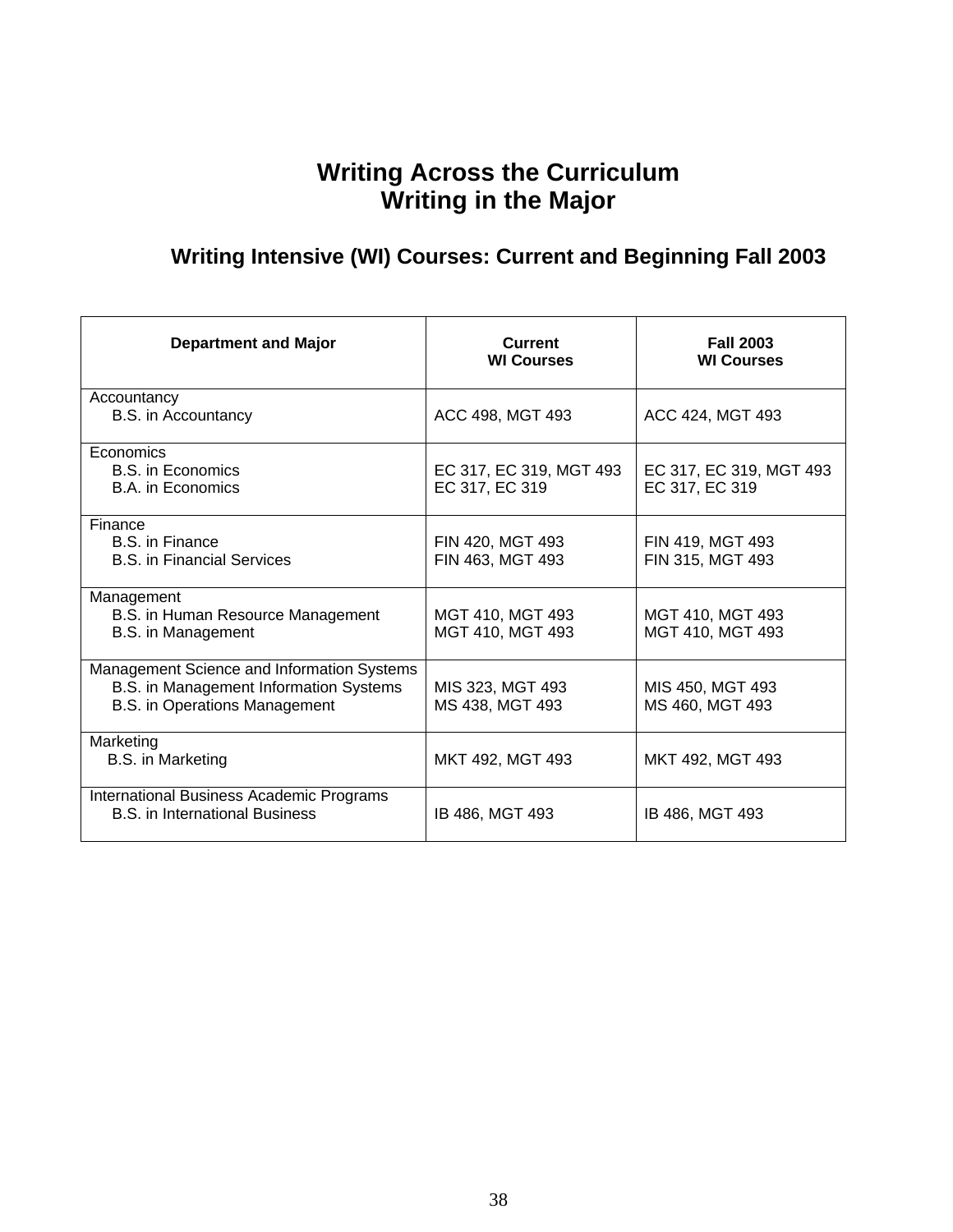**Transition Plan**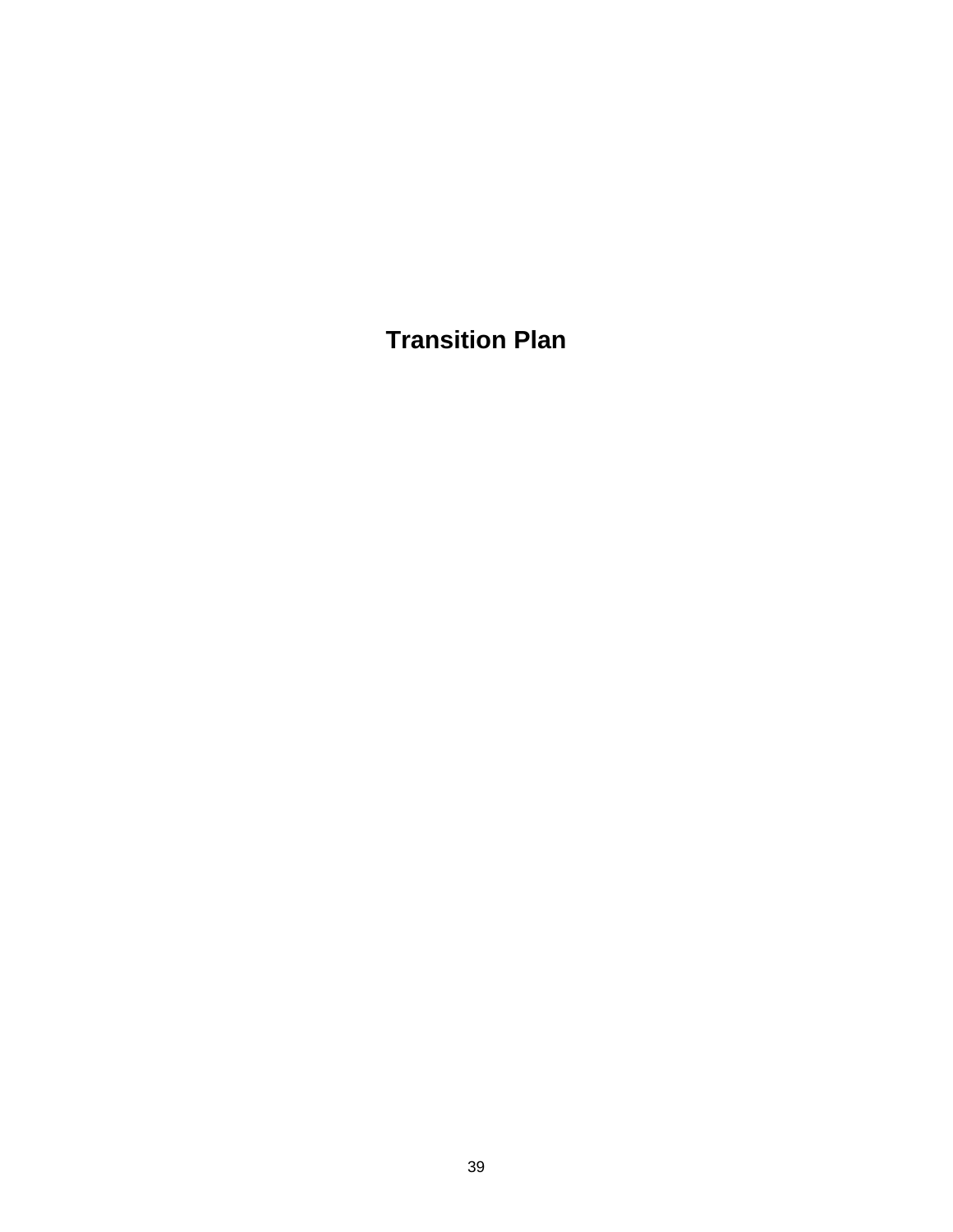### **RS COB Four Credit Hour Transition Plan**

Prior to registration for winter quarter 2003, students were notified of what course sequences need to be finished before fall quarter 2003. This was done by announcements in classes, posting information on the registration bulletin board and the Raj Soin College of Business web page, and advising appointments. The information was also shared with other academic units within the university whose students take Business classes, such as University College and Organizational Leadership. In addition, we have been in contact with the Dean of Business Technologies at Sinclair Community College.

The attached Excel workbook illustrates the information we plan to send to students notifying them of the changes in the Business core and major course requirements. At the beginning of winter quarter 2003, we will mail to students the following information: the conversion chart for the Business core classes, a conversion chart for their major specific courses, and a schedule of the Business courses offered for the upcoming academic year. Included in a cover letter will be information on how we will prioritize advising appointments beginning winter quarter 2003 to ensure that students most impacted by the changes receive immediate help. We will continue to show the conversion charts in classes, have them available on the Bulletin Board and web page. The courses required by each of the minor areas of study are included in the conversion charts prepared for the major areas of study; therefore, these charts can be used to evaluate minor course changes also. We will prepare similar conversion charts for each of our minors and mail them to students.

Our transition plan, including all of the course conversion information, has been shared with the Dean's Student Advisory Board, and we have received valuable contributions from this group on how to best share the information with students. We will continue to consult with these students as we work through the transition process.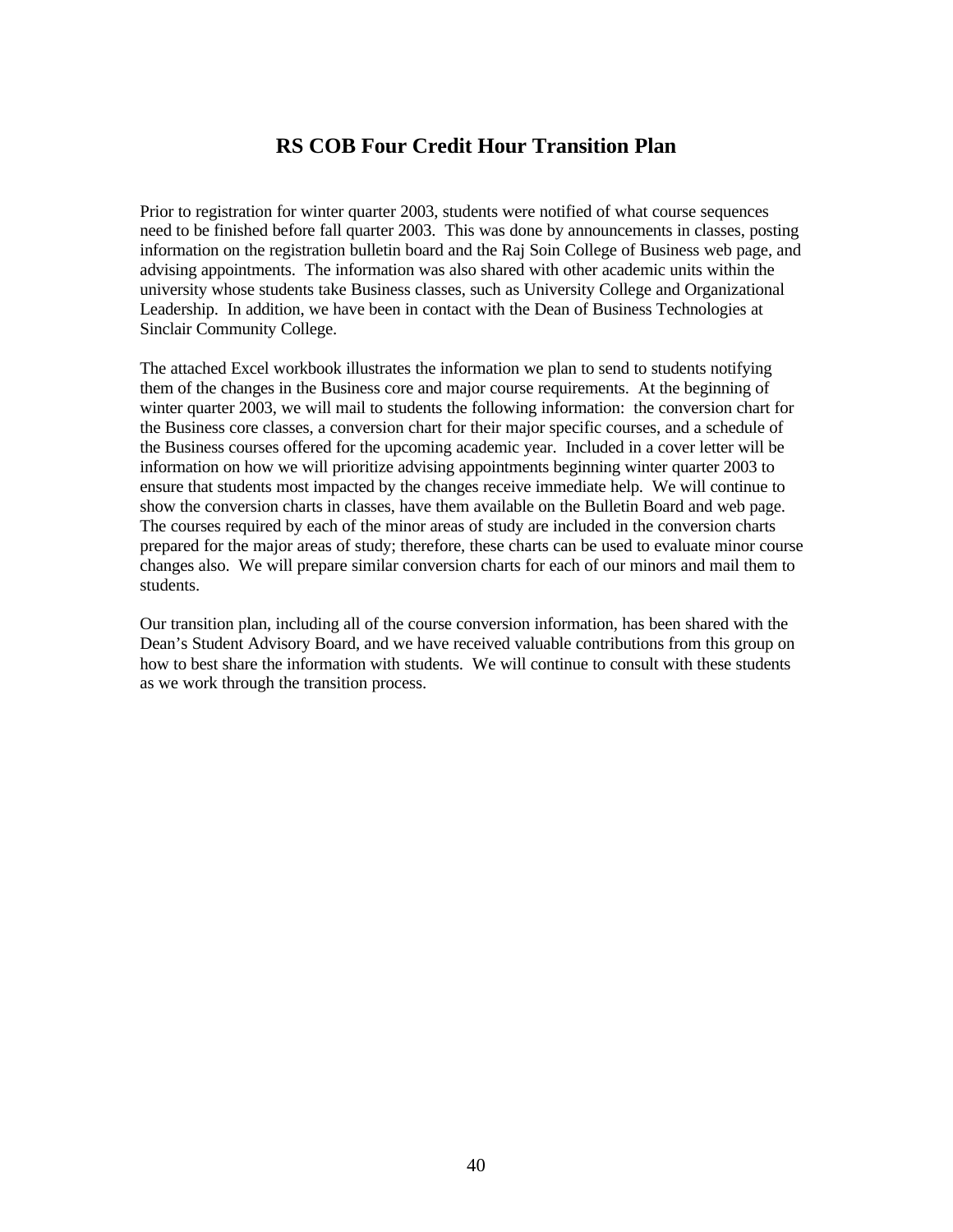| <b>3 Hour Courses</b>                                                                                                                                                                                                     | <b>4 Hour Courses</b>                                                                                                                                                                                                              |
|---------------------------------------------------------------------------------------------------------------------------------------------------------------------------------------------------------------------------|------------------------------------------------------------------------------------------------------------------------------------------------------------------------------------------------------------------------------------|
| Lower-Level:                                                                                                                                                                                                              |                                                                                                                                                                                                                                    |
| MTH 129, 228<br><b>CS 205</b><br><b>ENG 330</b><br>ACC 201, 202, 203<br><b>*ACC 201, 202</b><br>EC 201, 202, 203<br>EC 201, 202<br>EC 201, 203<br>MS 201, 202, 203, 306<br>MS 201, 202, 203<br>MS 201, 202<br>MS 203, 306 | No Change<br><b>No Change</b><br><b>No Change</b><br>ACC 204, 205<br>*ACC 204, 205<br>EC 204, 205<br><b>EC 204</b><br><b>EC 205</b><br>MS 204, 205, 307<br>MS 204, 205 (Need MS 307)<br>MS 204 (Need MS 205, 307)<br><b>MS 307</b> |
| New Requirement <sup>a</sup><br>Upper-Level:                                                                                                                                                                              | <b>COM 101<sup>a</sup></b>                                                                                                                                                                                                         |
| <b>EC 320</b><br>FIN 301, 302<br><b>LAW 350</b><br>MGT 300, 302<br>MGT 490, 491<br><b>MGT 492</b><br><b>MIS 300</b><br>MKT 301, 302                                                                                       | <b>EC 310</b><br><b>FIN 310</b><br><b>LAW 300</b><br><b>MGT 304</b><br><b>MGT 493</b><br><b>MGT 499</b><br><b>No Change</b><br><b>MKT 300</b>                                                                                      |

**a For students admitted Fall 2003 and after (COM 101 is a 3 credit hour course).**

**\* ACC 201, 202 will complete the Principles of Accounting requirement for the following majors: EC, FIN SERV, HRM, IB, MGT, MKT, and OM. ACC, FIN, and MIS majors should complete ACC 203 prior to Fall 2003.**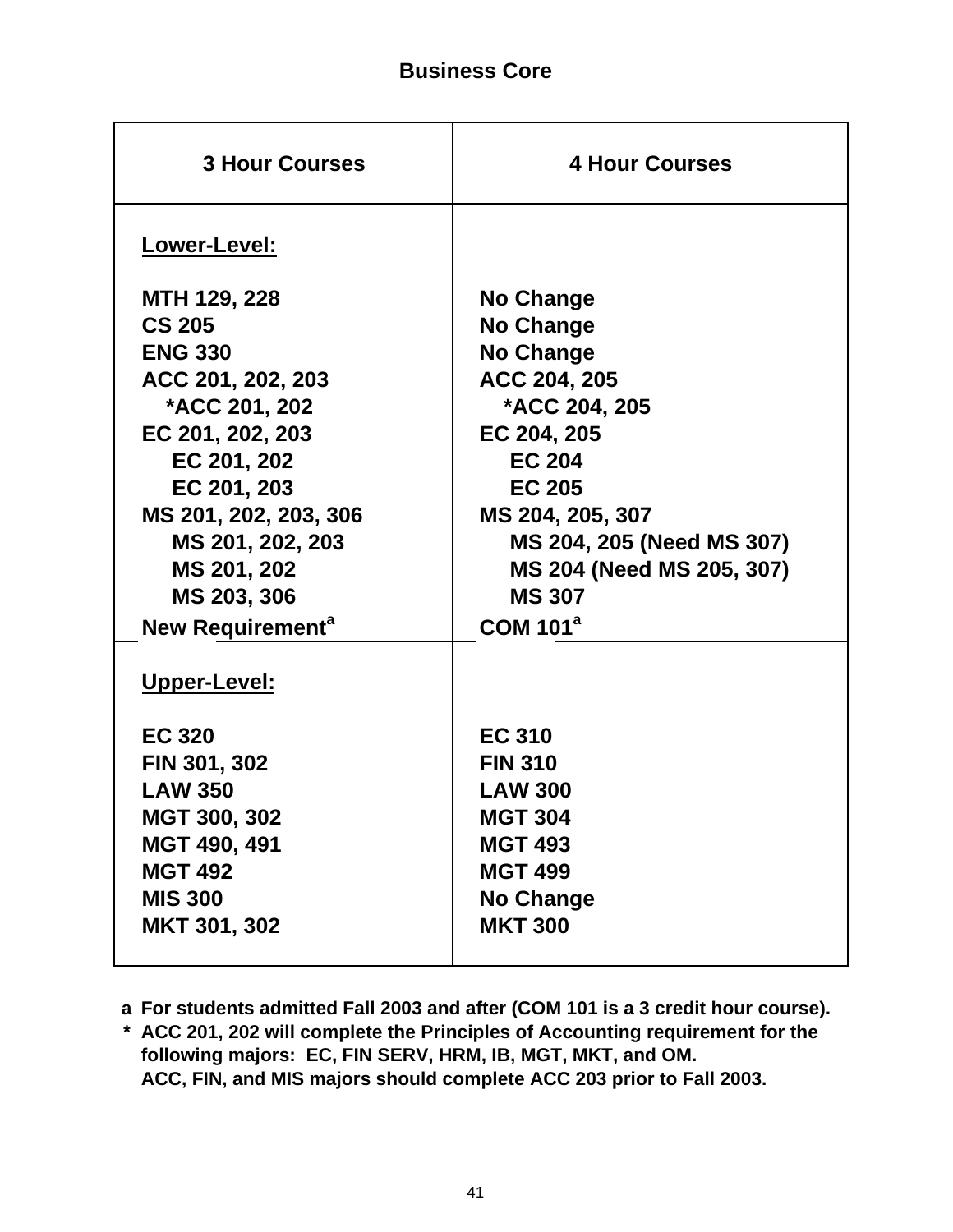| <b>3 Hour Courses</b>        | <b>4 Hour Courses</b>                       |
|------------------------------|---------------------------------------------|
| Lower-Level:                 |                                             |
| ACC 201, 202, 203            | ACC 204, 205                                |
| ACC 201 complete             | <b>Need: ACC 204, 205</b>                   |
| <b>ACC 201, 202 complete</b> | Need: ACC 205                               |
| New Requirement <sup>a</sup> | <b>ACC 206<sup>a</sup></b>                  |
| Upper-Level:                 |                                             |
| ACC 304, 305, 306, 407       | ACC 307, 308, 309                           |
| ACC 304 complete             | Need: ACC 307, 308, 309                     |
| <b>ACC 304, 305 complete</b> | Need: ACC 308, 309                          |
| ACC 304, 305, 306 complete   | Need: ACC 309                               |
| ACC 321, 322                 | <b>ACC 323</b>                              |
| <b>ACC 328</b>               | <b>ACC 326</b>                              |
| <b>ACC 421</b>               | <b>ACC 423</b>                              |
| <b>ACC 441</b>               | <b>ACC 343</b>                              |
| <b>ACC 442</b>               | <b>ACC 444</b>                              |
| $ACC$ 498 $b$                | $ACC$ 424 <sup>b</sup>                      |
| <b>FIN 303</b>               | <b>FIN 311</b>                              |
| LAW 360 or 370               | Substitute a Business Elective <sup>c</sup> |
|                              |                                             |

**a For students admitted Fall 2003 and after.**

**b Writing Intensive Course.**

**c Or substitute extra hours from the new 4 hour courses.**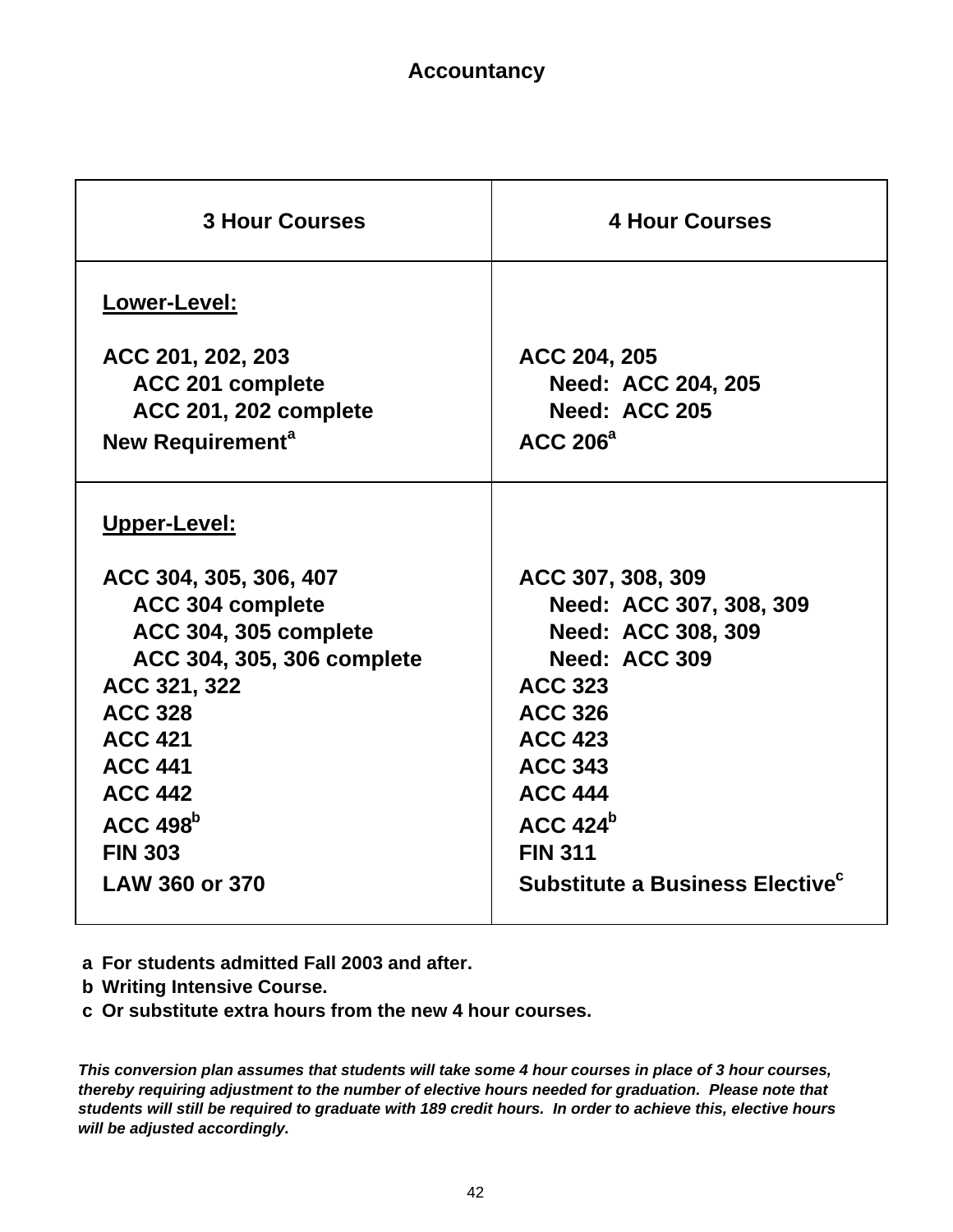# **Economics**

| <b>3 Hour Courses</b>                                                                                                   | <b>4 Hour Courses</b>                                                                                            |
|-------------------------------------------------------------------------------------------------------------------------|------------------------------------------------------------------------------------------------------------------|
| Lower-Level:                                                                                                            |                                                                                                                  |
| EC 201, 202, 203                                                                                                        | EC 204, 205                                                                                                      |
| <b>EC 201, 202 complete</b>                                                                                             | <b>Need: EC 205</b>                                                                                              |
| <b>EC 201, 203 complete</b>                                                                                             | <b>Need: EC 204</b>                                                                                              |
| Upper-Level:<br><b>Required Courses:</b><br><b>EC 301</b><br><b>EC 315</b><br>EC $317^a$<br>EC $319^a$<br><b>EC 409</b> | <b>Required Courses:</b><br><b>EC 301</b><br><b>EC 315</b><br>EC 317 <sup>a</sup><br>EC $319^a$<br><b>EC 409</b> |
| Electives:                                                                                                              | Electives:                                                                                                       |
| (6) Econ Electives (18 hours)                                                                                           | (5) Econ Electives (20 hours)                                                                                    |

**a Writing Intensive Course.**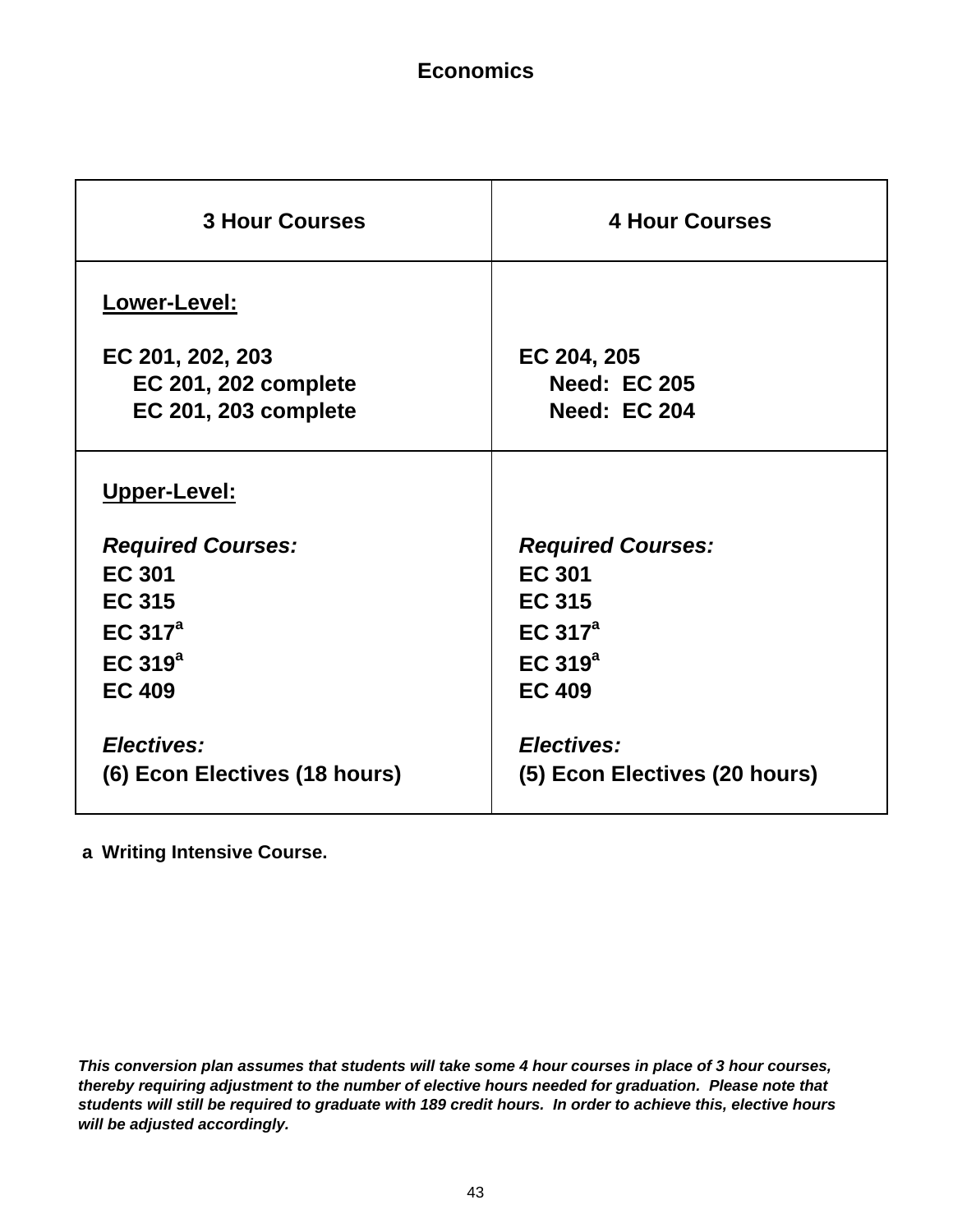### **Finance**

| <b>3 Hour Courses</b>                                                                                                                                                                                                                    | <b>4 Hour Courses</b>                                                                                                                                                                                                           |
|------------------------------------------------------------------------------------------------------------------------------------------------------------------------------------------------------------------------------------------|---------------------------------------------------------------------------------------------------------------------------------------------------------------------------------------------------------------------------------|
| Lower-Level:<br>ACC 201, 202, 203<br>ACC 201 complete<br><b>ACC 201, 202 complete</b><br>New Requirement <sup>a</sup>                                                                                                                    | ACC 204, 205<br><b>Need: ACC 204, 205</b><br>Need: ACC 205<br><b>ACC 206<sup>a</sup></b>                                                                                                                                        |
| <b>Upper-Level:</b><br><b>Required Courses:</b><br>FIN 301, 302<br>FIN 301 complete<br><b>FIN 303</b><br><b>FIN 401</b><br>FIN 420 <sup>b</sup><br><b>FIN 421</b><br>New Requirement <sup>a</sup><br><b>FIN 490</b><br>ACC 304, 305, 306 | <b>Required Courses:</b><br><b>FIN 310</b><br>Need: FIN 310<br><b>FIN 311</b><br><b>FIN 401</b><br>FIN 420 <sup>b</sup><br>Substitute a Finance Elective <sup>c</sup><br>FIN 419 <sup>d</sup><br><b>FIN 490</b><br>ACC 307, 308 |
| ACC 304 complete<br>ACC 304, 305 complete<br>Electives:<br>(4) Finance Electives (12 hours)                                                                                                                                              | Need: ACC 307, 308<br>Need: ACC 308<br>Electives:<br>(3) Finance Electives (12 hours)                                                                                                                                           |

**a For students admitted Fall 2003 and after.**

**b Old Writing Intensive Course. FIN 420 is not required for students admitted Fall 2003 and after.**

**c Or substitute extra hours from the new 4 hour courses.**

**d For students admitted Fall 2003 and after. FIN 419 is the new Writing Intensive course for the major.**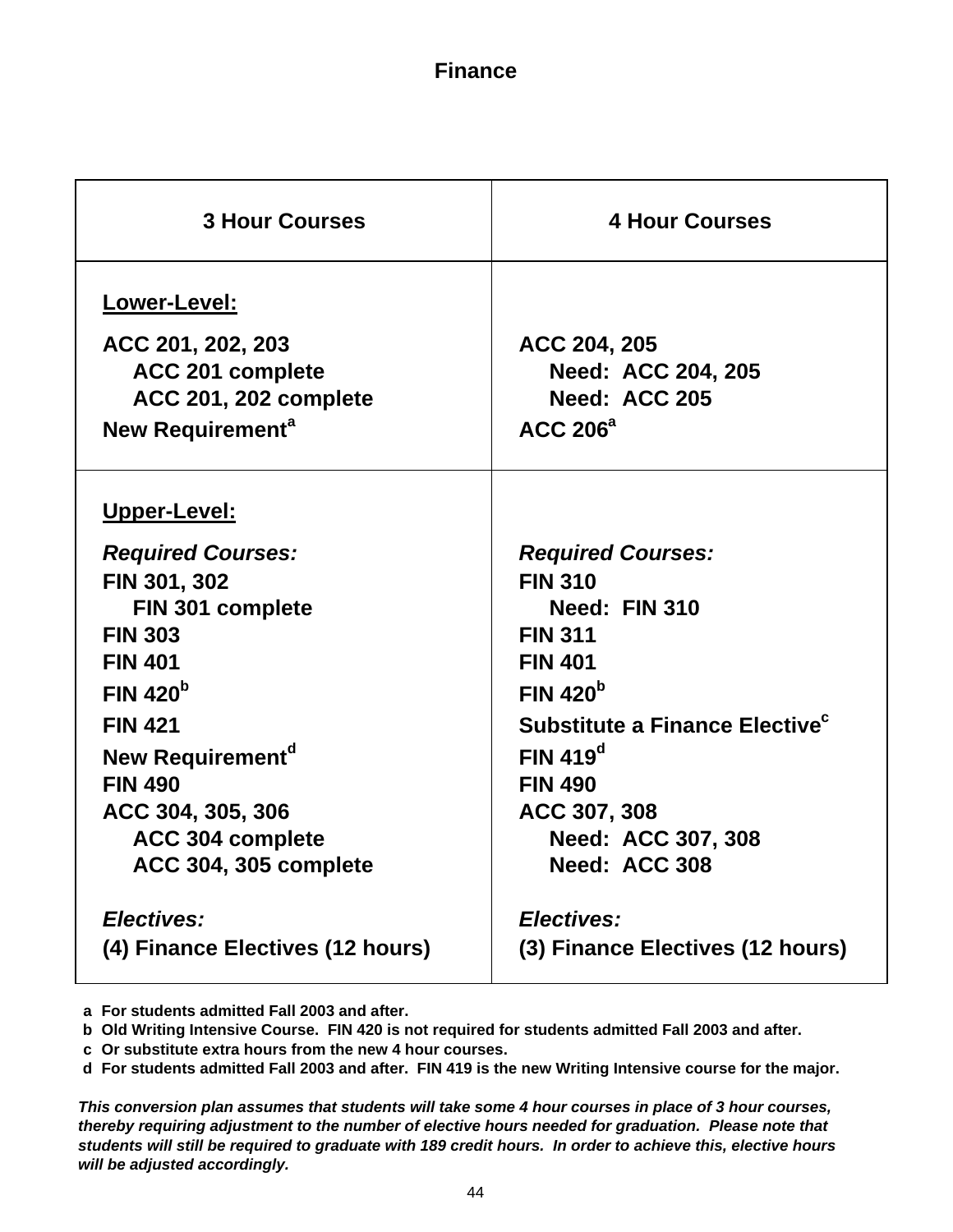| <b>3 Hour Courses</b>            | <b>4 Hour Courses</b>                       |
|----------------------------------|---------------------------------------------|
| <b>Upper-Level:</b>              |                                             |
| <b>Required Courses:</b>         | <b>Required Courses:</b>                    |
| FIN 301, 302                     | <b>FIN 310</b>                              |
| FIN 301 complete                 | Need: FIN 310                               |
| <b>FIN 303</b>                   | <b>FIN 311</b>                              |
| <b>FIN 305</b>                   | Substitute a FIN SERV Elective <sup>a</sup> |
| <b>FIN 306</b>                   | FIN $315^b$                                 |
| <b>FIN 351</b>                   | <b>FIN 351</b>                              |
| <b>FIN 401</b>                   | <b>FIN 401</b>                              |
| <b>FIN 461</b>                   | <b>FIN 461</b>                              |
| <b>FIN 462</b>                   | <b>FIN 462</b>                              |
| FIN 463 <sup>c</sup>             | Substitute a FIN SERV Elective <sup>a</sup> |
| <b>ACC 441</b>                   | <b>ACC 343</b>                              |
| Electives:                       | Electives:                                  |
| (3) FIN SERV Electives (9 hours) | (3) FIN SERV Electives (12 hours)           |
|                                  |                                             |

- **a Or substitute extra hours from the new 4 hour courses.**
- **b New Writing Intensive Course.**
- **c Old Writing Intensive Course. Students who have completed FIN 306, but not 463, must still satisfy the Writing Intensive requirement for the FIN SERV major.**
- **d Or substitute extra hours from the new 4 hour courses.**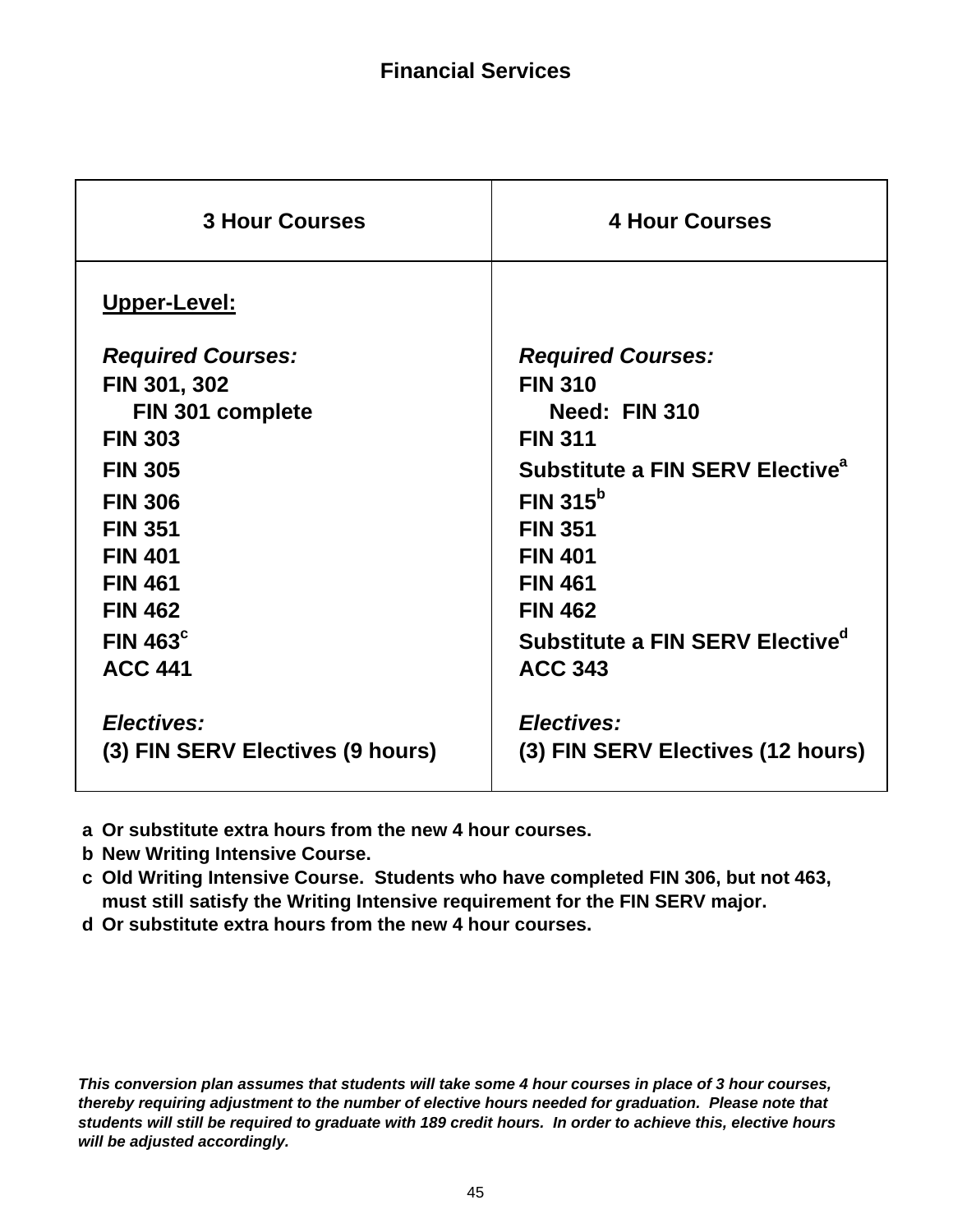| <b>3 Hour Courses</b>        | <b>4 Hour Courses</b>        |
|------------------------------|------------------------------|
| <b>Upper-Level:</b>          |                              |
| <b>Required Courses:</b>     | <b>Required Courses:</b>     |
| MGT 300, 302                 | <b>MGT 304</b>               |
| <b>MGT 300 complete</b>      | Need: MGT 304                |
| <b>MGT 302 complete</b>      | Need: MGT 493 <sup>a,b</sup> |
| <b>MGT 321</b>               | <b>MGT 321</b>               |
| <b>MGT 410<sup>b</sup></b>   | <b>MGT 410<sup>b</sup></b>   |
| <b>MGT 412</b>               | <b>MGT 412</b>               |
| MGT 422, 424                 | <b>MGT 425</b>               |
| <b>MGT 495</b>               | <b>MGT 495</b>               |
| <b>LAW 350</b>               | <b>LAW 300</b>               |
| <b>LAW 360</b>               | <b>LAW 440</b>               |
| <b>LAW 420</b>               | <b>LAW 420</b>               |
| <b>Electives:</b>            | Electives:                   |
|                              |                              |
| (4) HRM Electives (12 hours) | (2) HRM Electives (8 hours)  |
|                              |                              |

- **a MGT 493 will cover students lacking MGT 300, if MGT 490 or 491 has not been completed.**
- **b Writing Intensive Course.**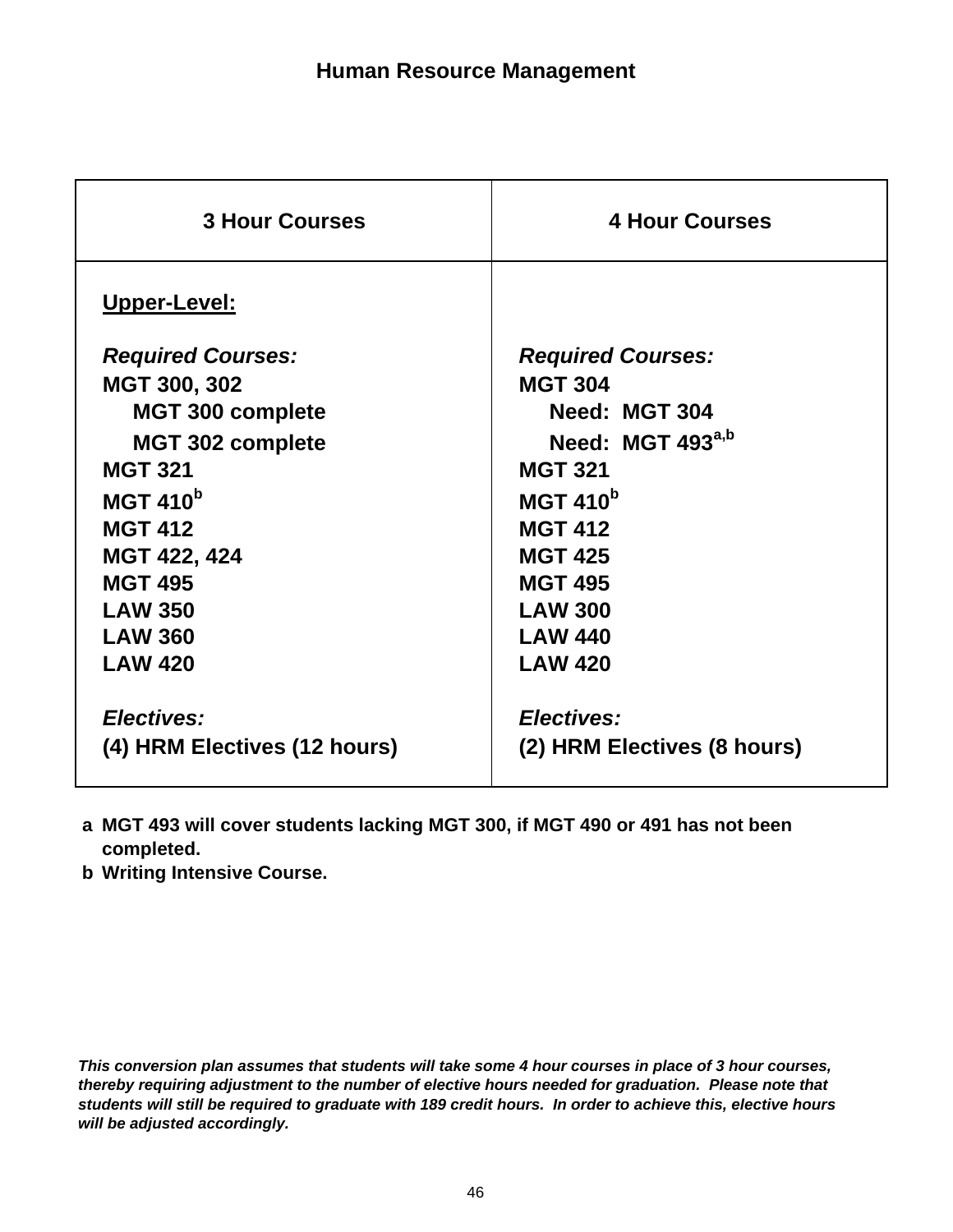| <b>3 Hour Courses</b>        | <b>4 Hour Courses</b>                  |
|------------------------------|----------------------------------------|
| Upper-Level:                 |                                        |
| <b>Required Courses:</b>     | <b>Required Courses:</b>               |
| MGT 300, 302                 | <b>MGT 304</b>                         |
| <b>MGT 300 complete</b>      | Need: MGT 304                          |
| <b>MGT 302 complete</b>      | Need: MGT 493 <sup>a,b</sup>           |
| <b>MGT 321</b>               | <b>MGT 321</b>                         |
| <b>MGT 410</b> <sup>b</sup>  | <b>MGT 410</b> <sup>b</sup>            |
| <b>MGT 411</b>               | <b>MGT 411</b>                         |
| <b>MGT 412</b>               | MGT $412^c$                            |
| <b>MGT 485</b>               | <b>MGT 485</b>                         |
| <b>MS 435</b>                | Substitute a MGT Elective <sup>d</sup> |
| New Requirement <sup>e</sup> | <b>MGT 473<sup>e</sup></b>             |
| <b>LAW 350</b>               | <b>LAW 300</b>                         |
| <b>LAW 360</b>               | <b>LAW 440</b>                         |
| <b>LAW 420</b>               | <b>LAW 420</b>                         |
|                              |                                        |
| Electives:                   | Electives:                             |
| (4) MGT Electives (12 hours) | (3) MGT Electives (12 hours)           |
|                              |                                        |

- **a MGT 493 will cover students lacking MGT 300, if MGT 490 or 491 has not been completed.**
- **b Writing Intensive Course.**
- **c Not required for students admitted Fall 2003 and after.**
- **d Can also substitute MS 330, or extra hours from the new 4 hour courses.**
- **e For students admitted Fall 2003 and after.**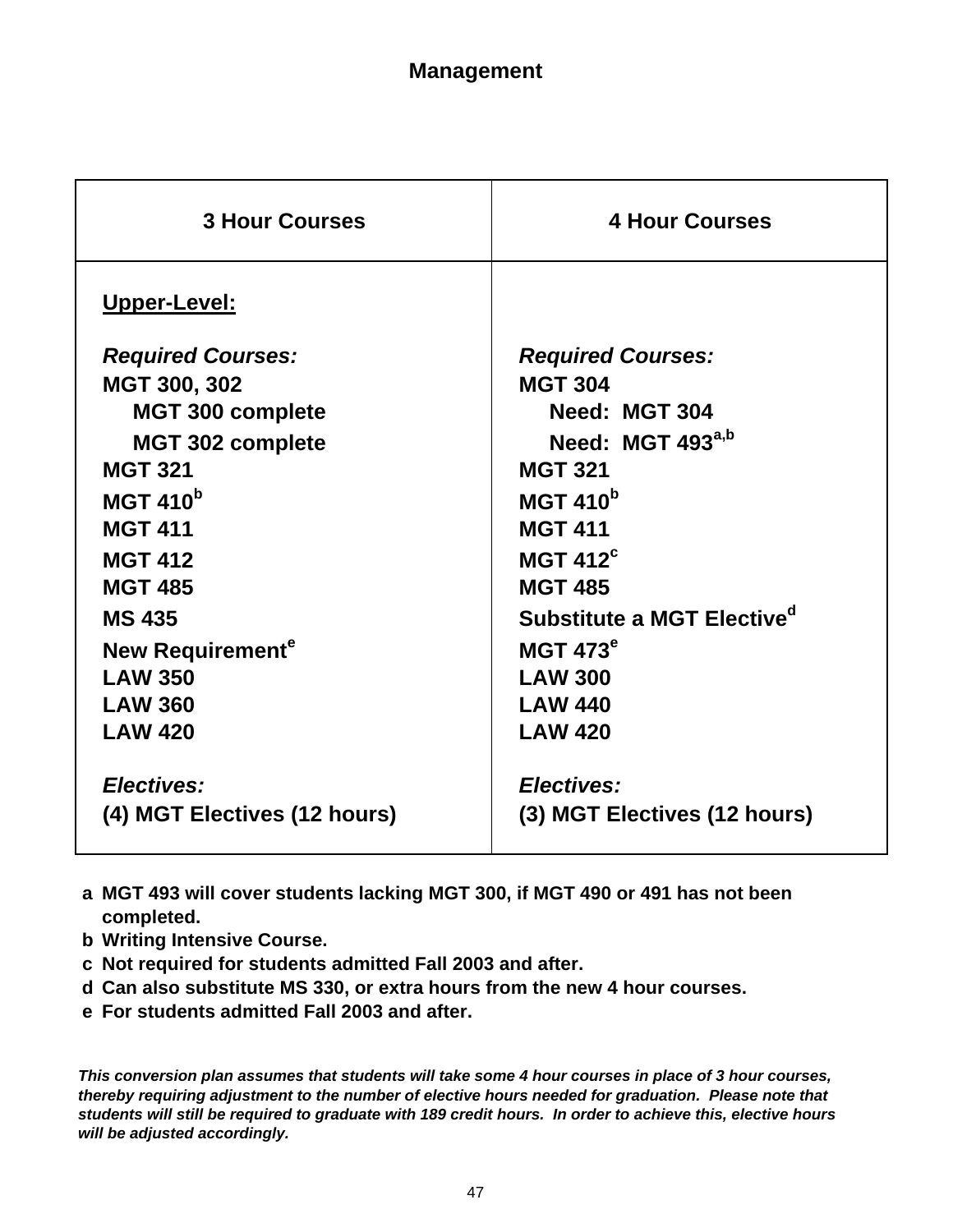| <b>3 Hour Courses</b><br><b>4 Hour Courses</b><br>Lower-Level:<br>ACC 201, 202, 203<br>ACC 204, 205<br>ACC 201 complete<br><b>Need: ACC 204, 205</b><br><b>Need: ACC 205</b><br><b>ACC 201, 202 complete</b><br><b>CS 208</b><br><b>No Change</b><br><b>CS 209</b><br><b>No Change</b><br><b>MIS 215</b><br><b>MIS 210</b><br>Upper-Level:<br><b>MIS 321</b><br><b>MIS 325</b><br>MIS $450^a$<br><b>MIS 322</b><br>MIS 345 $b$<br><b>MIS 340</b><br><b>MIS 305</b><br><b>MIS 400</b><br><b>MIS 410</b><br><b>MIS 415</b><br><b>MIS 420</b><br><b>MIS 425</b><br>MIS 323°, 490<br><b>MIS 495</b><br>Substitute an MIS Elective <sup>d</sup><br><b>ACC 300</b><br>Substitute an MIS Elective <sup>e</sup><br><b>ACC 328</b> |
|---------------------------------------------------------------------------------------------------------------------------------------------------------------------------------------------------------------------------------------------------------------------------------------------------------------------------------------------------------------------------------------------------------------------------------------------------------------------------------------------------------------------------------------------------------------------------------------------------------------------------------------------------------------------------------------------------------------------------|
|                                                                                                                                                                                                                                                                                                                                                                                                                                                                                                                                                                                                                                                                                                                           |
|                                                                                                                                                                                                                                                                                                                                                                                                                                                                                                                                                                                                                                                                                                                           |
|                                                                                                                                                                                                                                                                                                                                                                                                                                                                                                                                                                                                                                                                                                                           |
|                                                                                                                                                                                                                                                                                                                                                                                                                                                                                                                                                                                                                                                                                                                           |
|                                                                                                                                                                                                                                                                                                                                                                                                                                                                                                                                                                                                                                                                                                                           |
|                                                                                                                                                                                                                                                                                                                                                                                                                                                                                                                                                                                                                                                                                                                           |

**a New Writing Intensive Course.**

**b New requirement for students admitted Fall 2003 and after. Students who have taken zero or one MIS elective should take MIS 345.**

**c Old Writing Intensive Course. Students who have completed MIS 322, but not 323, must still satisfy the Writing Intensive requirement for the MIS major.**

**d Can also substitute ACC 206, or extra hours from the new 4 hour courses.**

**e Can also substitute ACC 326, or extra hours from the new 4 hour courses.**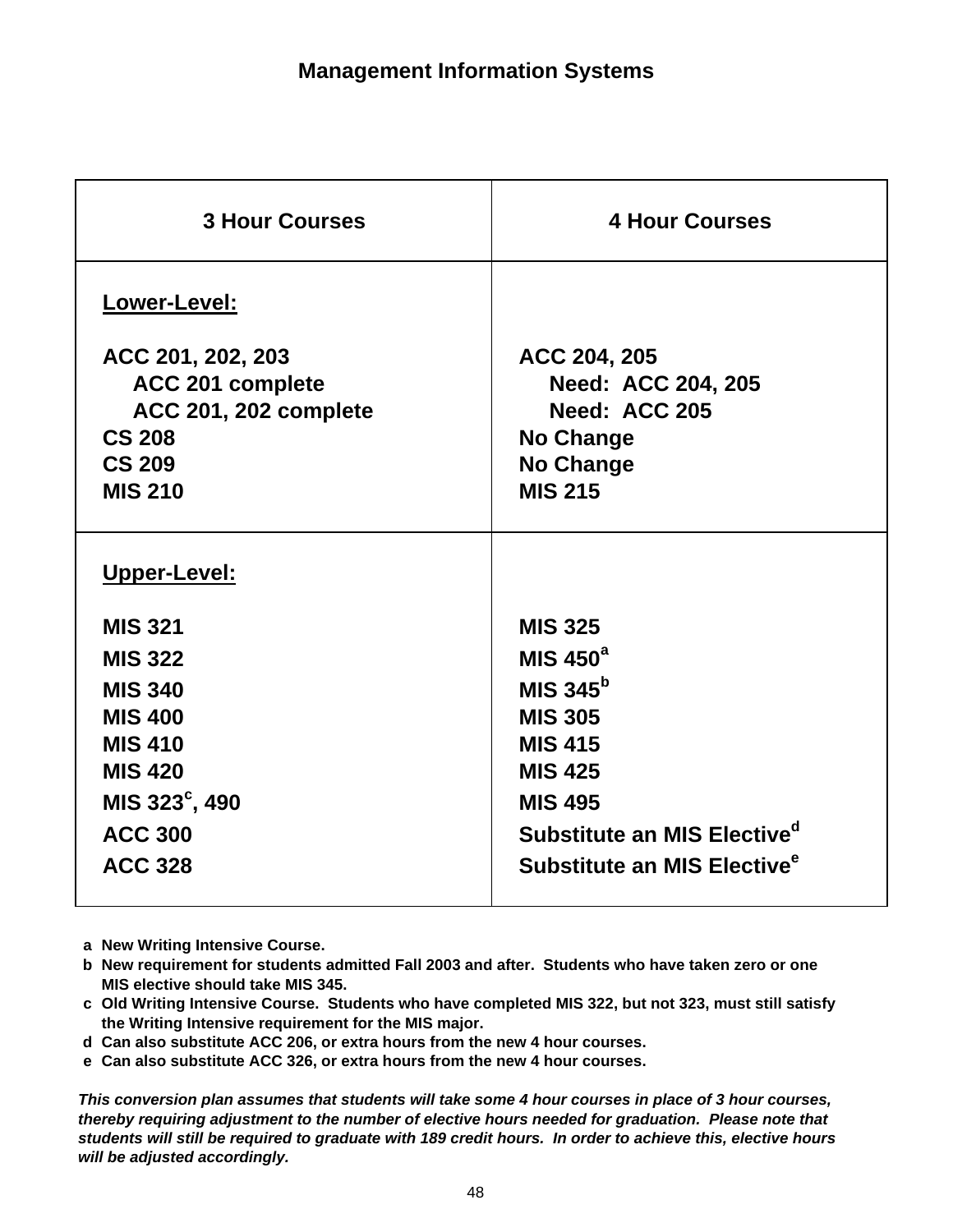| <b>3 Hour Courses</b>            | <b>4 Hour Courses</b>                  |
|----------------------------------|----------------------------------------|
| Lower-Level:<br>MS 201, 202, 203 | MS 204, 205                            |
| MS 201 complete                  | Need: MS 204, 205                      |
|                                  | <b>Need: MS 205</b>                    |
| <b>MS 201, 202 complete</b>      |                                        |
| Upper-Level:                     |                                        |
| <b>MS 306</b>                    | <b>MS 307</b>                          |
| <b>MS 331</b>                    | <b>MS 333</b>                          |
| <b>MS 435</b>                    | <b>MS 330</b>                          |
| <b>MS 437</b>                    | Substitute an OM Elective <sup>a</sup> |
| <b>MS 438</b> b                  | <b>MS 320</b>                          |
| <b>MS439</b>                     | <b>MS 460°</b>                         |
| <b>MS490</b>                     | <b>MS 495</b>                          |
| <b>MS 340</b>                    | MS 334 <sup>d</sup>                    |
| <b>MS 450</b>                    | MS 322 <sup>d</sup>                    |
| New Requirement <sup>d</sup>     | MS 324 <sup>d</sup>                    |
| <b>ACC 300</b>                   | <b>ACC 323</b>                         |
| <b>MGT 411</b>                   | MGT $411e$                             |
| <b>MKT 431</b>                   | <b>MKT 431<sup>e</sup></b>             |
| <b>CS 206</b>                    | CS 206 <sup>e</sup>                    |
| <b>ENG 333</b>                   | <b>ENG 333</b>                         |
|                                  |                                        |

**a Or substitute extra hours from the new 4 hour courses.**

- **b Old Writing Intensive Course. Students who have completed MS 439, but not 438, must still satisfy the Writing Intensive requirement for the OM major.**
- **c New Writing Intensive Course.**
- **d New requirement for students admitted Fall 2003 and after.**
- **e Not required for students admitted Fall 2003 and after.**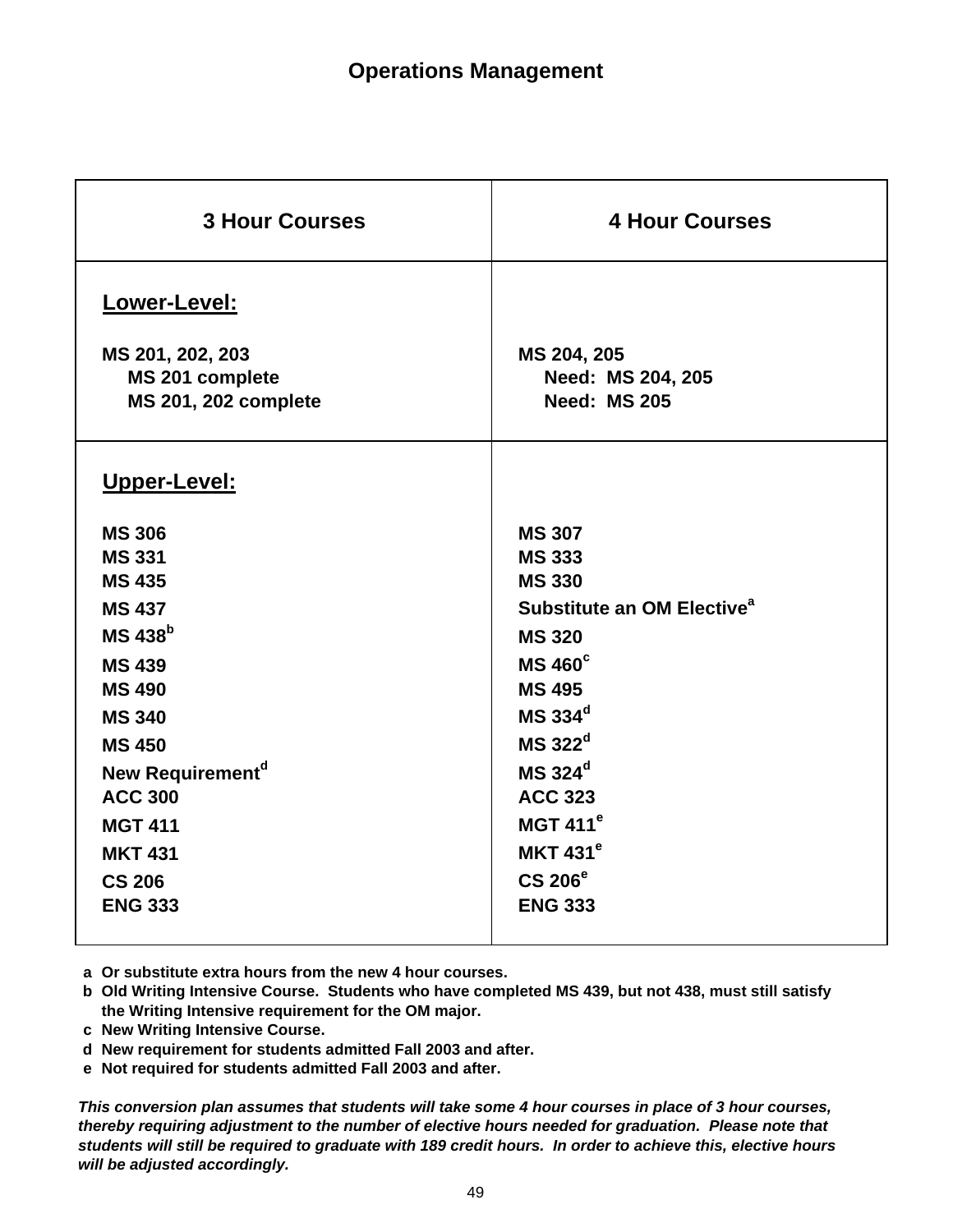| <b>3 Hour Courses</b>        | <b>4 Hour Courses</b>                               |
|------------------------------|-----------------------------------------------------|
| Upper-Level:                 |                                                     |
| <b>Required Courses:</b>     | <b>Required Courses:</b>                            |
| MKT 301, 302                 | <b>MKT 300</b>                                      |
| <b>MKT 301 complete</b>      | Need: MKT 300                                       |
| <b>MKT 303</b>               | <b>MKT 303</b>                                      |
| <b>MKT 356</b>               | <b>MKT 356<sup>a</sup></b>                          |
| <b>MKT 366</b>               | <b>MKT 366<sup>a</sup></b>                          |
| <b>MKT 416</b>               | <b>Substitute a Marketing Elective</b> <sup>b</sup> |
| <b>MKT 418</b>               | MKT $418^a$                                         |
| <b>MKT 421</b>               | <b>MKT 421</b>                                      |
| <b>MKT 446</b>               | <b>MKT 446<sup>a</sup></b>                          |
| <b>MKT 451</b>               | <b>MKT 451</b>                                      |
| <b>MKT 492<sup>c</sup></b>   | MKT $492^{\circ}$                                   |
| New Requirement <sup>d</sup> | MKT $452^d$                                         |
| Electives:                   | Electives:                                          |
| (2) MKT Electives (6 hours)  | (4) MKT Electives (16 hours)                        |
|                              |                                                     |

**a Not required for students admitted Fall 2003 and after.**

**b Or substitute extra hours from the new 4 hour courses.**

**c Writing Intensive Course.**

**d For students admitted Fall 2003 and after.**